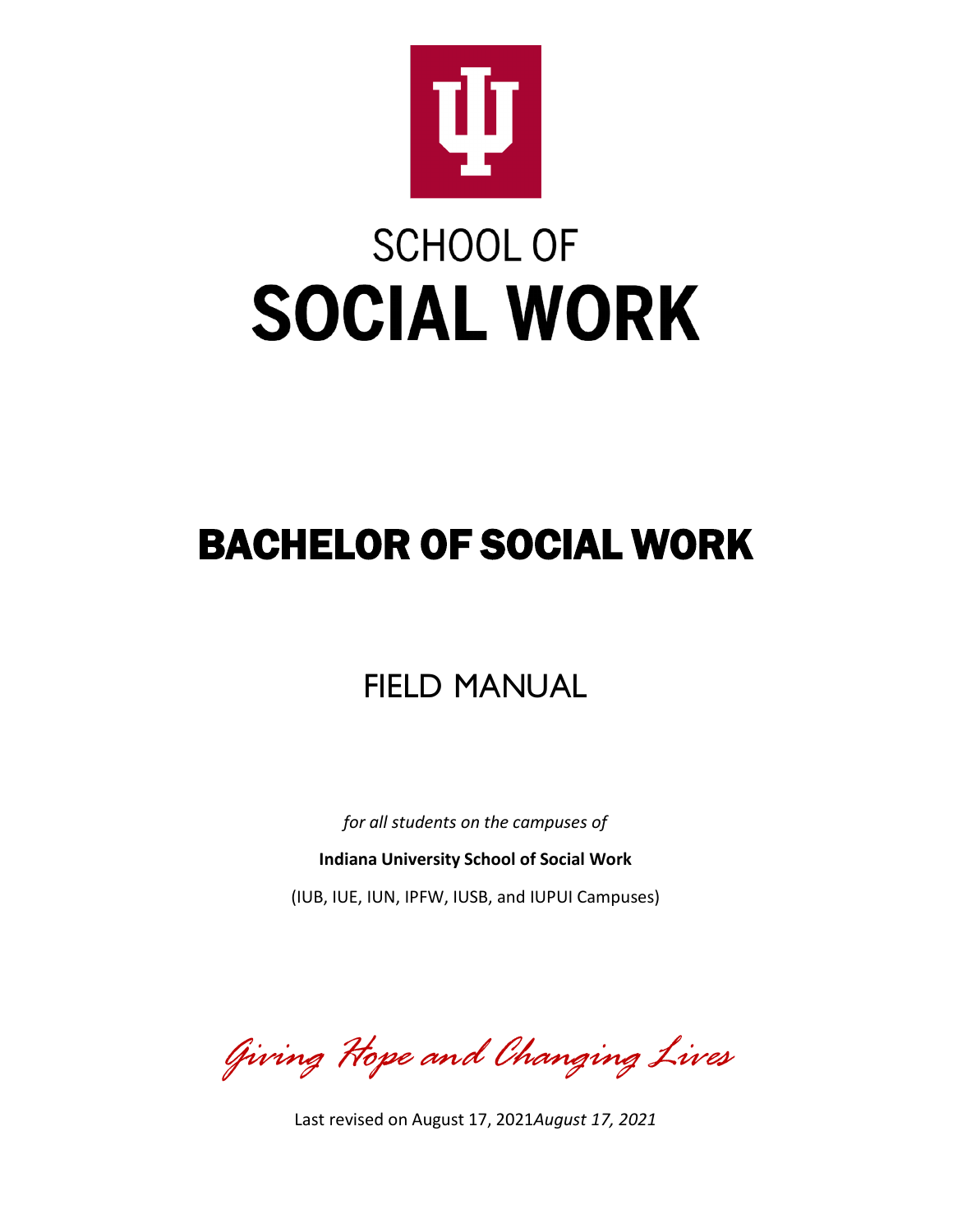*The mission of the IUSSW is excellence in education, research, and service to promote health, well-being, and social and economic justice in a diverse world.*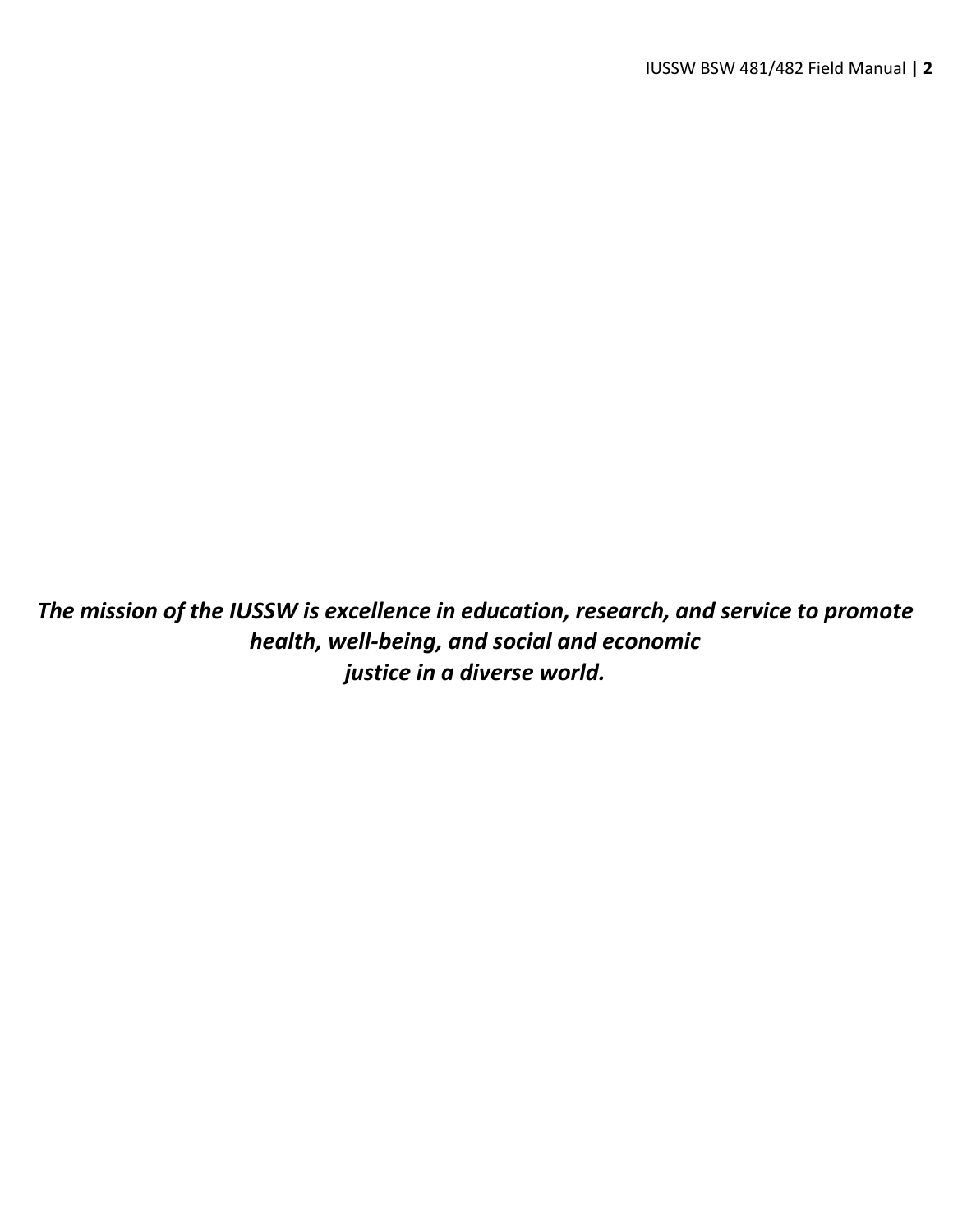## **Table of Contents**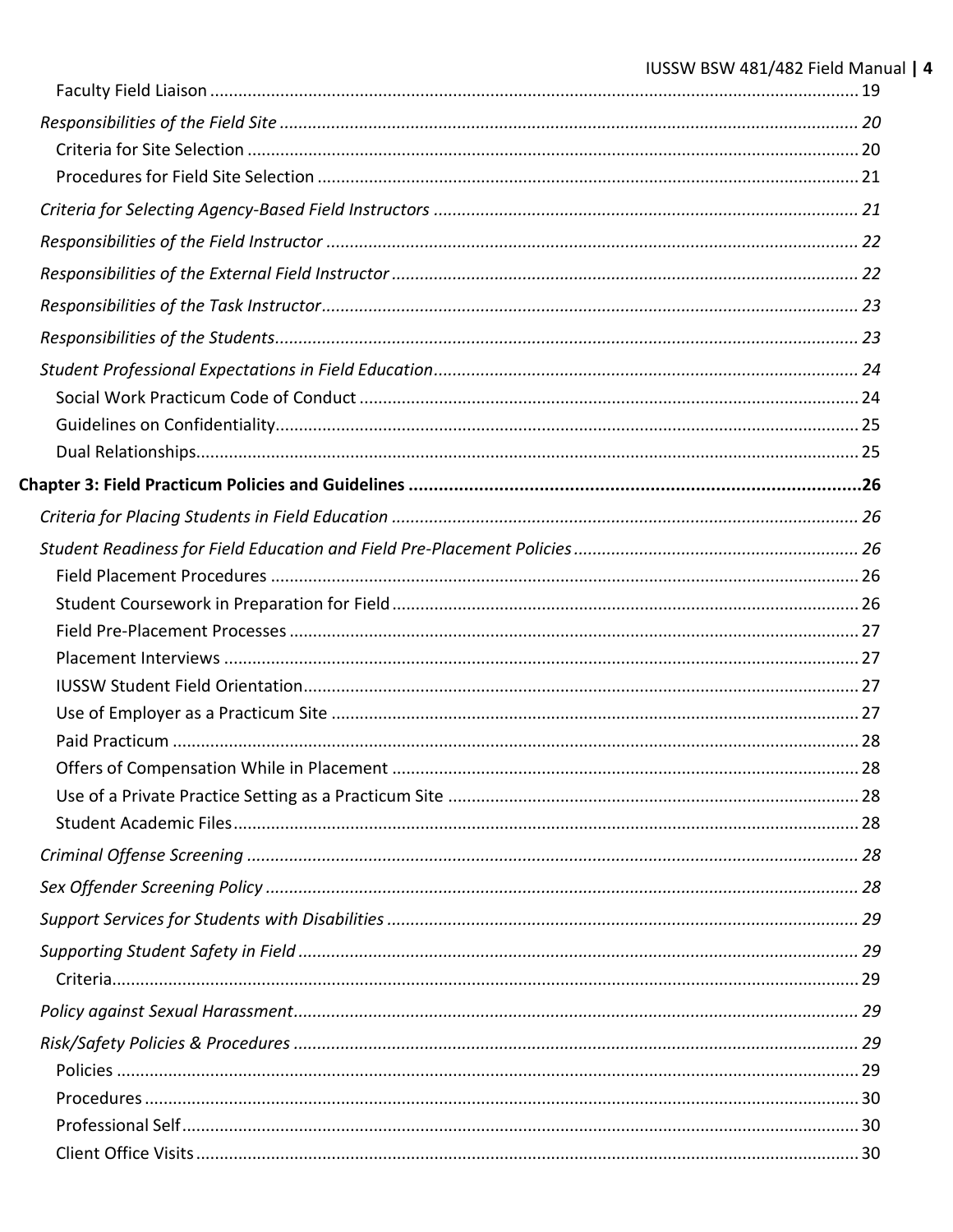| IUSSW BSW 481/482 Field Manual   5                                                         |
|--------------------------------------------------------------------------------------------|
|                                                                                            |
|                                                                                            |
|                                                                                            |
|                                                                                            |
|                                                                                            |
|                                                                                            |
|                                                                                            |
|                                                                                            |
|                                                                                            |
|                                                                                            |
|                                                                                            |
|                                                                                            |
|                                                                                            |
|                                                                                            |
|                                                                                            |
|                                                                                            |
|                                                                                            |
|                                                                                            |
| Development of the Draft Learning Plan (completed within the first 4 weeks of practicum)35 |
|                                                                                            |
|                                                                                            |
|                                                                                            |
| 38                                                                                         |
|                                                                                            |
|                                                                                            |
|                                                                                            |
|                                                                                            |
|                                                                                            |
|                                                                                            |
|                                                                                            |
|                                                                                            |
|                                                                                            |
|                                                                                            |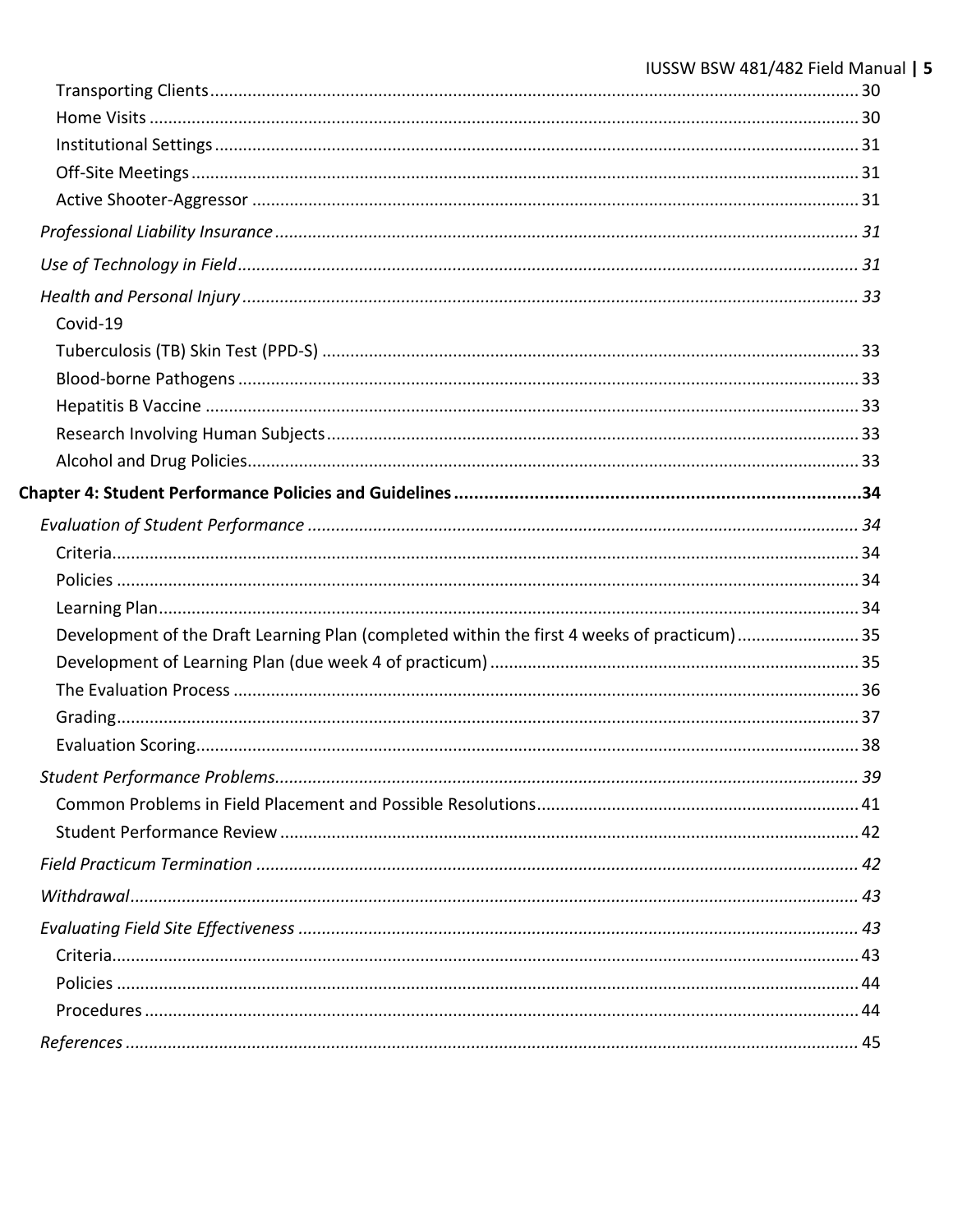

## **GIVING HOPE and CHANGING LIVES**

## <span id="page-5-0"></span>*Greetings from the Dean's Office!*

We are glad you are a part of the Indiana University School of Social Work community! IU has educated social work students since 1911. Our accredited programs are among the top social work programs in the United States. Beyond the classroom, field education is critical to preparing our students for professional social work practice. Social work programs rely on the commitment of field and task instructors, field liaisons and the curiosity of students to ensure everyone benefits from a high-quality field experience.

Several years ago, the Council on Social Work Education (social work's accrediting body) designated field education the "signature pedagogy" of social work education. Field is where classroom learning comes alive; it is where students really learn to apply and further develop their technical and relational skills. In field, students lose the protection of "simulated practice" and are compelled to engage their capacity to critically consider how their knowledge translates into service to others.

It is incumbent upon us as educators to ensure students are ready for practice upon graduation. Our status as an accredited program requires us to demonstrate, through both classroom and field, student learning outcomes around nine specific competencies. Our assessment processes offer students opportunities to demonstrate and discuss their learning progress with instructors. There is no better place to practice, receive feedback, and learn as a student than while under the supervision of a practicing social work professional during the field practicum.

We hope the field education experience advances your learning to new levels and helps to fertilize the seeds of knowledge planted in the classroom. Best wishes for an enlightening and enriching field education experience!

JameraShis

Tamara S. Davis, PhD, MSSW Barbara Pierce, Ph.D.

Barbara Pierce

Dean and Professor Interim Associate Dean for Academic Affairs and Associate Professor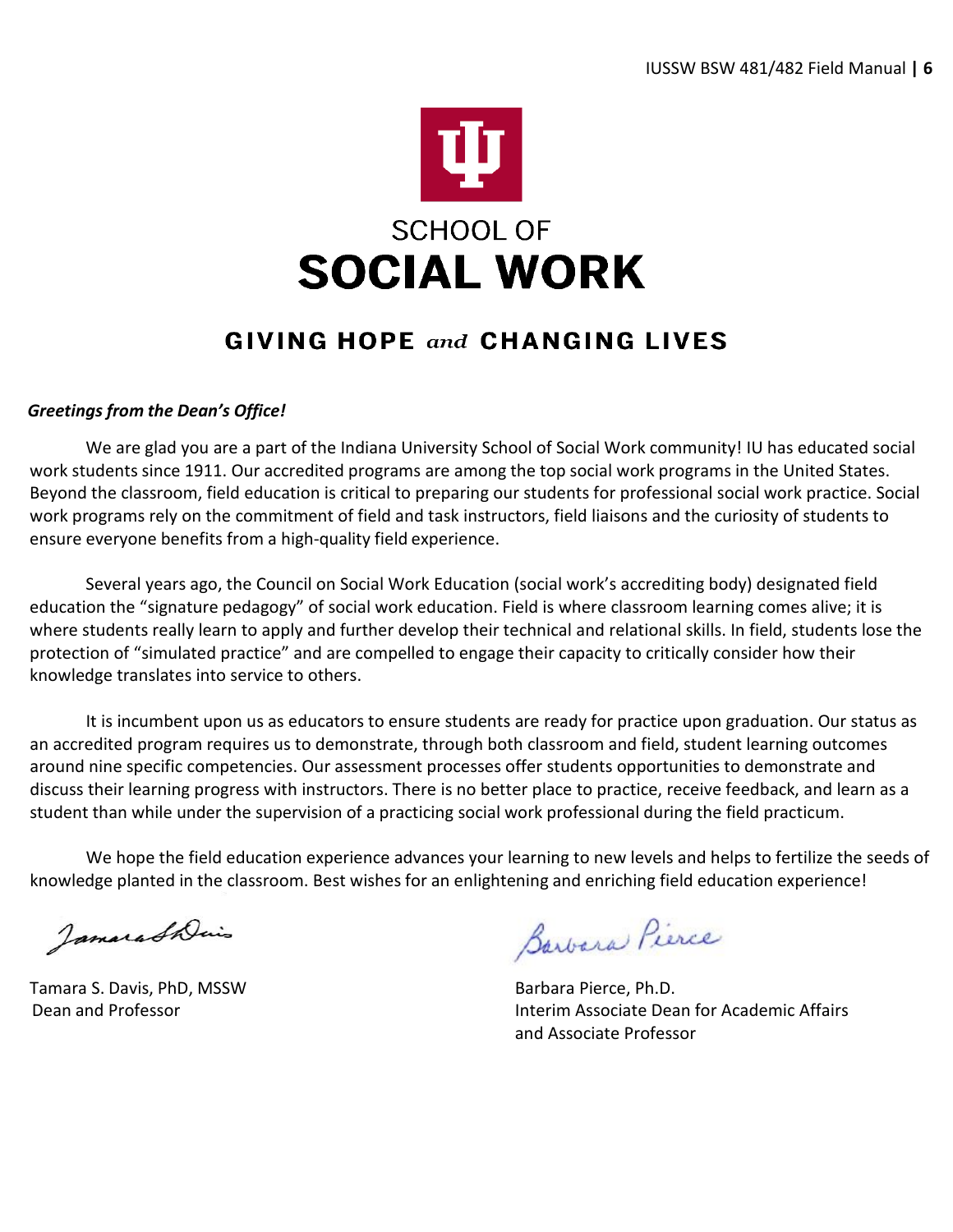

## **GIVING HOPE and CHANGING LIVES**

Stephanie Lyons, Director of Field Education (317) 274-8468 [steplyon@iupui.edu](mailto:steplyon@iupui.edu)

## **BSW Field Education Campus Contacts**

## <span id="page-6-0"></span>**Bloomington**

**Carol Hostetter**, Ph.D., LCSW BSW Program Director (812) 855-6093 [chostett@indiana.edu](mailto:karealle@indiana.edu)

**Carlene Quinn**, LCSW, ACSW Associate Clinical Professor of Field Instruction and Coordination (812) 855-4427 [carquinn@indiana.edu](mailto:carquinn@indiana.edu)

**Cyrill Siewert** Program Services Coordinator (812) 855-4427 [csiewert@iu.edu](mailto:tramhugh@indiana.edu)

## **East**

**Ed Fitzgerald**, LCSW, JD. BSW Program Director (765) 973-8422 [efitzger@iue.edu](mailto:efitzger@iue.ed)

**Lisa Steiner**, MSW, LCSW, LCAC, ACSW Senior Lecturer/MSW Field Coordinator (765) 973-8408 [lsteiner@indiana.edu](mailto:lsteiner@indiana.edu)

**Linda Melody-Cottingim** Administrative Assistant (765) 973-8535 [lmelody@iue.edu](mailto:lmelody@iue.edu)

**Indianapolis**

**Katie McCarthy**, Ph.D. Interim IUPUI BSW Program Director (317) 274-8393 mccartka@iu.edu

**Renee Betts**, MSW, LSW Associate Clinical Professor of Field Instruction and Coordination (317) 274-7680 [rsturner@iupui.edu](mailto:rsturner@iupui.edu)

**Brianna Gates,** MSW, LCSW Assistant Clinical Professor of Field Instruction and Coordination (317) 274-6733 bgates@iupui.edu

**Susan Corrie-Franklin** Student Programs Coordinator, Field Education (317) 274-0734 [smkinser@iupui.edu](mailto:smkinser@iupui.edu)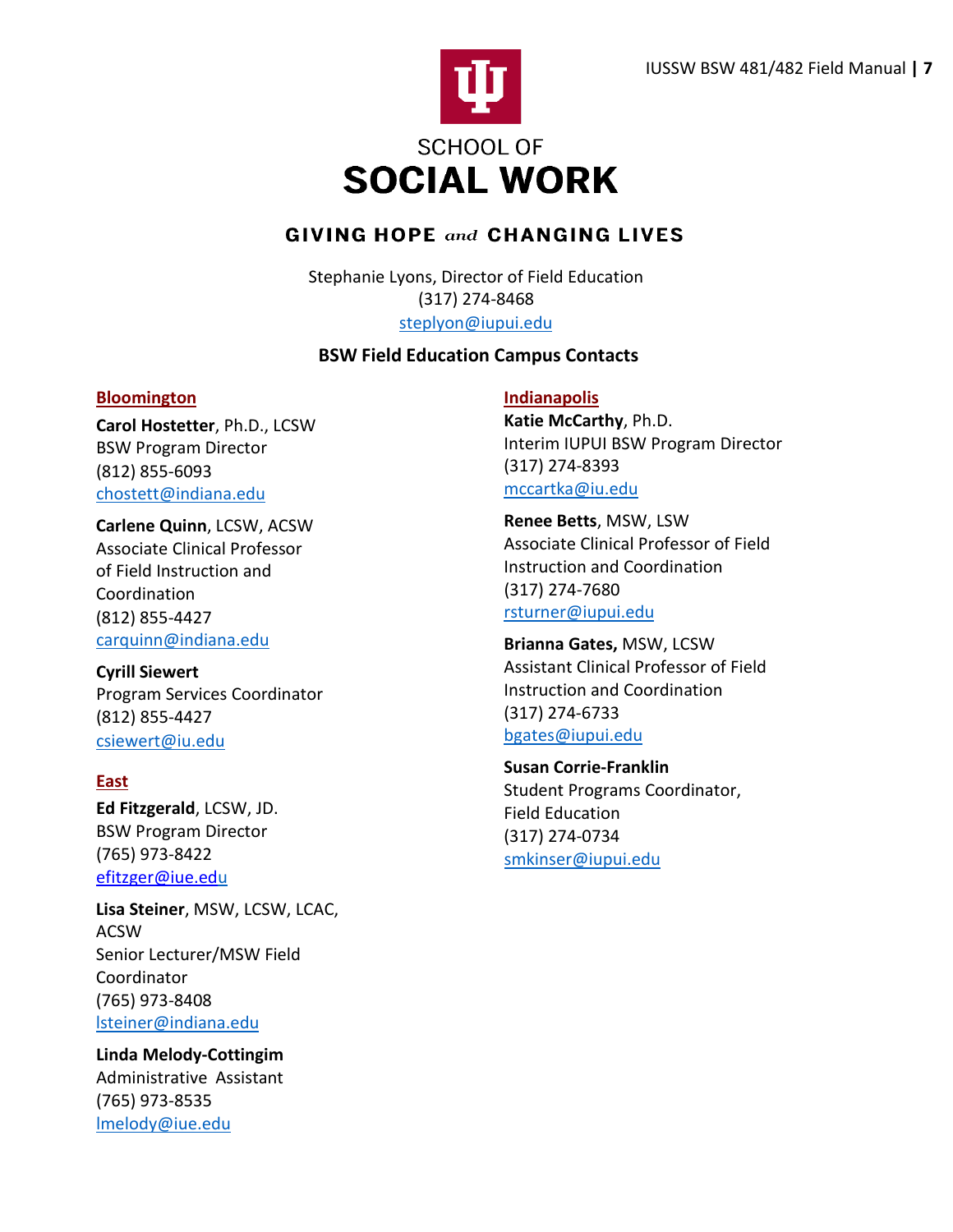#### **Fort Wayne**

Katie McCarthy, Ph.D. Interim IUPUI BSW Program Director (317) 274-8393 [mccartka@iu.edu](mailto:jthigpen@iupui.edu)

**Aisha-Amina Smiley**, MSW, LSW BSW Program Coordinator/Assistant Clinical Professor (260) 481-6080 [aismiley@iu.edu](mailto:aismiley@iu.edu)

**Ramzi Saadeh** Admissions/Office Assistant (260) 481-6831 [rhsaadeh@iu.edu](mailto:aismiley@iu.edu)

#### **Northwest**

**Marshelia Harris**, DSW, LCSW BSW Program Director/ Assistant Professor (219) 981-4201 [jenkdavi@iun.edu](mailto:jenkdavi@iun.edu)

**Tyra Walker-Robinson**, MSW, LCSW Assistant Clinical Professor of Field Instruction and Coordination (219) 980-6785 [tlrobins@iun.edu](mailto:tlrobins@iun.edu)

## **South Bend**

**Elena Mrozinske**, Ph.D., LCSW, LCAC BSW Program Director and Professor (574) 520-4635 [emrozins@iu.edu](mailto:jenkdavi@iun.edu)

**Lindsay Evans**, MSW, LCSW Assistant Clinical Professor of Field Instruction and Coordination (574) 520-4140 [leevans3@iu.edu](mailto:leevans3@iu.edu)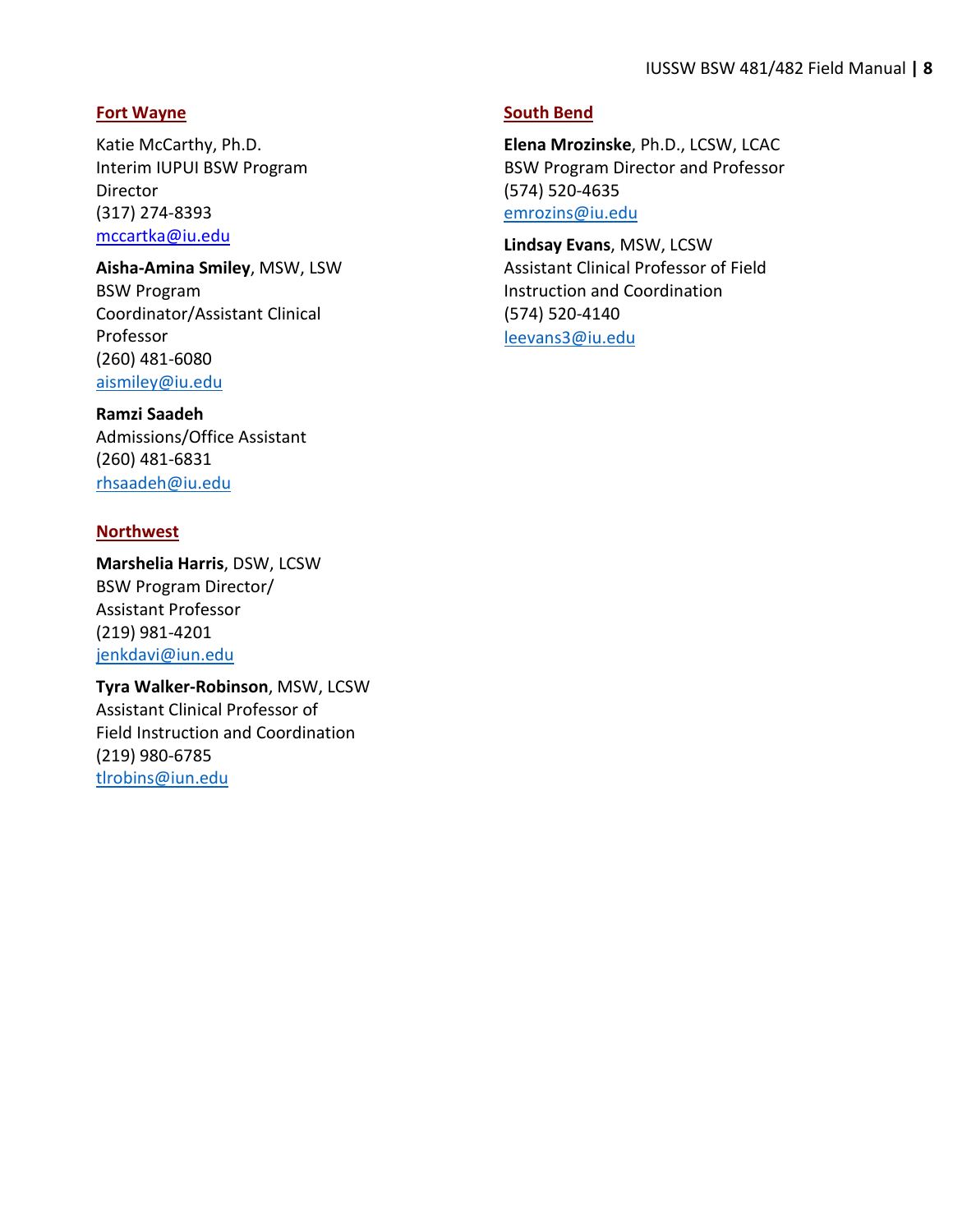## **Chapter 1: BSW Curriculum**

## <span id="page-8-1"></span><span id="page-8-0"></span>**Indiana University Mission Statement**

Indiana University is a major multi-campus public research institution, grounded in the liberal arts and sciences, and a world leader in professional, medical, and technological education. Indiana University's mission is to provide broad accessto undergraduate, graduate, and continuing education forstudentsthroughout Indiana, the United States, and the world, as well as outstanding academic and cultural programs and student services. Indiana University seeksto create dynamic partnerships with the state and local communities in economic, social, and cultural development and to offer leadership in creative solutions for twenty-first century problems. Indiana University strives to achieve full diversity, and to maintain friendly, collegial, and humane environments, with a strong commitment to academic freedom.

## <span id="page-8-2"></span>**Indiana University School of Social Work Vision and Mission**

Guided by an authentic commitment to diversity, equity, and inclusion, the Indiana University School of Social Work is nationally and internationally recognized for educating leaders of tomorrow through community-engaged practice, research, and partnerships to positively impact individuals and society.

The Indiana University School of Social Work, across its multiple campuses and online communities, provides a rich array of quality, accessible, and affordable educational opportunities to prepare graduates for practice and research in an increasingly diverse world. The school contributes to creating a fair, just, and equitable society by educating competent and ethical professionals to address complex social, environmental, and economic challenges on local, state, national, and global levels. Establishing dynamic partnerships, the school enhances the health and wellbeing of individuals, families, groups, organizations, and communities, leading innovative and translational solutions through community-engaged practice, advocacy, policy, research, and service.

## <span id="page-8-3"></span>**BSW Program Vision and Mission**

The BSW vision and mission grow out of both Indiana University and IUSSW. The BSW Program's vision is to be a leader in preparing social workers for strengths-based generalist social work practice with vulnerable populations. The BSW Program is committed to high standards for educational delivery and achievement; the core values of the profession (service, social justice, dignity and worth of the person, importance of human relationships, integrity, and competence); diversity among students, faculty, and staff; and development, dissemination, and assessment of effective practices.

Reaffirmed in 2011, the Bachelor of Social Work Program's mission reads:

*The education mission of the Bachelor of Social Work program of Indiana University is to prepare students for generalist social work practice with vulnerable people in Indiana and beyond and prepare graduates as critical thinkers and lifelong learners, who reflect a global perspective, recognize strengths, enhance opportunities, create change, and contribute to the empowerment of the people they serve.*

## <span id="page-8-4"></span>**Definition of Generalist Practice**

The BSW program's mission statement speaks to the commitment to preparing generalist social work practitioners. The BSW Program defines generalist practice as follows:

Generalist social work practice focuses on improving the well-being of individuals, families, groups, organizations, communities, and society by creating social change both within and among these social systems in a global context.

Grounded in the liberal arts, generalist social work practice utilizes research informed knowledge, professional social work values and ethics, and a core set of competencies transferable across a variety of social service practice settings. Generalist practitioners are educated to think critically as they engage, assess, intervene, evaluate practice outcomes, and engage in practice informed research. Generalist social workers respond to a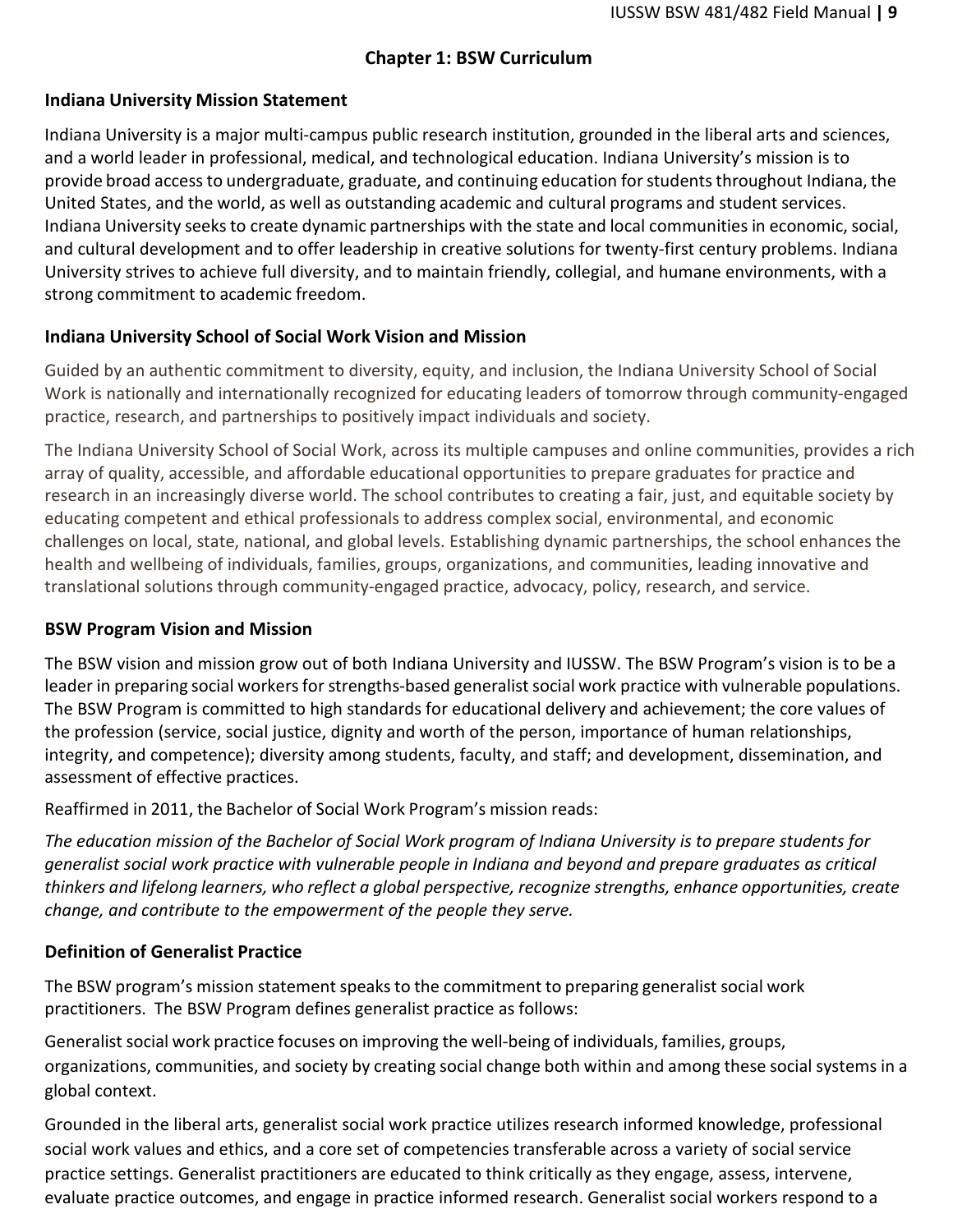#### IUSSW BSW 481/482 Field Manual **| 10**

variety of context and strive to protect human rights, promote social and economic justice, and provide culturally competent services.

## <span id="page-9-0"></span>**Educational Goals**

In keeping with its mission, the BSW Program has set forth five educational goals:

- 1. Prepare graduates for generalist social work practice within a global context.
- 2. Prepare graduates with a broad liberal arts foundation that emphasizes the development of critical thinking.
- 3. Prepare graduates to serve vulnerable people and to promote social and economic justice.
- 4. Prepare graduates with a foundation for lifelong learning, including graduate education.
- 5. Prepare graduates to engage in research-informed practice and integrate technological advancements.

## <span id="page-9-1"></span>**Educational Outcomes**

The BSW Program's Educational Outcomes derive from the Council on Social Work Education's (CSWE) competencies as articulated in the Educational Policy and Accreditation Standards document (CSWE, 2015).

The BSW Program is evaluated based upon students demonstrating, at the point of graduation, the ability to:

- 1. Demonstrate Ethical and Professional Behavior
- 2. Engage in Diversity and Difference in Practice
- 3. Advance Human Rights and Social, Economic, and Environmental Justice
- 4. Engage in Practice-informed Research and Research-informed Practice
- 5. Engage in Policy Practice
- 6. Engage with Individuals, Families, Groups, Organizations, and Communities
- 7. Assess Individuals, Families, Groups, Organizations, and Communities
- 8. Intervene with Individuals, Families, Groups, Organizations, and Communities
- 9. Evaluate Practice with Individuals, Families, Groups, Organizations, and Communities

## <span id="page-9-2"></span>**Behaviors**

The Baccalaureate Social Work program (BSW) prepares students for generalist social work practice. The program assists students in developing competence to exercise judgment and skill for intervention in practice with individuals, small groups, families, organizations, and communities. This equips the BSW practitioner with a diversified professional skill set that promotes working with people who are encountering challenges related to personal and/or social circumstances. Furthermore, the program prepares students for graduate education and lifelong learning for professional development. The core competencies identified by CSWE (2015) are operationalized through specific behaviors, which guide the curriculum. Students demonstrate these behaviors in their senior practicum placement as well as through various assessment methods.

Upon completion of the Baccalaureate Social Work Program, graduates will demonstrate each of these specific behaviors:

## **Competency 1: Demonstrate Ethical and Professional Behavior**

## *Behavior(s):*

- 1. Apply the standards of the [NASW](https://www.socialworkers.org/About/Ethics/Code-of-Ethics/Code-of-Ethics-English) Code of Ethics to inform ethical decision-making.
- 2. Use reflection and self-regulation to manage personal values and maintain professionalism in practice situations.
- 3. Demonstrate professional demeanor in behavior, appearance, and oral and written communication.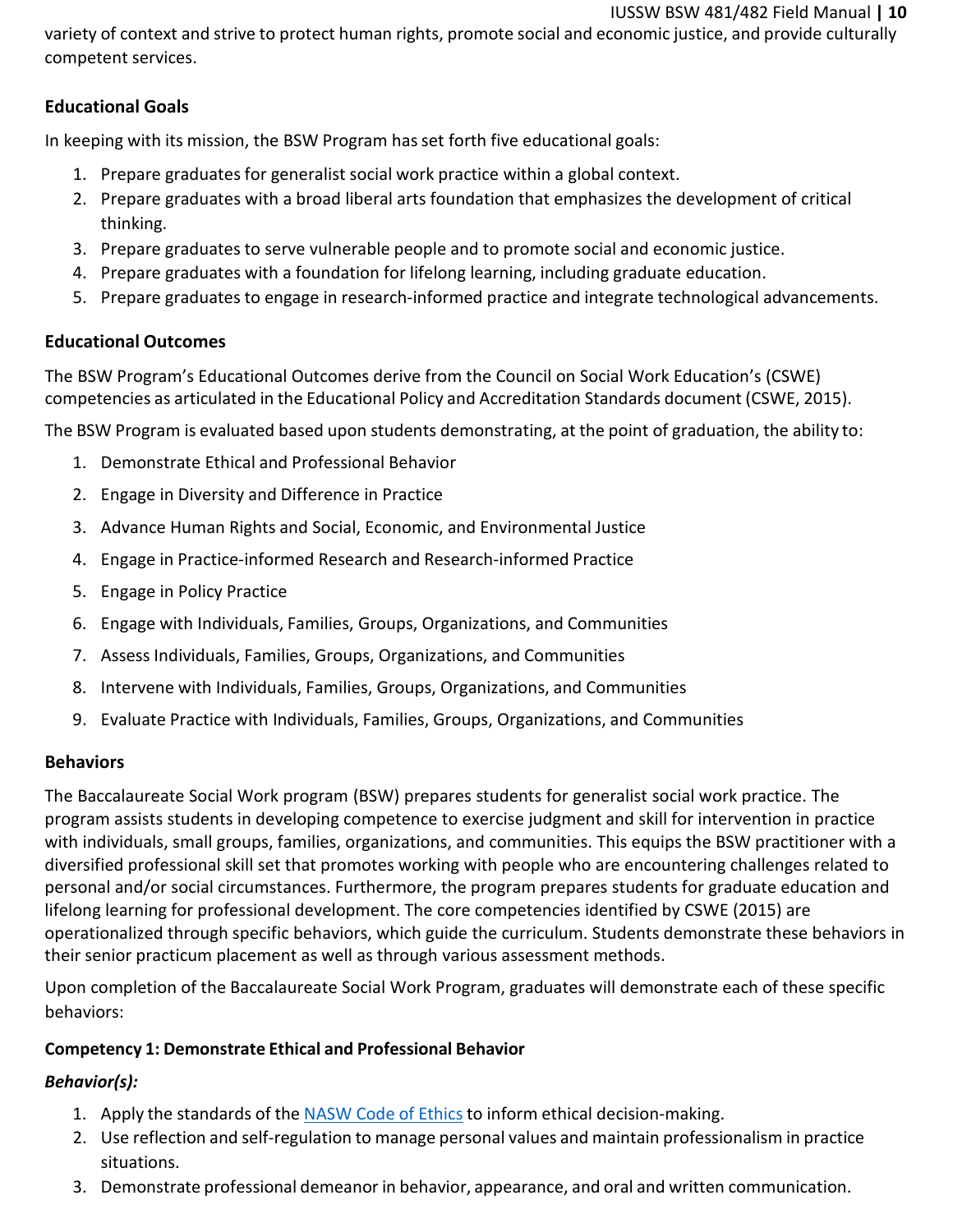- 4. Use technology professionally, ethically, and appropriately to facilitate practice outcomes.
- 5. Use supervision and consultation to guide professional judgment and behavior.

## **Competency 2: Engage in Diversity and Difference in Practice**

## *Behavior(s):*

- 6. Apply and communicate understanding of the importance of diversity and difference in shaping life experiences in practice at the micro, mezzo, and macro levels.
- 7. Apply self-awareness and self-regulation to manage the influence of personal biases and values in working with diverse clients and constituencies.

## **Competency 3: Advance Human Rights and Social, Economic, and Environmental Justice**

## *Behavior(s):*

8. Students engage in practice that advances social, economic, and environmental justice.

## **Competency 4: Engage in Practice-informed Research and Research-informed Practice**

## *Behavior(s):*

9. Analyze quantitative and/or qualitative research methods and translate outcomes to inform and improve practice, policy, and/or service delivery.

## **Competency 5: Engage in Policy Practice**

## *Behavior(s):*

10. Assess and apply policy at the local, state, and/or federal level that impacts well-being, service delivery, and access to social services.

## **Competency 6: Engage with Individuals, Families, Groups, Organizations, and Communities**

#### *Behavior(s):*

- 11. Apply theoretical frameworks in engaging with diverse client systems.
- 12. Use empathy, reflection, and interpersonal skills to effectively engage diverse client systems.

## **Competency 7: AssessIndividuals, Families, Groups, Organizations, and Communities**

## *Behavior(s):*

- 13. Apply theoretical frameworks in assessment with diverse client systems.
- 14. Develop mutually agreed-on intervention goals and objectives based on critical assessment of strengths, needs, and challenges within client systems.
- 15. Select and implement appropriate intervention strategies based on assessment, research knowledge, and values and preferences of client systems.

## **Competency 8: Intervene with Individuals, Families, Groups, Organizations, and Communities**

## *Behavior(s):*

- 16. Apply theoretical frameworks in interventions with diverse client systems.
- 17. Use inter-professional collaboration as appropriate to achieve beneficial practice outcomes.
- 18. Negotiate, mediate, and advocate with and on behalf of diverse client systems.
- 19. Facilitate effective transitions and endings with client systems that advance mutually agreed-on goals.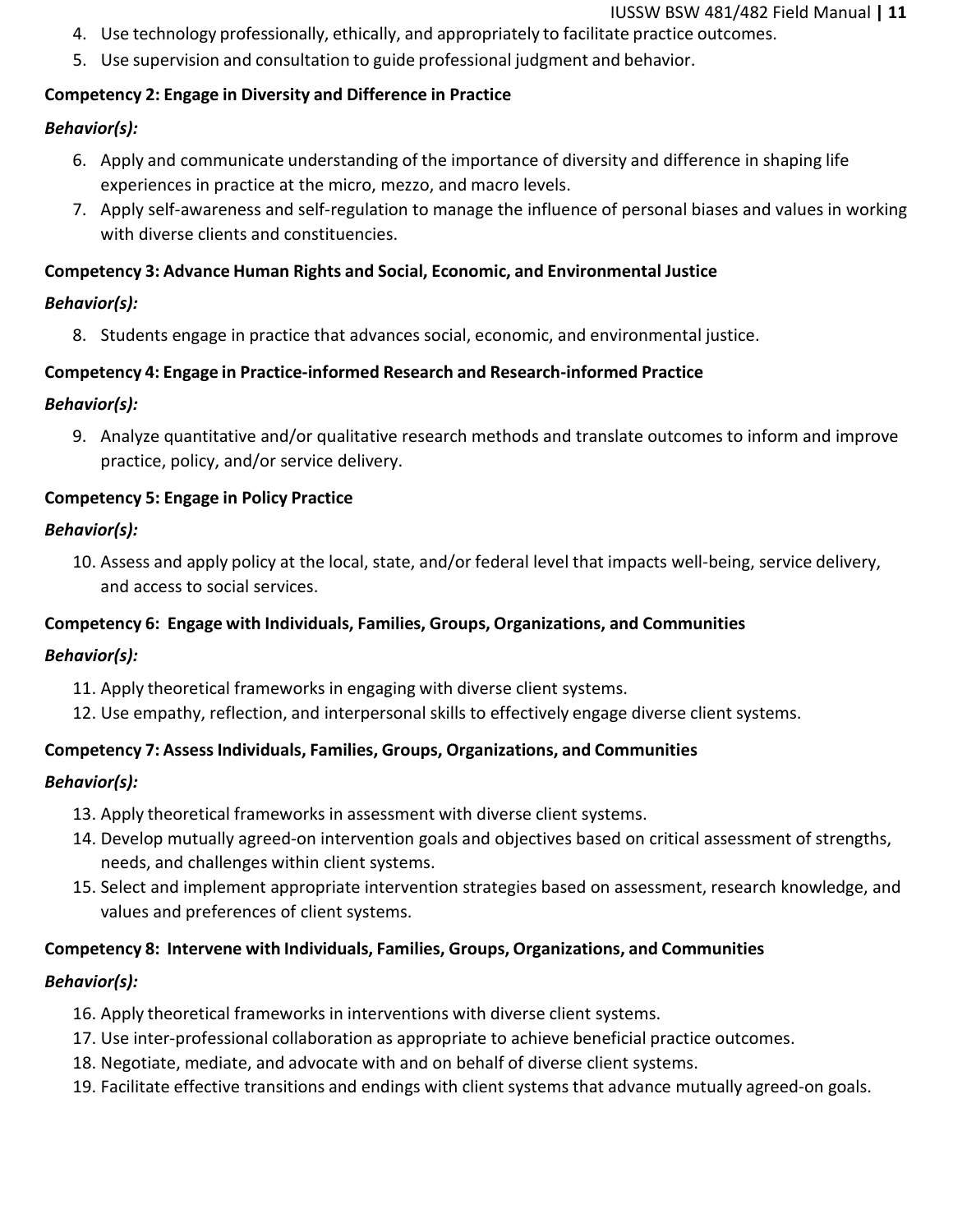## **Competency 9: Evaluate Practice with Individuals, Families, Groups, Organizations, and Communities**

## *Behavior(s):*

- 20. Apply theoretical frameworks in evaluating practice with diverse client systems.
- 21. Critically analyze, monitor, and evaluate intervention and program processes and outcomes.
- 22. Apply evaluation findings to improve practice effectiveness at the micro, mezzo, and macro levels.

## <span id="page-11-0"></span>**Field Education as the Signature Pedagogy**

The process of moving from social work student to social work practitioner; is facilitated by a systematic educational process that interconnects and creates synergy (application) between field and academic instruction. The Council on Social Work Education (2015) highlighted the importance of this process by describing field education as the "signature pedagogy" of social work education (p.12). The signature pedagogy is our profession's primary mechanism of instruction, knowledge acquisition, and socialization of social work students. It is through this interplay of field and classroom that students synthesize and integrate social work theory and practice. The primary intention of this educational model is to purposefully, connect the essential elements of the conceptual classroom with the diverse, complex practice settings of the social work profession. In order to facilitate student learning, the field education environment and experiences are systematically developed, supervised by competent practitioners, and then coordinated and evaluated to promote student achievement of BSW Program competencies and behaviors. The Council on Social Work Education (CSWE) has accredited the IUSSW BSW program since 1975. The CSWE (2015) Educational Policy and Accreditation Standards may also be accessed at The CSWE [website.](https://www.cswe.org/Advocacy-Policy/Policy-Agenda)

## <span id="page-11-1"></span>**Description of Field Education and Courses**

The practicum component of the BSW program is, designed to ensure the integration of classroom information with experiences in the practice setting, thus providing the signature pedagogy. As students apply classroom learning in the field agency they gain, the depth and breadth needed for competent social work practice, which is evidence-based. Concurrent field seminars and assignments related to field experiences enable students to think critically and to engage in research informed practice.

During the senior year, students in the undergraduate program engage in two practicum courses for developing competencies in generalist practice. Practicum courses are designed to provide learning experiences, by engaging students in systems of various sizes in a field of practice. These courses are based on a strength's perspective model, and they maintain a focus on the person-in-environment fit, with particular attention given toboth the helping process and development of internal and environmental resources for social functioning.

Competencies and behaviors identified by CSWE are assessed by the Field Instructor, Faculty Field Liaison, and the student during the practicum courses.

## **S481 Social Work Practicum I (6 credits) and S482 (7 credits)**

## *Course Description:*

Field education provides the opportunity for social work students to demonstrate competency in practice, integrating knowledge, values and skills gained in the professional education curriculum. The first practicum experience in the Bachelor of Social Work program allows the student to develop and demonstrate beginning practice competency, laying the foundation for the final field experience (S482). S481 Social Work Practicum I builds upon the theoretical and experiential learning of *S331 Generalist Social Work Practice I: Theory and Skills* and *S332 Generalist Social Work Practice II: Theory and Skills,* both taught during the junior year. *S481 Social Work Practicum I* and *S482 Social Work Practicum II* afford the student an opportunity to make application of practice knowledge, values, and skills within an organizational structure of a human service agency. In the agency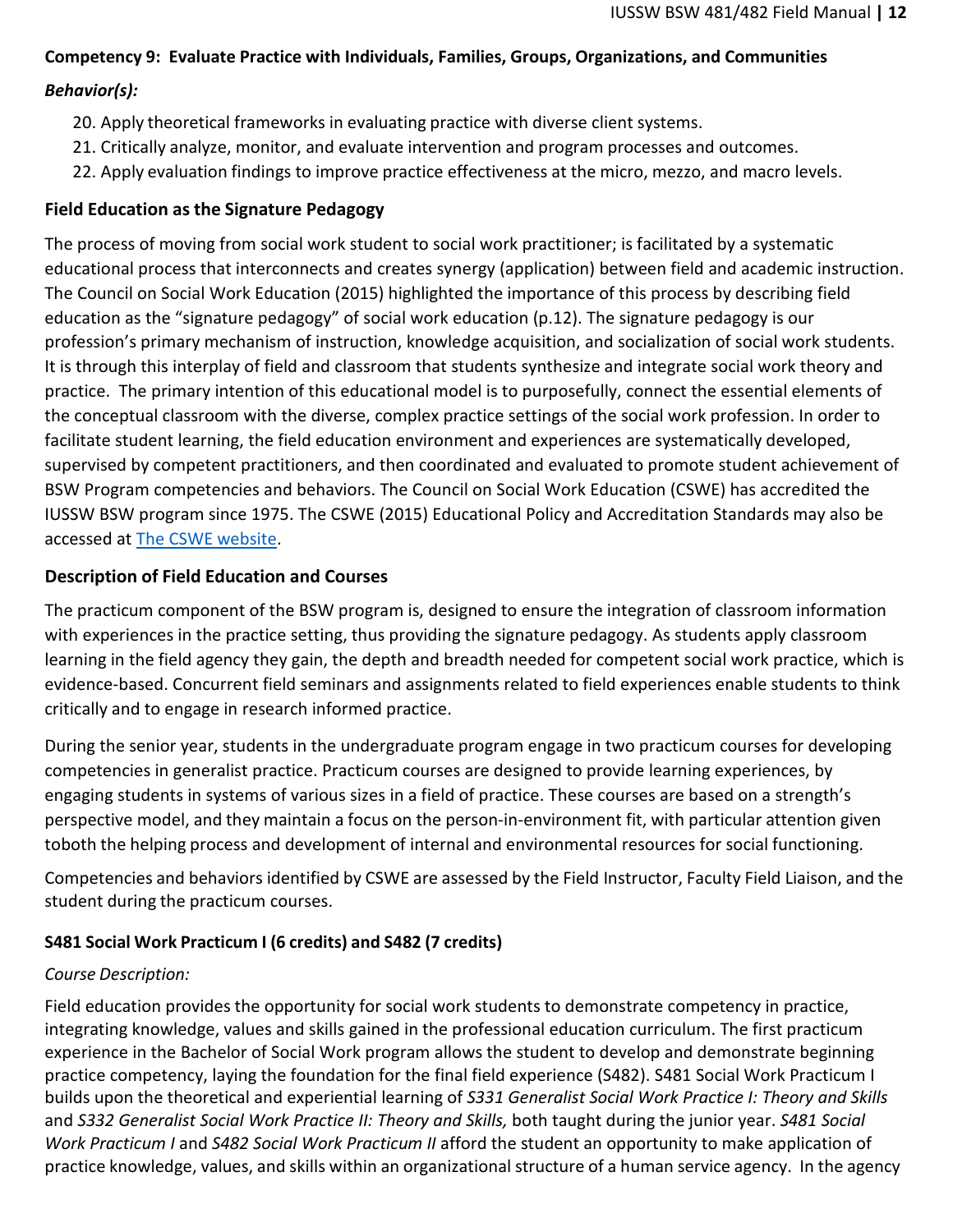settings, students are expected to demonstrate beginning competency in working with clients, utilizing community resources, interacting with other professionals, and in functioning effectively within an organization. Furthermore, students are expected to identify and work to alleviate (at a beginning level) oppressive conditions in the lives of their clients.

As an essential complement to the learning in the field*,* each student will participate in an integrative seminar course, designed to assist the student to conceptualize his/her practice with the projected aim of professional integration. The seminar activities are designed to be compatible with and supportive of the development of behaviors outlined in the competencies, defined by the Council on Social Work Education (CSWE).

The *S481 Social Work Practicum I* and *S482 Social Work Practicum II* placement is arranged by the BSW Field Coordinator in collaboration with the site and the student. The placement is developed according to the student's educational needs, practice preferences, and field site availability. During the S481 practicum, the student is at the site for a minimum of 15 hours a week for the 16-week semester. A formal learning plan is developed by the student and Field Instructor and approved by the Faculty Field Liaison. It provides students the opportunity to demonstrate required behaviors through activities at the agency. Students complete a minimum of 240 hours of supervised practice in the agency.

The S482 practicum placement continues at the same agency as arranged for S481 with the student at the practicum site for a minimum of 15 hours per week for the 16-week semester, with continued weekly supervision from an approved agency-based Field Instructor. The learning plan developed by the student and Field Instructor and approved by the Faculty Field Liaison in S481 is continued and updated to provide opportunity for students to demonstrate the requisite behaviors. By the end of S481/S482, students complete 560 hours of supervised practice at their field site.

Field seminars are designed to facilitate integration of material gained from previous junior and concurrent senior social work practice and theory courses with the realities of practice in the field as they occur in the student's practicum site. The seminars combine an exploration of social work practice with specific application to client situations, allowing students to fully explore issues and questions from the experiences gained at their practicum sites. Seminars increase communication between the student, liaison, and agency, and provides opportunities for critical thinking in problem-solving practice challenges, utilizing collaborative conferencing with peers, and transitioning from student to social work practitioner. The seminar includes discussions on selected topics and issues related to the learning experiences in the field (both instructor- and student-initiated) with emphasis on student demonstration of core competencies for generalist social work practice. Through facilitated discussion, students learn about social work practice in various settings and assist each other in seeing the similarities and differences in applying generalist social work practice, knowledge, and skills across service delivery systems and practice methods. Students are expected to share in the success of the seminar by presenting and sharing material from their practicum sites with seminar participants. The seminar is designed to enhance both collaborative and adult learning in that students are responsible to provide leadership in course activities.

## **S481 and S482 Social Work Practicum I and Social Work Practicum II**

#### *Course Objectives*

- Through active participation in the learning experiences and completion of the readings, assignments, and learning projects offered throughout this course, students are expected to demonstrate the ability to show competency in all nine competencies as listed in the Student Learning Plan, Midpoint Evaluation, and Final Evaluation.
- Throughout the two semesters of practicum and the integrative practicum seminars, students will focus on all nine EPAS (CSWE, 2015) competencies that serve as the educational goals of the BSW program. They will also have demonstrated all behaviors that serve as the educational objectives of the BSW program, as evidenced by their final field evaluation and their campus-specific program assessment methods.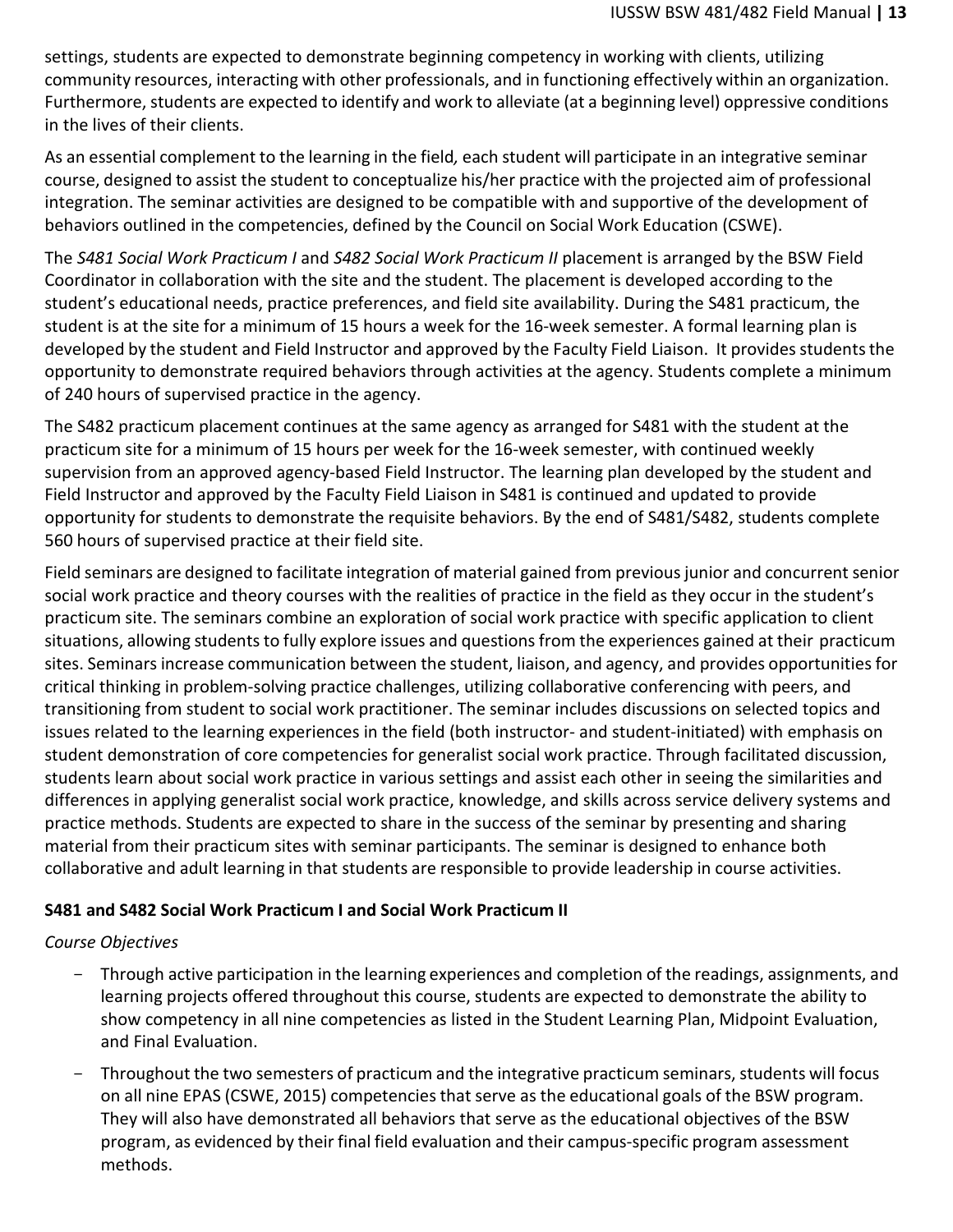## <span id="page-13-0"></span>**Statement of Required Hours in the Field**

The two-practicum courses described above provide students with a minimum of 560 hours of supervised field education. A minimum of 240 hours or 15 hours per week are completed in the fall semester in the first field course, S481, Social WorkPracticum I and the remaining 320 hours or minimum of 20 hours per week are completed in the spring semester field course, S482 Social Work Practicum II. The minimum number of hours is in accordance with the Council on Social Work Education's accreditation standards.

The minimum number of hours must be completed within the semester that the student is enrolled in the field course. If a student is not able to complete the minimum number of hours required in the semester enrolled, the student may request an alternate weekly hour requirement by completing the Anticipated Hour form or the IUSSW Request for Extension of Field Practicum form in Sonia. This form must be approved by the Field Instructor and or Task Instructor and the Faculty Field Liaison for the course.

Students must be available Monday through Friday during daytime hours to complete their practicum requirements. IUSSW cannot guarantee a practicum placement during the evenings and weekends.

Students complete the required practicum hours under the supervision and guidance of the field instructor. The field instructor has the ability to determine if the student's activities meet their learning needs. Seventy-five percent or more of a student's practicum is spent in direct client related activities, the remaining time is available for indirect learning activities. Direct activities include work done with or on behalf of the client system (i.e., clientas individual, family, group, community, or organization). Indirect activities include work that furthers the student's professional growth but does not have direct impact on the client system that the student/agency serves.

The Faculty Field Liaison is available to the Field Instructor for consult to determine whether the proposed activity is appropriate. The student completes the timesheet in Sonia documenting activities.

The mandatory one hour per week supervision is included in the total number of hours that are required for a student to complete the practicum and is documented separately from the direct and indirect activities.

Students learning and assignments whether within or outside the classroom for IUSSW courses, other than those assigned in S481/482, cannot be counted towards practicum hours. For example, an assignment completed in a course cannot be counted as a learning activity to demonstrate competency in field. Learning activities to demonstrate competency within the practicum must be completed within the practicum as approved by the Field Instructor and Faculty Field Liaison.

At a minimum there are eight field seminars per semester for at least 1.25 hours for each session. These seminar hours count towards your 560 practicum hours.

## <span id="page-13-1"></span>**Bereavement Policy**

In keeping with the mission of Indiana University School of Social Work (IUSSW) to promote health and well-being for all, it is the IUSSW policy to recognize the effects that a significant loss can have on a student and their academic work.

In the event that a student experiences the death of a family member or relative, or other significant loss, students who are in a practicum placement must notify their Field and/or Task Instructor to negotiate absences from their agency. Students must make up any hours missed in order to accumulate the required number of hours for each practicum.

For additional information on the IUSSW Policy and Procedures regarding Bereavement Policy as they pertain to coursework and notification of appropriate personnel, please see the Student Handbook.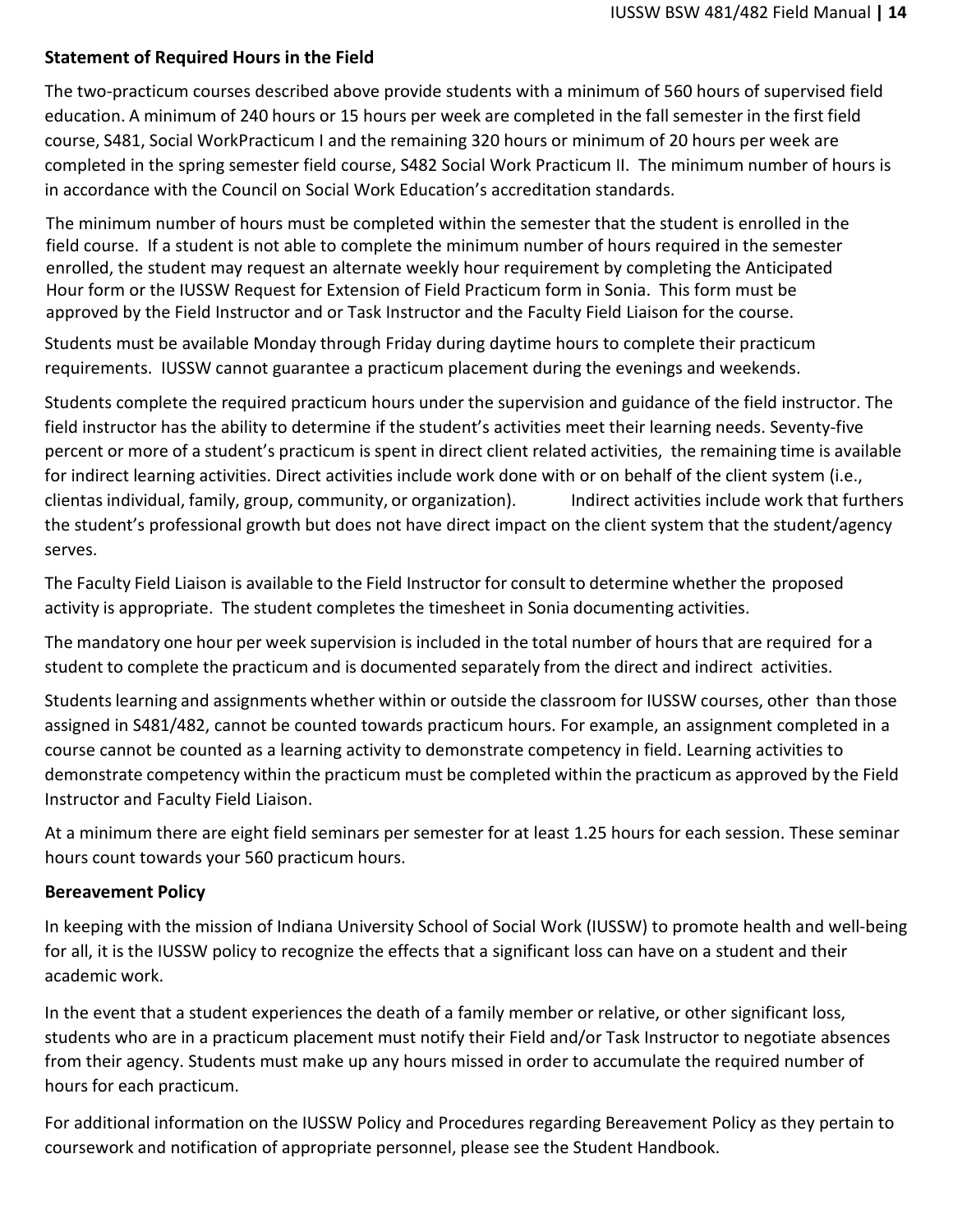## <span id="page-14-0"></span>**Missed Time at Site**

If students must miss time at their site, they are to notify the field instructor. Students are to make up any missed time at the placement site.

## <span id="page-14-1"></span>**Holidays**

Students are expected to observe the site schedule for holidays. When sites are closed on a scheduled field day that lands on a holiday, this time does NOT need to be made up. Students can submit the normally scheduled hours on their Sonia timesheet. These hours should be categorized as indirect hours. For example: If the student normally works on Thursdays from noon-4pm and the practicum site is closed for the Thanksgivingholiday, the student can include 4 indirect hours on their timesheet for this day.

## <span id="page-14-2"></span>**School Breaks and Vacations**

Student requested breaks (IU academic breaks or planned vacations) need to be negotiated with the placement site prior to the beginning of the practicum. Students are expected to make up the time by completing preapproved practicum support activities or adjusting their schedule. Students are expected to coordinate with their field instructor in determining appropriate continuity of services for clients while not at the practicum setting.

## <span id="page-14-3"></span>**Practicum Site Breaks/Closures**

If a practicum site is closed for reasons other than a Holiday and it is on a scheduled field day, students are expected to make up the time by completing pre-approved practicum support activities or adjusting their schedule.

#### <span id="page-14-4"></span>**Inclement Weather**

Important information about closings from the university will be sent via the IU campus alert system. The instructor will post an announcement on Canvas or send an email to all class members if she/he is cancelling class.

While the University makes decisions about the cancellation of classes on campus, such decisions do not impact the business operations of a student's field placement. It is the responsibility of the student to monitor weather conditions and to determine with the Field Instructor and/or Task Instructor whether they are able to travel safely to the field placement location or leave the placement site early to return home safely. Students should take necessary precautions to ensure their own personal safety. In any event, all field hours missed due to inclement weather must be made up before the end of the course. If a student has a concern about completing field hours due to inclement weather, they should contact the Faculty Field Liaison.

For more information on the University's Adverse Weather Policy please see Protect IU Adverse Weather Impact site; [https://protect.iu.edu/emergency-planning/personal-preparedness/weather](https://protect.iu.edu/emergency-planning/personal-preparedness/weather-safety/adverse%20weather%20impact.html)[safety/adverse%20weather%20impact.html](https://protect.iu.edu/emergency-planning/personal-preparedness/weather-safety/adverse%20weather%20impact.html)

## *Adapted from University of Alabama, School of Social Work*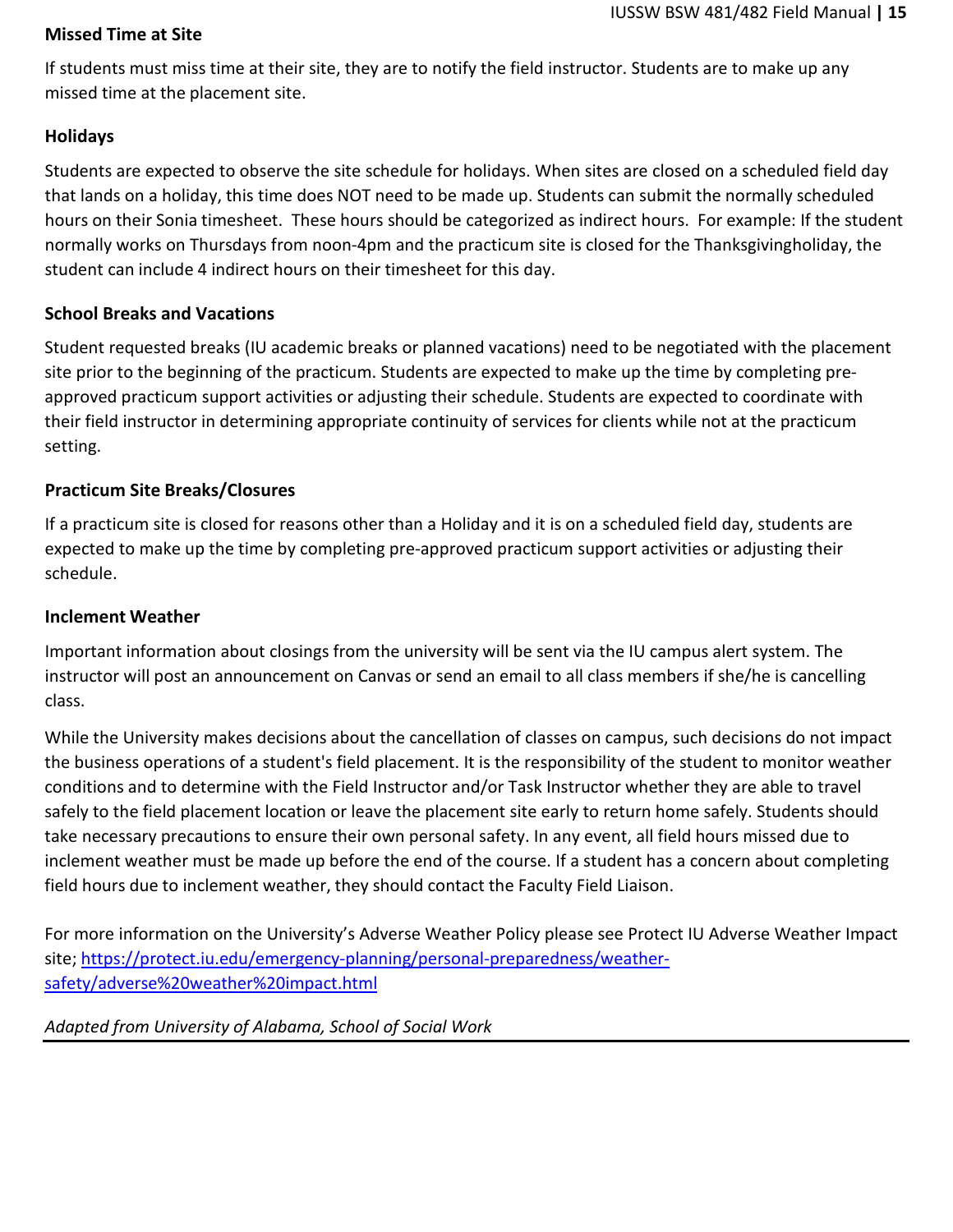## **Chapter 2: Roles and Responsibilities in Field**

## <span id="page-15-1"></span><span id="page-15-0"></span>**Roles in Field Education**

The successful completion of practicum course work relies upon the collaboration between the Indiana University School of Social Work, its BSW Programs, various field agencies, and practicum students. Each participant has clearly defined roles and responsibilities that accomplish the educational process. The behaviors of students, Field Instructors, and faculty must reflect commitment to professional practice standards.

Responsibility to clients must remain primary in all efforts to achieve educational objectives. Consistent with this principle, students, faculty, Field Instructors, Task Instructors, and Faculty Field Liaisons are expected to abide by the (2021) National Association of Social Workers Code of Ethics.

## <span id="page-15-2"></span>**Glossary of Titles**

## <span id="page-15-3"></span>*Program Director*

The Program Director provides leadership to all aspects of the BSWprogram operations, on their respective campus.

## <span id="page-15-4"></span>*Director of Field Education*

The Director of Field Education serves as the statewide coordinator responsible for oversight of all field functions and all aspects of field instruction.

## <span id="page-15-5"></span>*Field Coordinator*

Field Coordinators provide administrative support for all aspects of field education within their specific campus and/or assigned curriculum. Field Coordinators have primary responsibility for recruiting and assessing field placement sites and Field Instructors, engaging students in the field planning process, and assigning students to specific field placements. Field Coordinators often act as consultants to Faculty Field Liaisons, Field Instructors, agency directors, and students, in resolving field practicum difficulties.

## <span id="page-15-6"></span>*Agency-Based Field Instructor*

The Agency-Based Field Instructor provides field instruction and practice supervision to the practicum student at their placement site. The Field Instructor also evaluates the student performance and level of competency.

## <span id="page-15-7"></span>*External Field Instructor*

An External Field Instructor provides educational supervision to the practicum student when there is not an Agency-Based Field Instructor available. This position carries the same responsibilities as an Agency-Based Field Instructor and also consults regularly with the Task Instructor.

#### <span id="page-15-8"></span>*Task Instructor*

In some placement sites, there is an agency Task Instructor. This person may be one of the following:

- Day to day supervisor for the student when there is an external Field Instructor.
- Staff member assisting the Field Instructor by supervising students' day-to-day service delivery.

## <span id="page-15-9"></span>*Faculty Field Liaison*

The Faculty Field Liaison provides consultation to Field Instructors and students to ensure integration between classroom and field. The Faculty Field Liaison is in a strategic position to enhance communication regarding curriculum matters, field learning opportunities, new developments and demands of practice, and new projects undertaken by the School of Social Work. The Faculty Field Liaison is the professor for the seminars, conducts the site visits with the student and agency representatives, and determines the student's final grade.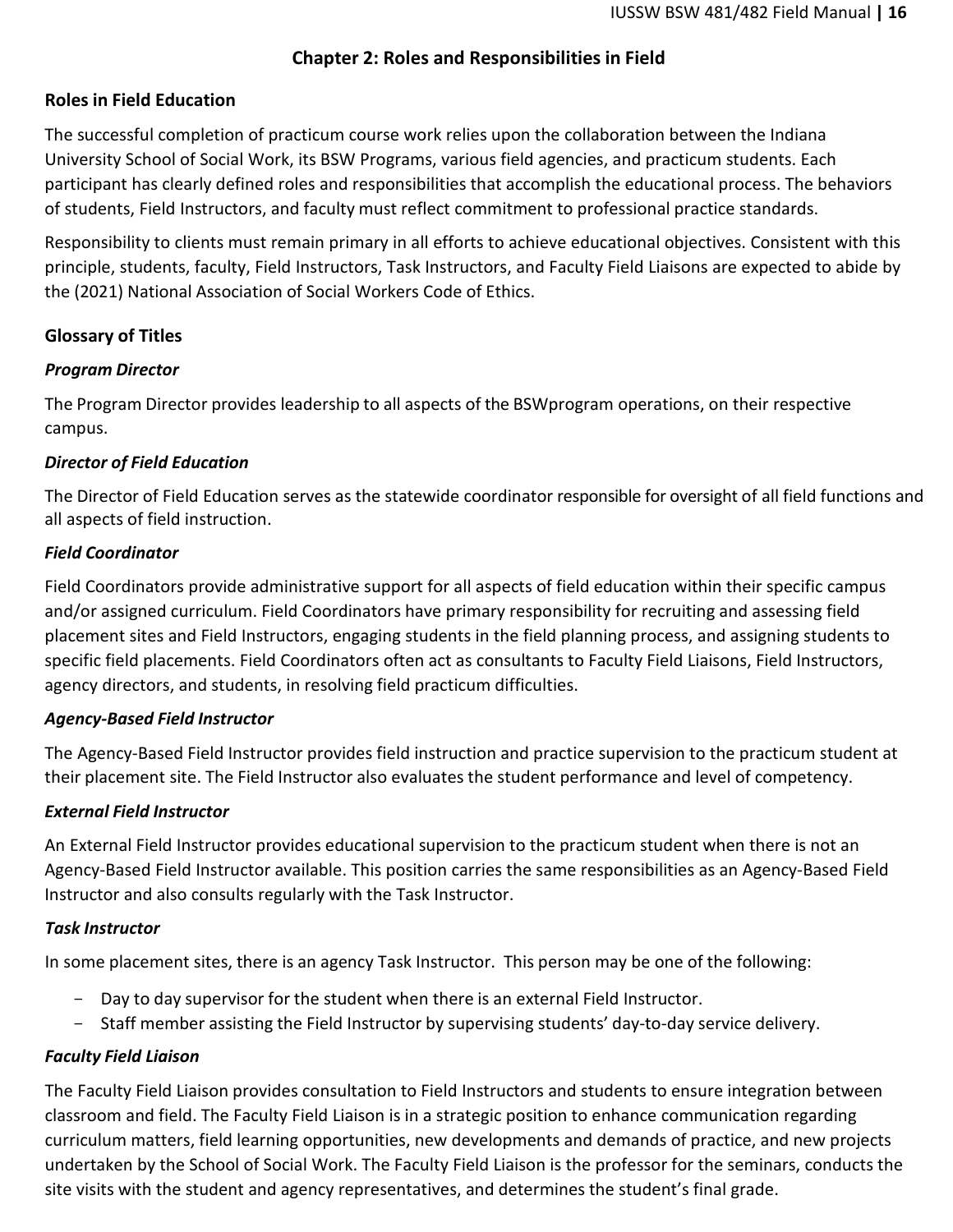## <span id="page-16-0"></span>**Responsibilities of the School of Social Work**

#### <span id="page-16-1"></span>*Field Education Responsibilities and Roles*

The successful completion of practicum course work relies upon the collaboration of the BSW program, field agencies, and students. Each participant has clearly defined roles and responsibilities that accomplish the development of requisite competencies for BSW-level generalist practice. The behaviors of students, Field Instructors, and faculty must reflect commitment to professional practice standards. Responsibility to the wellbeing of clients must remain PRIMARY in all efforts to achieve educational goals and objectives. Consistent with this principle, students, faculty, Field Instructors, and Faculty Field Liaisons are expected to abide by the NASW (2021) Code of Ethics.

## <span id="page-16-2"></span>*Responsibilities of the BSW Program*

Consistent with the mission and vision of the BSW program, the BSW Curriculum Committee is responsible for providing the conceptualization and implementation of the BSW curriculum implemented on all campuses. As it relates to field instruction, the respective BSW Program Directors provide educational leadership and oversee the quality of implementation of the field practicum curriculum at all campuses.

The BSW program assumes the following responsibilities to assure quality field experiences for students:

- 1. Recommends and assigns students for placement and provides relevant information regarding students to field sites.
- 2. Implements field assessment methods as determined by the BSW Committee.
- 3. Provides orientation meetings for both students and Field Instructors to review curriculum and practicum expectations.
- 4. Disseminates information, evaluation forms, and other relevant materials for the practicum experience to participating students and site personnel involved in field education.
- 5. Provides social work professional liability insurance coverage to all qualified students registered in a practicum course.
- 6. Assigns a Faculty Field Liaison who will engage and communicate with the site through site contacts and monitors, approves the Learning Plan, Midpoint Evaluation, and Final Evaluation, maintains a productive working relationship with the student and Field Instructor, and evaluates the student's performance, learning opportunities, and quality of field instruction.
- 7. Determines whether a student is demonstrating the designated competencies and behaviors through the assessments of the Faculty Field Liaison and the Field Instructor.
- 8. Assures that it will not discriminate against any individual including, but not limited to, employees or applicants for employment and/or students, because of race, religion, ethnic or national origin, gender, sexual orientation, marital status, age, disability, or veteran status.

Multiple roles are involved in the personnel of the BSW program to fulfill the above responsibilities. These include the **BSW Program Director**, the **IUSSW Director of Field Education**, the **Field Coordinator**, and the **Faculty Field Liaison.**

#### <span id="page-16-3"></span>*BSW Program Director*

There is a designated BSW Program Director on each of the IU campuses, which offer the BSW program. Responsibilities for this position, as they relate to the field curriculum, are to:

- 1. Collaborate with the Field Coordinator(s) to assure the overall quality of the field education program. Overall quality includes meeting accreditation standards and adherence to all relevant IUSSW policies and procedures.
- 2. Collaborate with the Director of Field Education and other program directors to address common field related issues and make recommendations.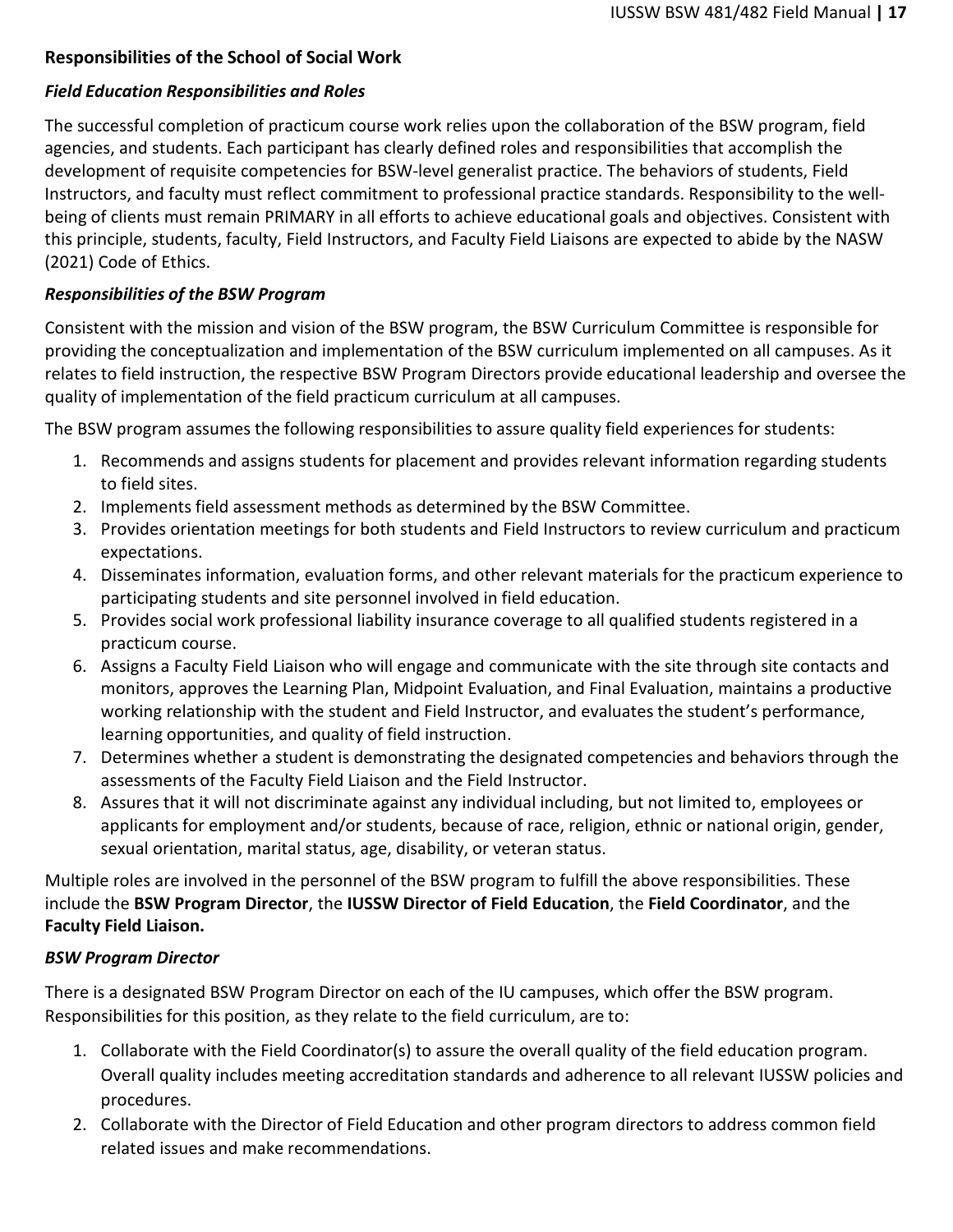- 3. Collaborate with the Director of Field Education and other program directors to support the organization, planning, and implementation of field policies, procedures, standards, and protocols.
- 4. Collaborate with the Director of Field Education and other program directors to support the Educational Assessment in developing and implementing assessment mechanisms to evaluate the outcomes of field instruction.
- 5. Support and provide assistance, as needed, to field Coordinator(s) in carrying out delegated responsibilities and securing necessary resources on respective campuses.
- 6. Provide consultation as needed to Field Coordinator(s) and Director of Field Education.
- 7. Link appropriate faculty to service requests from agencies (such as seminars, in-service education, research, or program development and/or evaluation).

## <span id="page-17-0"></span>*Director of Field Education (office on the IUPUI campus)*

The responsibilities of the Director of Field Education include but are not limited to:

- 1. Provide leadership to assure the overall quality of the field program. Overall quality includes meeting accreditation standards and adherence to all relevant IUSSW policies and procedures.
- 2. Review, approve, and assure currency of Affiliation Agreements from all agencies within which IUSSW students are placed for practicum at the BSW and MSW levels.
- 3. Maintain contact with legal and other relevant authorities of Indiana University to assure currency of language in Affiliation Agreements.
- 4. Manage the processesfor professional liability insurance in Field Education for students and faculty.
- 5. Serve as Chair of System-wide Field meeting.
- 6. Serve on relevant school and University committees and participate in relevant professional organizations' work.
- 7. Advocate for the role of field education at IUSSW.
- 8. Collaborate with the program directors to support the Educational Assessment in developing and implementing assessment mechanisms, to evaluate the outcomes of field instruction.
- 9. In collaboration with Field Coordinators, establish processes and procedures to document the adequacy of a field site before an Affiliation Agreement is finalized.
- 10. In collaboration with Field Coordinators, design, implement, and maintain a Field Instructor training curriculum for use statewide.
- 11. In collaboration with Field Coordinators, establish processes and procedures, to determine student readiness for field.
- 12. In collaboration with Field Coordinators, establish processes and procedures for the placement of students.
- 13. In collaboration with Field Coordinators, develop, revise, and maintain field manuals.
- 14. Serve as the supervisor for all Field Team members and oversee personnel management of the Field Team.
- 15. Approve the hiring of External Field Instructors for each campus and program.
- 16. Facilitate communication and working relations among the Field Coordinators on respective campuses.

## <span id="page-17-1"></span>*Field Coordinator*

- 1. Each campus has a designated Field Coordinator(s). The responsibilities of the Field Coordinator(s) are to:
- 2. Recruit, assess, and recommend field practicum sites and Field Instructors/Task Instructors.
- 3. Plan and implement Field Instructor trainings, using the adopted School curriculum for such trainings, collaborating as necessary with directors and Field Coordinators around the state.
- 4. Provide information to students regarding field placement opportunities consistent with core coursework.
- 5. Engage students in the field planning process and place students in specific field sites.
- 6. Plan and implement orientation sessions for students entering into the field.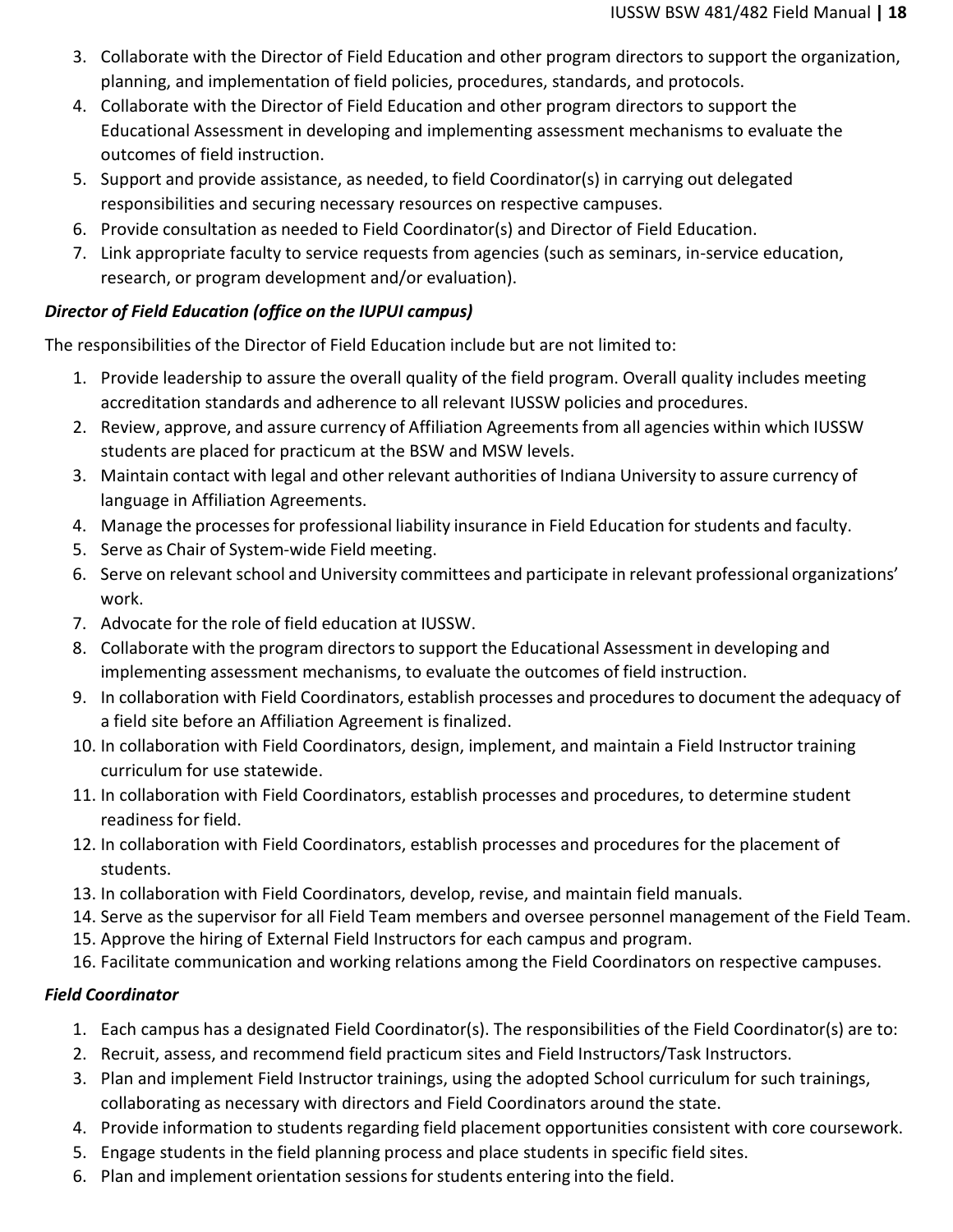#### IUSSW BSW 481/482 Field Manual **| 19**

- 7. Provide relevant student information, via written and verbal communication, to liaisons and Field Instructors prior to the beginning of the practicum.
- 8. Review and approve student employment-based petitions.
- 9. Review student petitions relating to placement exceptions (e.g., duplication of Field Instructor/field instruction agency) and make recommendations for exceptions to the respective BSW Program Director.
- 10. When necessary and appropriate, assist Faculty Field Liaisons, Field Instructors, and students in preventing and resolving field related difficulties.
- 11. Coordinate field activities with student services activities on their respective campuses or statewide, if necessary (for example, orientations and special events).
- 12. Collaborate with the BSW Curriculum Committee, Program Director, Director of Field Education, and the Associate Dean of IUSSW in the development and implementation of field instruction, evaluation instruments, and in the compilation of evaluative reports.
- 13. Contribute to ongoing review and update of field instruction manuals, forms, website, and other relevant informational media.
- 14. Perform related assignments as deemed necessary by the Dean or Associate Dean of the IUSSW, for reaffirmation of accreditation of the school's programs and to ensure that, the quality of field instruction meets the standards, of the Council on Social Work Education.
- 15. Maintain, in collaboration with field support staff, student field files, databases, and records of communication.

## <span id="page-18-0"></span>*Faculty Field Liaison*

The Faculty Field Liaison is a faculty role designed to facilitate integration between the academic and field curriculum. With the inclusion of field seminars, designed to integrate coursework and field, the Faculty Field Liaison is assigned as the instructor for the field seminar.

The responsibilities of the Faculty Field Liaison are to:

- 1. Provide consultation to Field Instructors about the BSW curriculum and the educational planning for assessment of student mastery of core competencies.
- 2. Arrange planned contacts during the semester with Field Instructors and students, at least one of which is a visit to the agency, to discuss students' progress and assess learning opportunities. Additional conferences are scheduled as needed.
- 3. Respond promptly to Field Instructors and students to problem-solve and implement changes in student field practice and field teaching when appropriate.
- 4. Provide feedback regarding progress in student learning and practice competence through discussion with the student and the Field Instructor.
- 5. Provide consultation to Field Instructors concerning student performance in the field practicum, as needed.
- 6. Review and approve the students' Learning Plans ensuring learning activities and tasks provide the students' opportunities to demonstrate (CSWE) competency.
- 7. Review and approve the students' Midpoint Evaluations ensuring they are on track for successful demonstration of all CSWE competencies.
- 8. Review and approve student's Final Evaluations, ensuring that they are successfully demonstrating competency in all nine areas.
- 9. Serve as the instructor for the practicum seminar.
- 10. Record final grades for S481 and S482.
- 11. Assess the quality and effectiveness of field instruction in the practicum site.
- 12. Communicate with the BSW Field Coordinator and Program Director about developments, progress, and challenges in field instruction, experienced by instructors and students.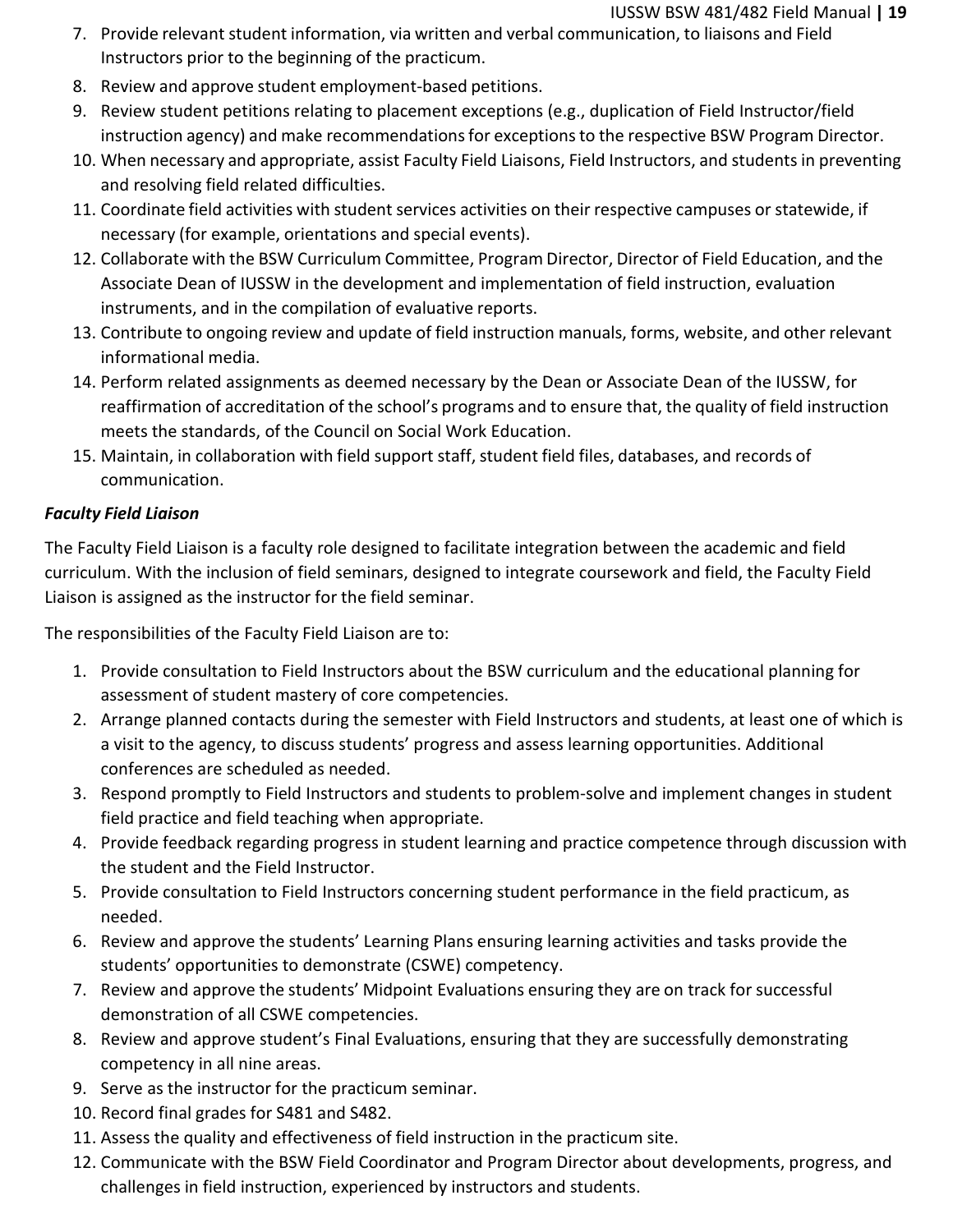## <span id="page-19-0"></span>**Responsibilities of the Field Site**

## <span id="page-19-1"></span>*Criteria for Site Selection*

Field education at the baccalaureate level is a collaborative endeavor between the BSW program and community agencies in the education of students for generalist social work practice. Through appropriate learning experiences in the site, students have the opportunity to apply knowledge as well as acquire professional skills, useful in working with individuals, families, groups, organizations, and communities. At the same time, students contribute to the delivery of services and share their classroom learning with the staff.

Given the importance placed upon practicum course work, the BSW program sets the following *criteria, for agency participation*:

- Sites used for field education maintain social welfare service as a recognized function of the agency or have planning, coordinating, and/or advocacy activities relevant to providing or improving human services.
- Sites should have identification with the purpose, program, and professional standards of appropriate accrediting bodies, where such bodies exist.
- Site philosophies and practices are congruent with social work competencies and afford the student a positive learning experience.
- Board of directors and the site's executive officer must be in full accord with the use of the agency for education of students from the BSW program.
- Site policies and practices should stimulate the professional growth of its workers and encourage staff membership and participation, in appropriate professional organizations.

The following represent Indiana University School of Social Work site policies:

- 1. Agencies should support the Field Instructor by adjusting the workload in order to supervise and teach students, review, approve and prepare forms and reports for the BSW program on students' progress, attend periodic field meetings, and confer, as needed, with the appropriate BSW program faculty and staff.
- 2. Sites should be able to provide a range of learning experiences consistent with the service functions of the agency, the students' learning needs, and the demonstration of the CSWE competencies.
- 3. Site-based learning experiences should include opportunities for students to work with diverse populations and more than one client system size (individuals, families, groups, communities, and organizations).
- 4. Practicum sites should include opportunities to integrate and consolidate learning from all areas of the curriculum and to develop relevant skills for generalist practice. In the event that a site is not able to provide full generalist practice experiences, the student will be required to have these experiences in other ways with the assistance and direction of the Field Instructor.
- 5. Agencies assure that they will not discriminate against any individual including, but not limited to, employees or applicants for employment and/or students, because of race, religion, ethnic or national origin, gender, sexual orientation, marital status, age, disability, or veteran status.
- 6. Sites are expected to provide the student with adequate physical facilities (desk, chair, telephone, private interviewing space, etc.), and sufficient technology to accomplish assigned tasks. For example, if a student is expected to electronically document in a medical record, then a student would need computer access.
- 7. The site is encouraged to reimburse students for expenses incurred in order to complete the practicum at their site and while providing service to agency clients. For example, parking, background checks, health screenings, mileage, and travel reimbursement, etc.
- 8. A signed active Affiliation Agreement must be on file with the School of Social Work before a student can begin their practicum with an agency.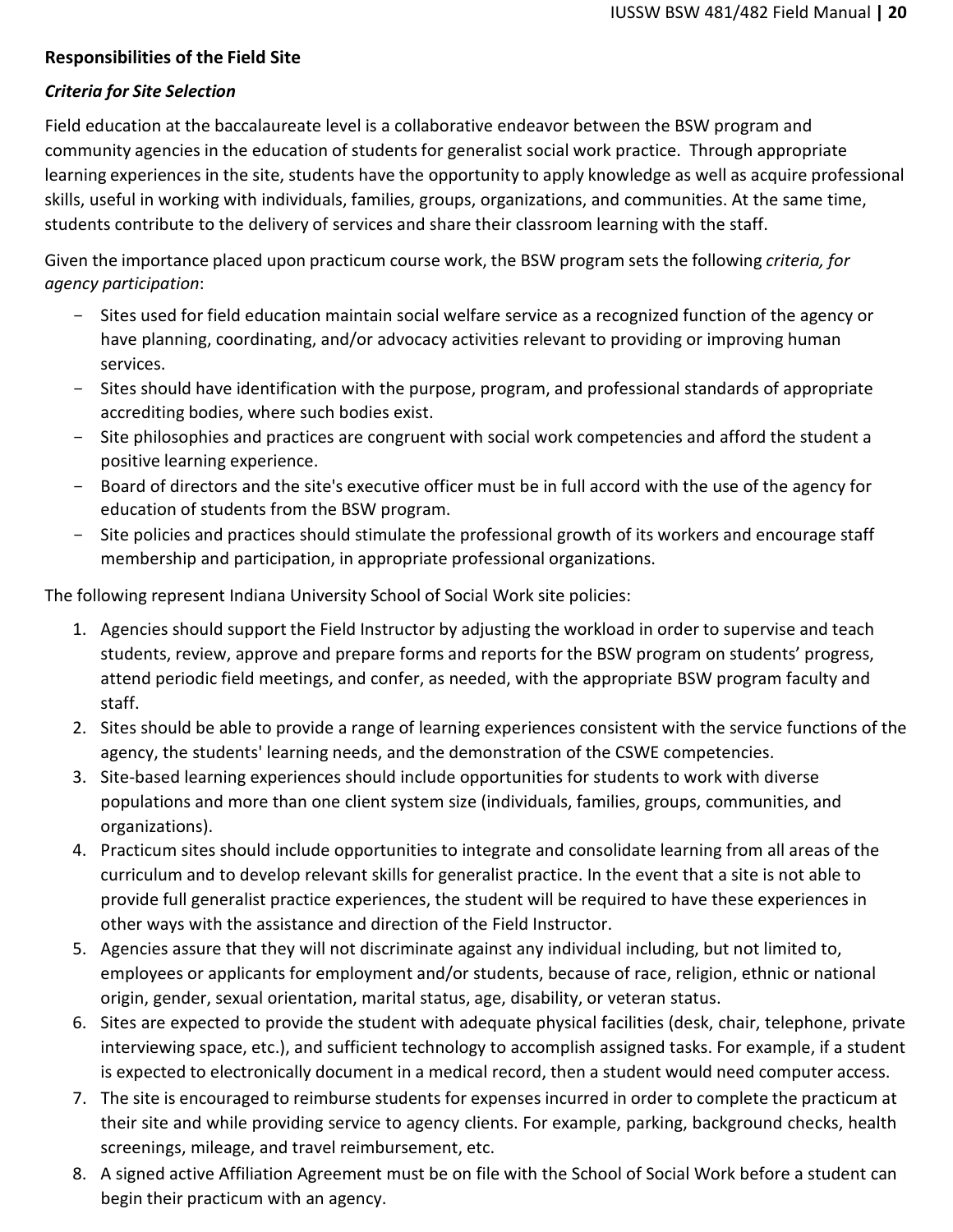9. IUSSW does not offer simulations to supplement the field experience. All of a student's hours in field are within an assigned field site working with or on behalf of the site's client system.

## <span id="page-20-0"></span>*Procedures for Field Site Selection*

Field coordinators draw from a pool of agencies to place students according to their interests and the requirements of generalist practice. The following procedures describe how the field program selects sites for this pool.

The field site selection process begins with a meeting with site directors, program supervisors, or the proposed MSW or BSW level field instructor. The purpose of the initial meeting is to ascertain the agency purpose/philosophy and goodness of fit with the IUSSW BSW Program mission, goals, and competencies. The explicit criteria and policies that field agencies must meet are explained above. These include a commitment by the agency to social work professional values, ethics, and practice principles; time relegated to staff members for field instruction; capacity to provide the range of learning experiences consistent with generalist practice across systems and the BSW program competencies; commitment to diversity and adherence to nondiscrimination standards and practices; adequate physical facilities to accommodate a student or students; and, a willingness to cover essential expenses incurred with hosting a student in placement.

The responsibilities of field sites as listed in the section starting on page 15 of this manual and are further articulated in the Agency Affiliation Agreement, which is signed by the agency administrator with legal responsibility for such agreements (CEO, Executive Director, or other designated individual with such authority), the IUSSW Director of Field Education, and the Deputy General Counsel of Indiana University. The IUSSW uses a standard Affiliation Agreement for each of its agencies ensuring that the school's criteria are satisfied to assure compliance with accreditation standards. In the cases where practicum sites request edits to the agreement, the Director of Field Education works in conjunction with the Office of the General Counsel to review, negotiate and approve edits, again ensuring that it is in compliance with the accreditation standards.

During the agency screening process, field coordinators will determine the goodness of fit of the agency with student learning needs and general field of practice interests (mental health, children, aging, etc.). These will be documented in the practicum sites profile in Sonia, so that all field coordinators, agency personnel, students and liaisons have access to this information.

## <span id="page-20-1"></span>**Criteria for Selecting Agency-Based Field Instructors**

While the selection of the Field Instructor involves collaboration between the agency and the BSW program, the final appointment remains with the BSW program. In addition, the BSW Field Coordinator is responsible for overseeing the work of Field Instructors, to determine ongoing compliance with the field education policies.

The following criteria have been established to ensure appropriate Field Instructor selection:

- 1. The individual appointed as Field Instructor for S481 Social Work Practicum I and S482 Social Work Practicum II, will have: (1) a MSW from a CSWE accredited social work program, with a minimum of two years post-MSW social work practice experience or (2) a BSW from a CSWE accredited social work program and a minimum of two years post-BSW social work practice experience.
- 2. The assigned agency-based Field Instructor is responsible for providing a generalist social work focus to the practicum experience and for assisting the Task Instructor with field teaching when appropriate.
- 3. This individual should have knowledge of and conviction about the school's mission and the BSW program mission, goals, and objectives, and a commitment to the education of undergraduate students and practice with at-risk populations.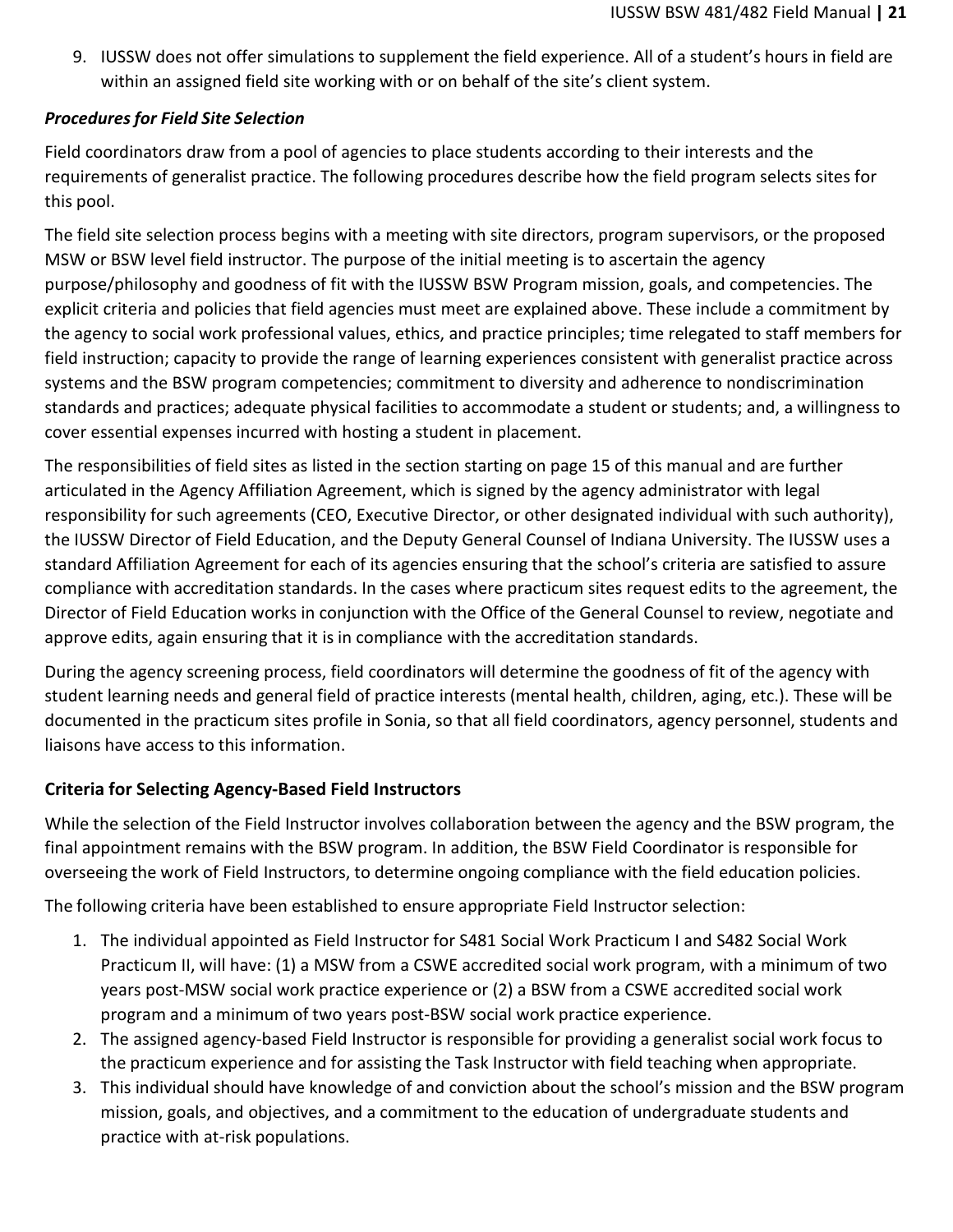- 4. The individual must be ready to assume a teaching role, which includes the ability to 1) link theory to practice, 2) develop and structure learning experiences which take into account individual student learning needs and patterns, 3) assist the student in expanding knowledge beyond the scope of the practicum setting, 4) aid the student in the reflection processes of professional supervision, 5) provide feedback and suggestions to enhance the student's learning, and 6) evaluate and document the student's performance.
- 5. This individual should have the ability to objectively handle disagreement and conflict that may arise between the site and the student(s).
- 6. The Field Instructor should be willing to devote sufficient time to carry the responsibilities of field instruction and to work closely with the BSW program. This work includes weekly supervision with the student(s), review, preparation, and approval of assessments and evaluations for the BSW program on students' progress; attendance at periodic BSW program meetings with other Field Instructors and faculty.

## <span id="page-21-0"></span>**Responsibilities of the Field Instructor**

The responsibilities of the Field Instructor are to:

- 1. Provide a professional model of generalist social work practice within the agency that is consistent with the NASW (2021) Code of Ethics.
- 2. Individualize student learning tasks and activities based on student learning needs, CSWE social work competencies, and the mission of the practicum agency.
- 3. Provide guidance and assistance to student in completing the Learning Plan.
- 4. Orient student to agency policies and procedures as they relate to work management including dress code, attendance, record keeping, intake and referral, transfer, and termination of clients.
- 5. Facilitate student understanding and adherence to responsible and ethical conduct at the practicum site.
- 6. Actively assist the student in understanding site's general liability, risk management, health, and safety policies.
- 7. Provide educational supervision. It is expected that the Field Instructor will meet with the student for a minimum of one hour per week to review work performed, assist the student in conceptualizing the issues inherent in learning experiences, articulate thoughts, and reactions, and facilitate the integration ofcoursework and field learning experiences.
- 8. Provide feedback on student Process Recordings and other written products produced for the practicum.
- 9. Inform the Faculty Field Liaison immediately in the event concerns arise in the student's performance and provide the appropriate documentation.
- 10. Attend and participate in the field orientation and in periodic trainings with other Field Instructors organized by the BSW program.
- 11. Confer periodically with the Faculty Field Liaison.
- 12. Assess student's progress in achieving competency by completion of evaluative methods provided by the BSW Program.

## <span id="page-21-1"></span>**Responsibilities of the External Field Instructor**

In cases when there is no Field Instructor available at an agency, the BSW Program will identify an External Field Instructor to provide supervision.

- 1. Provide a professional model of generalist social work practice within the agency that is consistent with the NASW (2021) Code of Ethics.
- 2. Confer regularly with the Task Instructor regarding the students learning in the agency.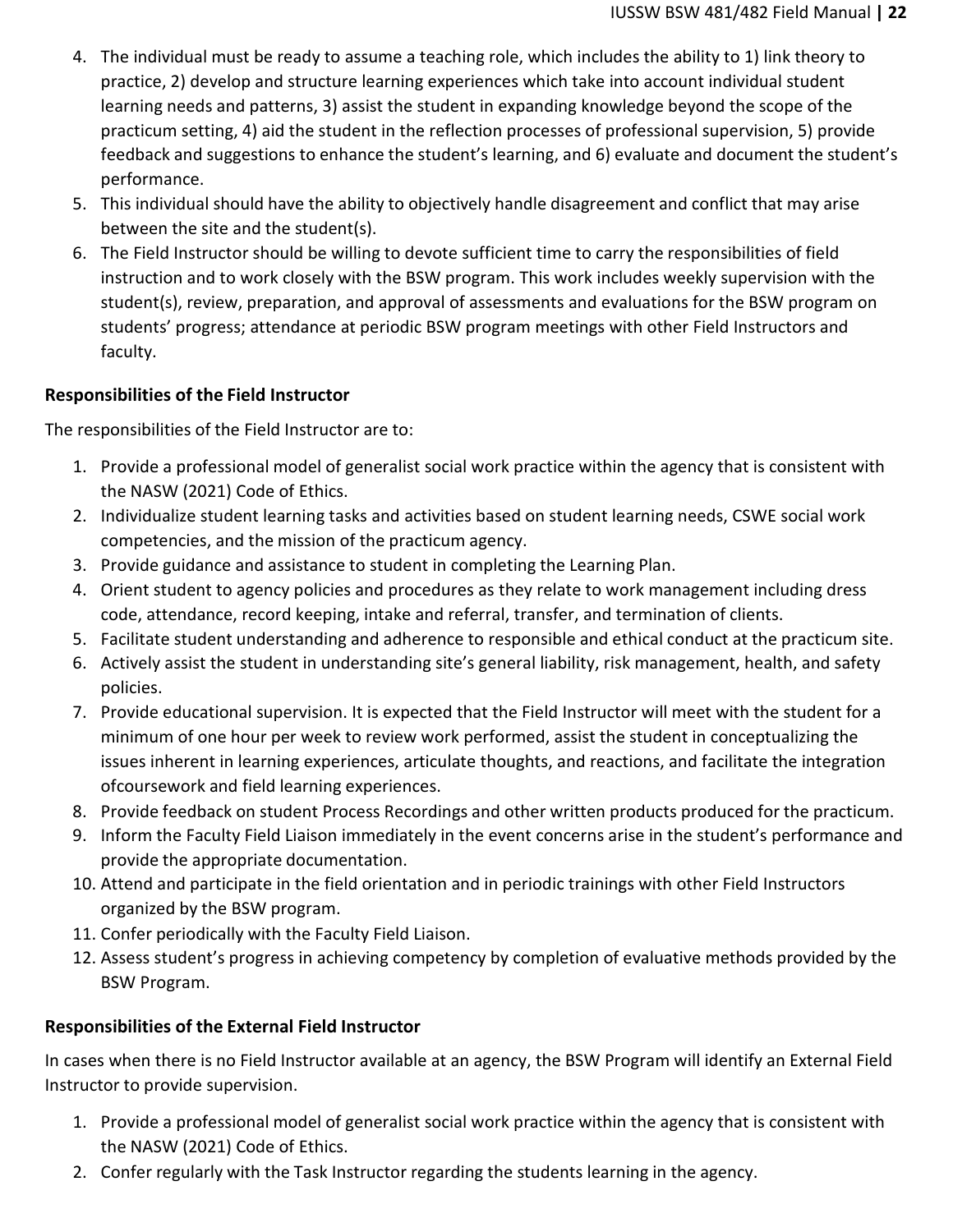- 3. Individualize student learning tasks and activities based on student learning needs, CSWE social work competencies, and the mission of the practicum agency.
- 4. Provide guidance and assistance to students in completing the S481/482 Learning Plan.
- 5. Facilitate student understanding and adherence to responsible and ethical conduct at the practicum site.
- 6. Provide educational supervision. It is expected that the Field Instructor will meet with the student for a minimum of one hour per week to review work performed, assist the student in conceptualizing the issues inherent in learning experiences, articulate thoughts, and reactions, and facilitate the integration ofcoursework and field learning experiences.
- 7. Provide feedback on student Process Recordings and other written products produced for the practicum.
- 8. Inform the Faculty Field Liaison immediately in the event concerns arise in the student's performance and provide the appropriate documentation.
- 9. Attend and participate in the field orientation and in periodic trainings with other Field Instructors, organized by the BSW program.
- 10. Confer periodically with the Faculty Field Liaison.
- 11. Assess student's progress in achieving competency by completion of evaluative methods, provided by the BSW Program.

## <span id="page-22-0"></span>**Responsibilities of the Task Instructor**

The individual appointed as the Task Instructor for S481 Social Work Practicum I and S482 Social Work Practicum II may have a degree other than social work, but also has sufficient experience as a human services provider. In order to ensure the students learning experiences are rooted in the social work perspective, a Field Instructor is assigned.

- 1. Facilitate a professional model of practice within the agency that is consistent with the NASW (2021) Code of Ethics.
- 2. Help the student understand and adhere to responsible and ethical conduct in the practicum.
- 3. Actively assist the student in understanding agency's general liability, risk management, health, and safety policies.
- 4. Orient student to the agency policies and procedures as they relate to work management including dress code, attendance at meetings, record keeping, intake and referral, transfer, and termination of clients.
- 5. Attend and participate in the field orientations and in periodic trainings organized by the BSW program.
- 6. Collaborate with the Field Instructor on the development of learning activities and the evaluation of the student.
- 7. Inform the Field Instructor immediately in the event concerns arise in the student's performance and provide the appropriate documentation.

## <span id="page-22-1"></span>**Responsibilities of the Students**

As a vital component of the field practicum process, the student will:

- 1. Conform to the standards and practices established by the BSW program for the practicum course including adherence to the Code of Ethics (2021) of the National Association of Social Workers.
- 2. Demonstrate professional behavior in their practice, classroom, and other settings.
- 3. Follow the administrative policies, standards, and practices of the agency. To ensure continuity of services during their traditional academic breaks, students will adhere to the NASW (2021) Code of Ethics and will work with agency personnel.
- 4. Comply with the Patient Confidentiality and the Health Insurance Portability and Accountability Act (HIPAA). Students shall follow all policies and procedures of the agency, including those governing the use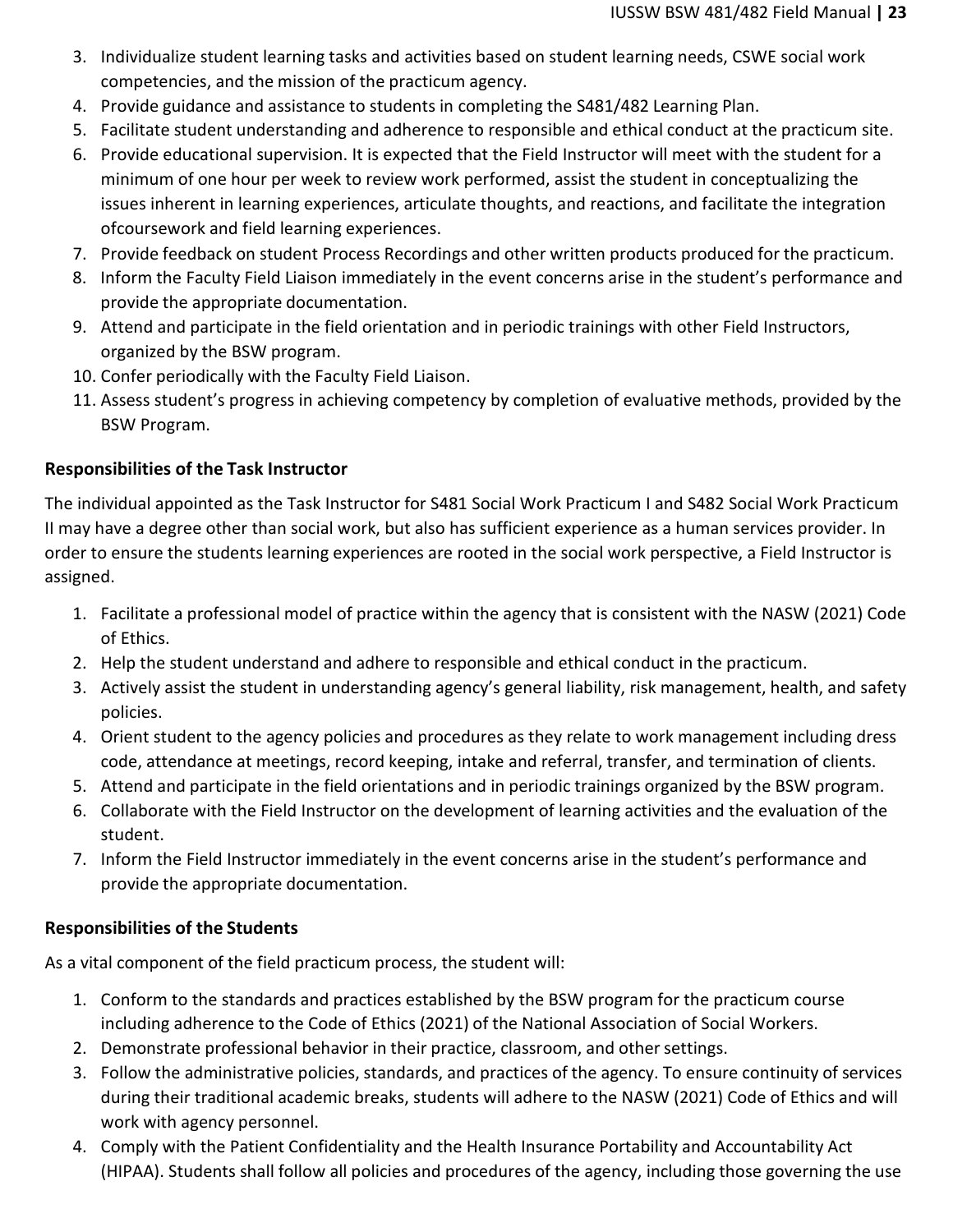and disclosure of individually identifiable health information under federal law, specifically 45 CFR parts 160 and 164. Solely for the purpose of defining the students' role in relation to the use and disclosure of agency's protected health information, such students are defined as members of the Agency's workforce, as that term is defined by 45 CFR 160.103, when engaged in activities pursuant to the practicum. However, such students are not and shall not be considered employees of the Agency. In addition, a student's breach of Agency's policies concerning confidentiality shall be grounds for student discipline by IUSSW, including dismissal from the program and/or removal from the agency.

- 5. Make myself available Monday-Friday during the daytime hours to complete practicum requirements.
- 6. Complete practicum hours over the course of the entire two semesters. Be present at the site throughout both academic semesters as outlined in the BSW Field Calendar. The minimum hours must be completed within the semester that the student is enrolled in the field course. Schedule of hours at the site should maximize practicum-learning experiences. With permission from the Field Instructor, Task Instructor, and Faculty Field Liaison, a student's practicum may be extended for compelling reasons.
- 7. Notify the Field Instructor when ill or faced with a personal emergency and develop a plan to make up the time and/or missed assignments. Studying for a test or working on papers is not considered an emergency to be absent from the practicum.
- 8. Demonstrate a readiness to learn and become involved in all appropriate aspects of the field experience to complete course objectives.
- 9. Engage in on-going self-evaluation by identifying specific strengths and learning needs, and completing the Learning Plan, Supervision Records, Midpoint Evaluation and Final Evaluation.
- 10. Assume an active role in the learning process including preparation for and openness to field supervision and conferences with the Faculty Field Liaison and Field Instructor.
- 11. Complete all documentation in keeping with agency and field practicum expectations.
- 12. Discuss field placement concerns such as those related to the assigned Field Instructor and field agency with the Faculty Field Liaison or BSW Field Coordinator. Should the student be dissatisfied with the outcome, the student may discuss the situation further with the respective campus BSW Program Director.
- 13. Provide written evaluation of the Site to both Site and the University upon request.
- 14. Provide health records upon request by the site. Typical requests include proof of immunization tests, including COVID-19, MMR, PPD and Hepatitis B and/or Hepatitis declination form.
- 15. Provide documentation to the site of personal health insurance in effect during the term of assignment, if required by the site.
- 16. Provide documentation of appropriate liability insurance as provided by the University or personally secured to the site.
- 17. Obtain, if required by the site, a criminal background check that meets their requirements and provide a copy of the results of the background check to the site.

## <span id="page-23-0"></span>**Student Professional Expectations in Field Education**

## <span id="page-23-1"></span>*Social Work Practicum Code of Conduct*

Social work students are expected to adhere to the standards and ethics of the (2021) National Association of Social Workers Code of Ethics and the standards of the Council on Social Work Education. Prior to beginning practicum placement courses (S481 and S482), students are expected to review the entire NASW (2021) Code of Ethics in preparation for ethical practice and review/submit the IUSSW BSW Social Work Practicum Code of Conduct statement indicating an understanding of and commitment to adhering to the Code. Ethical violations during practica can result in discontinuation of practicum placement and/or failure of the course. In addition, ethical violations can result in possible legal/civil actions apart from university consequences.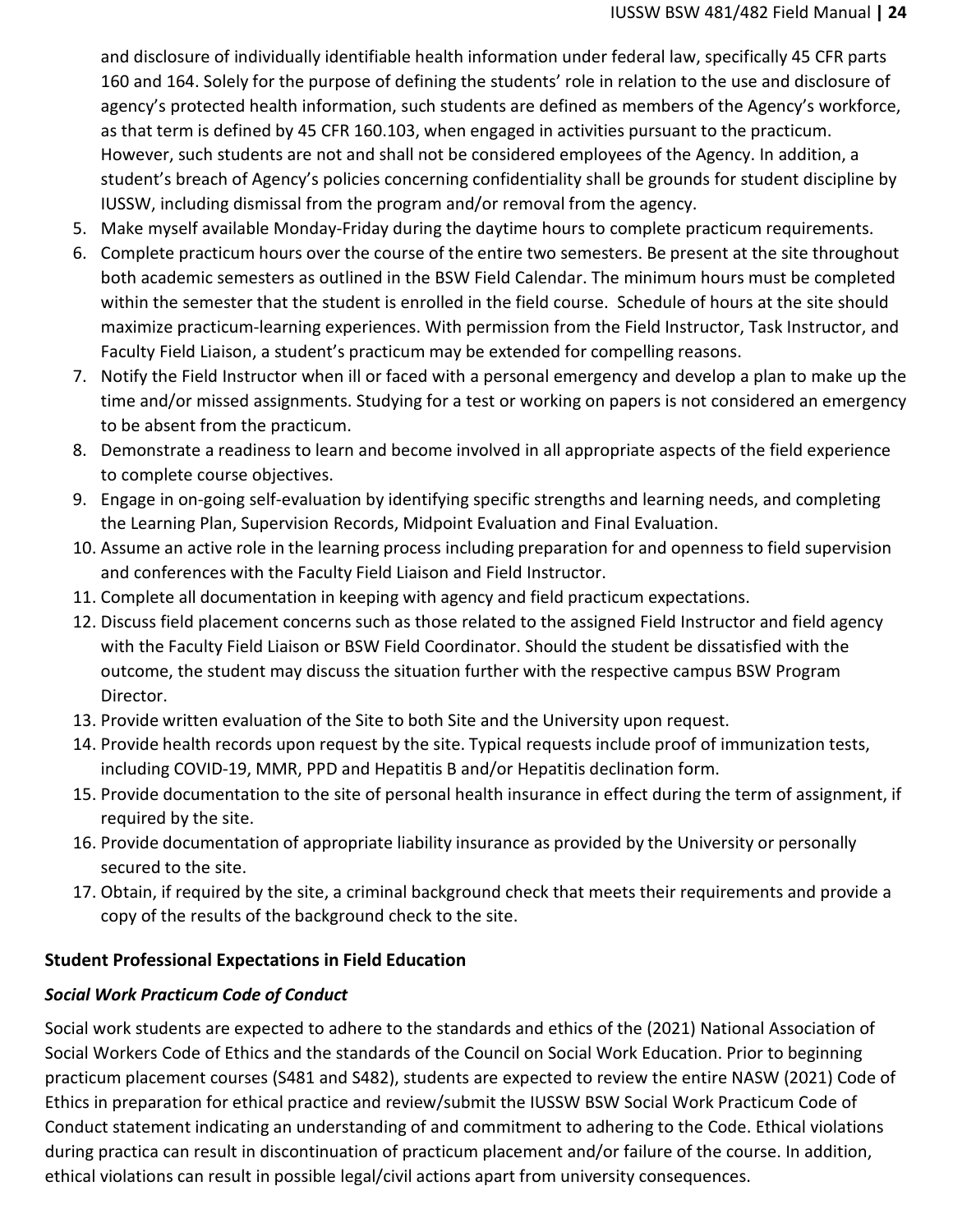## <span id="page-24-0"></span>*Guidelines on Confidentiality*

When students begin their field placements or are involved in any other activities in which they have direct client contact, they must accept the responsibilities of a practicing professional. This professional practice includes adherence to the principles of confidentiality. The following statements are designed to protect client anonymity, and to assist students in knowing how to handle privileged information responsibly. Students should review the **[NASW Code](https://www.socialworkers.org/About/Ethics/Code-of-Ethics/Code-of-Ethics-English) of Ethics** section on Confidentiality and Privacy (II.H.1-5).

- 1. Students must become familiar with and follow confidentiality policies of the sites in which they are placed or in which they have client contact.
- 2. No identifying information regarding specific clients, their families and/or other significant persons is to be revealed outside of the agency. Within coursework, students will use pseudonyms or third person references in all oral presentations and written assignments (process recordings, supervision records, case studies, etc.). No client information or situations should be shared, in any courses outside the School of Social Work.
- 3. Identifying information includes names, addresses, telephone numbers, and any background information, by which clients might be identified.
- 4. For community or professional presentation or for written material distributed outside of a class, students must alter case information to eliminate identifying information.
- 5. Students are responsible for the protection of any professional information or records they might have in their possession.
- 6. Students should not remove records containing privileged information from their placement site.
- 7. When in doubt about the integrity of any confidentiality issue or practice, students should feel free to seek consultation and advice from their Field Instructor, Faculty Field Liaison, or Field Coordinator.

## *Adapted from Ursuline College, Ohio Social Work Department*

## <span id="page-24-1"></span>*Dual Relationships*

IUSSW adheres to pertinent standards in the [NASW Code of Ethics](https://www.socialworkers.org/About/Ethics/Code-of-Ethics/Code-of-Ethics-English) concerning dual relationships and conflicts of interest. In addition, in field instruction, dual relationships may occur when a Field Coordinator, Field Instructor, or Faculty Field Liaison maintains a relationship with a student(s) in more than one area, whether it is professional, in the classroom, or social. Dual or multiple relationships can occur consecutively. For example, a previous social work course instructor may now be the Field Instructor for a student in the site where he or she works full time. In such a case, the student and the Field Instructor need to discuss the relationship and clarify boundaries as per Standard 3.02(d) below.

- Standard 1.06(a) Social Workers should be alert to and avoid conflicts of interest that interfere with the exercise of professional discretion and impartial judgment.
- Standard 1.06(c) Social Workers should not engage in dual or multiple relationships with clients or former clients in which there is a risk of exploitation or potential harm to the clients.
- Standard 3.02(d) Social Workers who function as educators or field educators for students should not engage in any dual or multiple relationships with students in which there is risk of exploitation or potential harm to the student. Social Work educators and Field Instructors are responsible for setting clear, appropriate, and culturally sensitive boundaries. (NASW, 2021).
- If in any aspect of field education, the potential of a dual relationship exists, the student or Field Instructorshould notify the Faculty Field Liaison, Field Coordinator, or the BSW Field Director.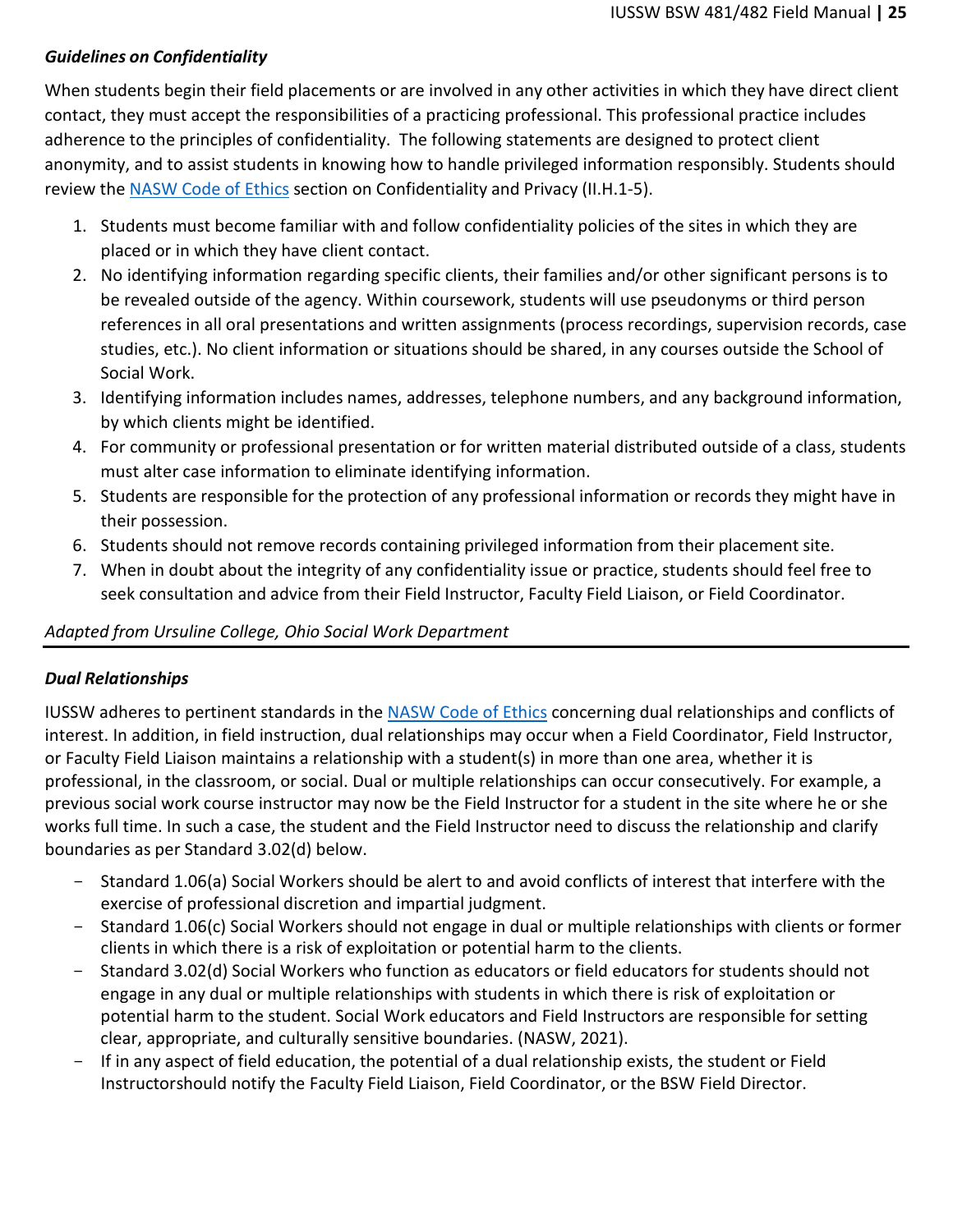## **Chapter 3: Field Practicum Policies and Guidelines**

<span id="page-25-0"></span>Indiana University School of Social Work Field Department uses a software program called Sonia to assist with managing the practicum processes. Students, Field Instructors, Task Instructors, and Faculty Field Liaisons utilize it to access placement information, required forms, and reference documents.

## <span id="page-25-1"></span>**Criteria for Placing Students in Field Education**

- 1. Students are eligible for placement in practicum settings when they begin their senior year in the BSW program.
- 2. Students must have completed all prerequisites (102, 141, 221, 251, 322, 331, 332, 352, and 371) to be considered for placement.
- 3. Students must complete pre-placement documents and meetings with their assigned field coordinator.
- 4. Students must interview with the site and be accepted to a practicum placement by the organization.

## <span id="page-25-2"></span>**Student Readiness for Field Education and Field Pre-Placement Policies**

Student readiness to begin the Field Education component of the program includes the accomplishment of a) coursework in preparation for field, b) successful completion of field pre-placement processes including the completion of the Application for Field Placement, c) placement interviews, and d) attending the IUSSW student field orientation.

## <span id="page-25-3"></span>*Field Placement Procedures*

The IUSSW BSW field coordinators conduct information sessions in junior year classes or at a time and place that is convenient for students and provide an overview of practicum requirements and the field placement process. The field coordinators also instruct the students to complete their pre-placement forms and upload their resume into Sonia. Once students submit their pre-placement required forms and resume, the coordinators meet with each student individually in the spring of their junior year to begin discussion about different placement options. The attention given to students in their junior year to find the optimal practicum opportunity is considered essential to successful placements. An optimal practicum placement is one that matches well with students' interests and learning needs. After the field coordinator identifies an appropriate placement, students interview with agency personnel at the site. Once a placement has been confirmed by the agency, a Student and Site Placement Agreement form is completed in Sonia.

When the matching process is complete, students and field instructors are assigned to a faculty field liaison. The liaison has responsibility to oversee their students' learning in the practicum site, conduct integrative seminar classes thus maintaining regular contact with assigned students, and provide guidance for student activities in field. Liaisons also visit each practicum site for individualized meetings with students and field instructors. Field coordinators have the responsibility to assist field liaisons, field instructors and students in preventing and resolving field related difficulties.

## <span id="page-25-4"></span>*Student Coursework in Preparation for Field*

It is imperative that students are prepared for practice experience through course work before they will be placed in their field practicum. Students must have taken or be currently enrolled in the appropriate practice classes at the time of their practicum.

Students must have completed S102, S141, S221, S251, S322, S331, S332, S352, and S371courses before beginning practicum. Students enrolled in 481/482 are required to take S423, S433, S442, and S472 as pre- or corequisites.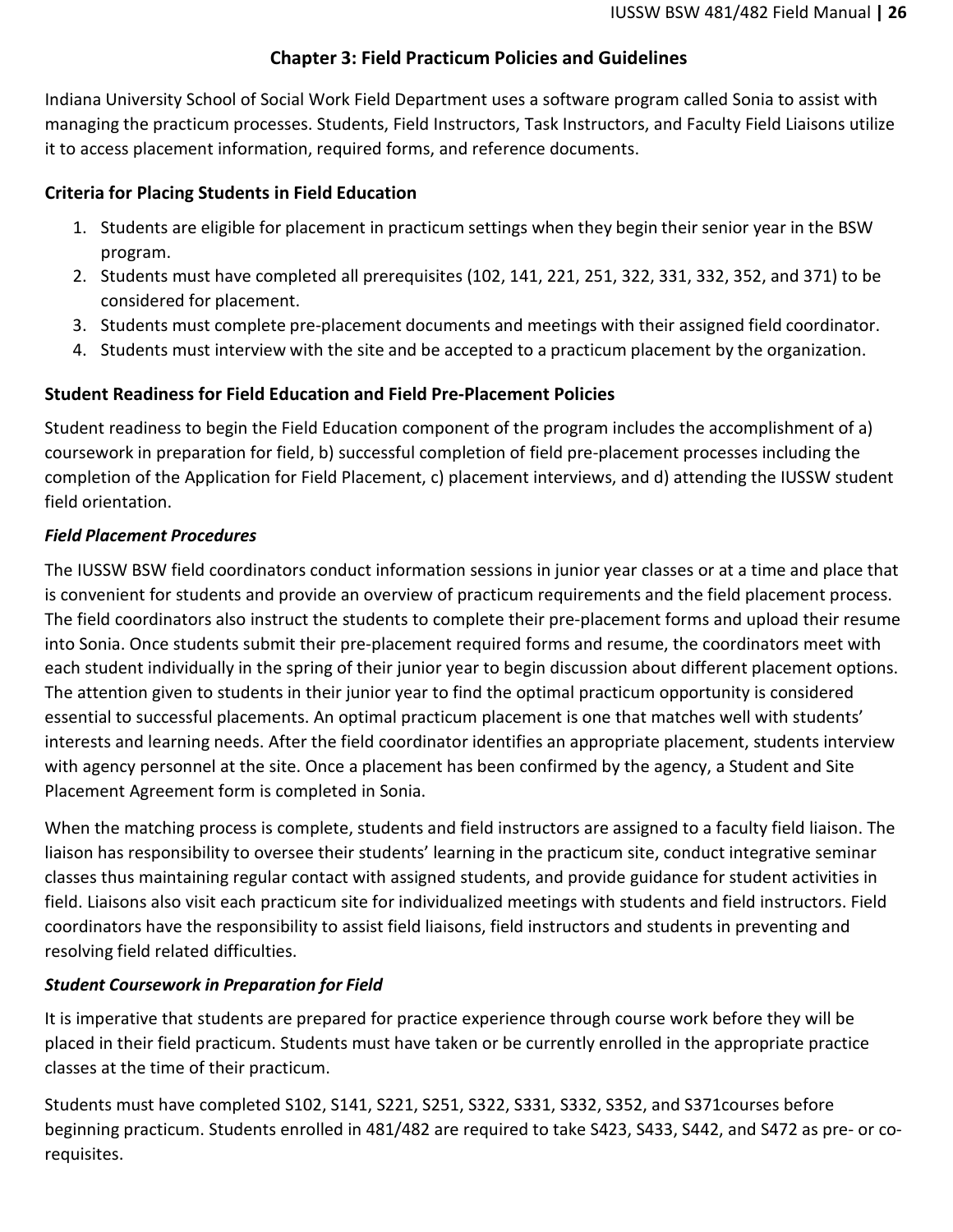BSW students will not be permitted, to enter a field practicum with more than one Incomplete ("I") in any social work course that is a prerequisite or co-requisite to the practicum course. However, if a student has received an Incomplete in S481 Social Work Practicum, or in S423 Generalist Social Work Practice II: Knowledge and Skills or S442 Integrated Practice/Policy Seminar, the student will not be allowed to begin S482 Social Work Practicum II.

## <span id="page-26-0"></span>*Field Pre-Placement Processes*

Pre-placement field processes include but are not limited to; attending practicum information sessions held by field faculty, completing documentation requirements found in Sonia, and the completion of pre-placement interviews with the Field Coordinator to discuss placement particulars.

- Sonia Pre-Placement Requirements include:
- BSW 481/482 Field Practicum Application
- IUSSW Background History Form
- IUSSW Student Code of Conduct Form
- IUSSW Student Practicum Contract
- Develop and post a resume to be used in the agency interview process

Students must complete all pre-placement requirements in Sonia. The campus Field Coordinator(s), in conjunction with the Program Director, set due dates for the completion of the requirements in order for the students to be placed in qualified practicum sites during the subsequent term. Student's failure to complete the requirements in a timely manner will result in the Field Coordinator and Program Director determining whether the student may progress into field during the subsequent term or delay the practicum placement until the next available course cycle.

## <span id="page-26-1"></span>*Placement Interviews*

Once a placement is identified as an appropriate match for the student's interests and learning needs, the student must complete a practicum interview with a site contact and be confirmed by the agency and Field Coordinator, in the IUSSW Student and Site Placement Agreement form found in Sonia.

## <span id="page-26-2"></span>*IUSSW Student Field Orientation*

All students are required to complete the IUSSW Student Field Orientation prior to having any client contact in the field placement site.

## <span id="page-26-3"></span>*Use of Employer as a Practicum Site*

A student's place of employment is not used as a practicum site at the BSW level, except when requested under conditions of extreme hardship and/or special circumstances. Determination of the appropriateness of the placement, based on NEW learning experiences, opportunities to meet all course competencies, and all other field requisites is the responsibility of the BSW Field Coordinator, in consultation with the BSW Program Director. In order for the practicum to have substantial NEW learning opportunities, it must reflect activities and experiences that are different from the student's present work scope and the practicum and employment supervision must be provided by separate individuals to minimize conflict of interest and avoid dual relationships. In this placement site, the student must be able to advocate for policies that are relevant to the placement in order to enhance the social well-being of clients and be able to collaborate with agency personnel and clients for policy action that is effective. It should be noted that according to the Council on Social Work Education (CSWE, 2015) "To ensure the role of student as learner, student assignments and field education supervision are not the same as those of the student's employment" (p. 13).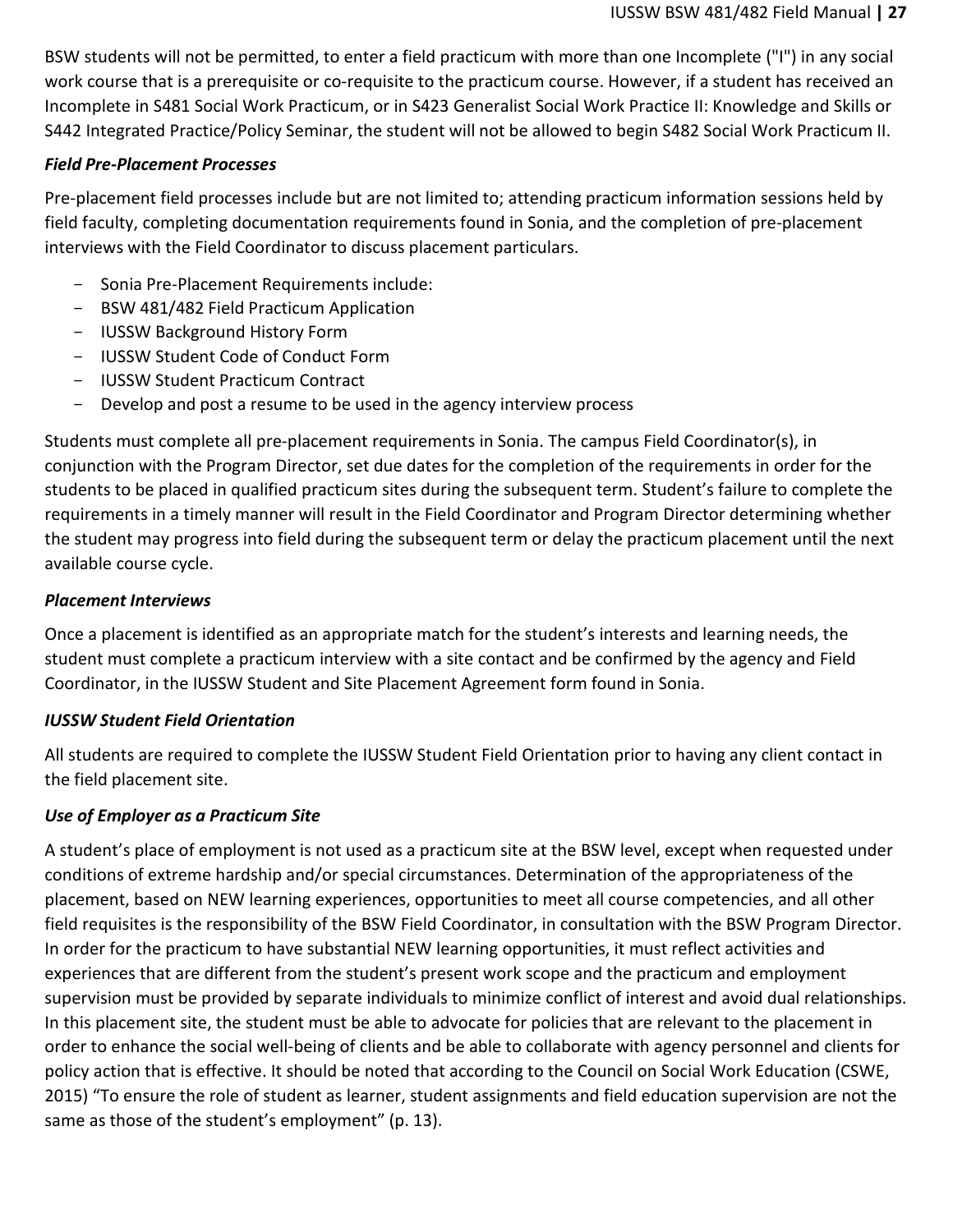The steps to pursue an employment-based placement are as follows:

- 1. On the BSW 481/482 Field Practicum Application, the student indicates interest in completing a practicum placement at the current employer.
- 2. The student completes and submits the PETITION FOR EMPLOYMENT-BASED PRACTICUM in Sonia for the Field Coordinator's review.
- 3. The Field Coordinator reviews the petition and, if needed, may request additional information.
- 4. The Field Coordinator, in consultation with pertinent field team members, reviews the petition and determines approval or denial.
- 5. The student is notified of the final decision.
- 6. If approved in Sonia, the student completes the IUSSW Student and Site Placement Agreement Employment-Based Practicum section and submits it for the Agency Contact's review, completion, and submission.

## <span id="page-27-0"></span>*Paid Practicum*

Some sites may have the ability to offer paid practicum experiences in the form of stipends, paid internships, or special fellowships. The student must notify the Field Coordinator immediately about an offer of a paid practicum placement. With these opportunities for paid placements, the Field Instructor/Agency Representative completes the Practicum Compensation Acknowledgement form in Sonia. The student reviews this form acknowledging their responsibilities for completion of activities as directed by the approved Learning Plan.

## <span id="page-27-1"></span>*Offers of Compensation While in Placement*

Some sites may offer to compensate students after a placement has started. In such cases, the student should notify the field coordinator and such placements may be considered paid practicums.

## <span id="page-27-2"></span>*Use of a Private Practice Setting as a Practicum Site*

A private practice may not be used as a practicum site. In rare instances, such a setting may be able to provide all the required learning experiences for a placement, including those in areas of social and economic justice, diversity, and populations-at-risk. To be considered for an exception to this policy, a student must have extensive experience in human service agency employment, in professional helping roles, and often, complex life situation factors or learning needs, which may best be met in such a setting.

## <span id="page-27-3"></span>*Student Academic Files*

An academic file is created and maintained for each social work student to facilitate the advising process. The 481 and 482 Learning Plan, Midpoint Evaluation, and Final Evaluation becomes part of the student's academic file.

## <span id="page-27-4"></span>**Criminal Offense Screening**

Many sites require a criminal check for all employees, volunteers, and practicum students working in the agency. The student is responsible for the expenses of these checks. This background check is mandated for the protection of the clients in some agencies, and they may reimburse students or pay for these checks. Results of the criminal check will be discussed with the student. If the student has a record, the site will make a decision on the type of offense and whether, the student can proceed with the practicum. The School of Social Work cannot guarantee placement in a practicum. If unable to identify a site willing to accept a student based off his or her criminal history, the student will not be able to graduate.

## <span id="page-27-5"></span>**Sex Offender Screening Policy**

For information on the University and IUSSW Policies and Procedures regarding Sex Offender Screening, admission, and continuation in the program, please see the Student Handbook.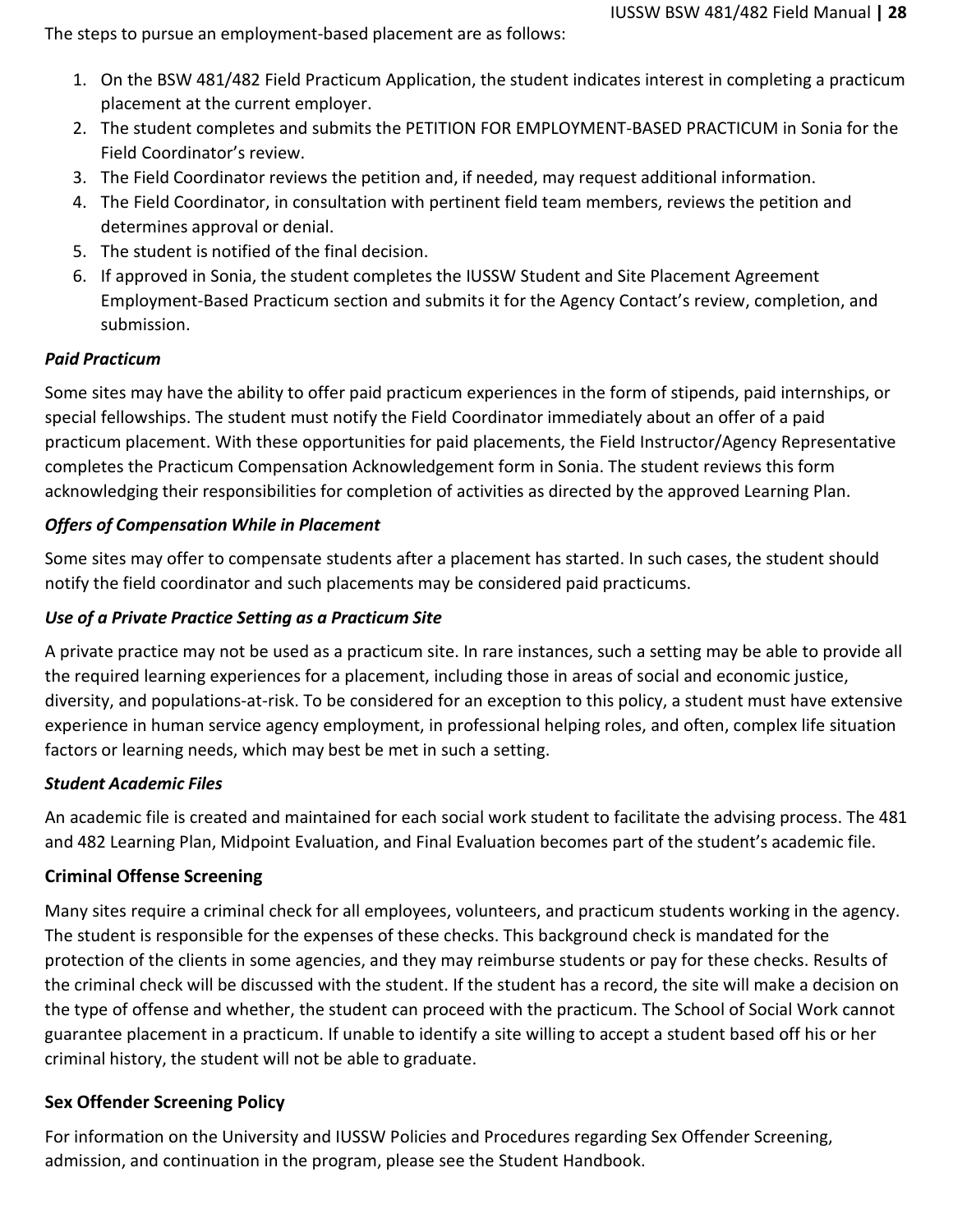## <span id="page-28-0"></span>**Support Services for Students with Disabilities**

Students with disabilities should share this information and the recommendations from the disability support services office with the Field Coordinator during the pre-placement process. The Field Coordinator works with the campus disability support service office, the student, and the site to develop a plan for making reasonable accommodations so the student will be able to successfully achieve their academic goals.

Please see the Student Handbook for additional information, on Support Services for Students with Disabilities.

## <span id="page-28-1"></span>**Supporting Student Safety in Field**

IUSSW wants to ensure that our students are safe while in their field practicum setting. However, we understand that there are inherent risks associated with the profession of social work, including some degree of uncertainty and potential physical and/or psychological risk. Due to the nature of the profession, IUSSW has the following criteria in place to support student safety:

## <span id="page-28-2"></span>*Criteria*

- 1. All approved field sites should have a safety plan to guide students with safety-related policies and procedures.
- 2. All students participate in training about safety issues through the School of Social Work field orientation and the training.
- 3. The setting will conduct a detailed orientation with the student to familiarize them with the safety policies, practices, and procedures that could impact their personal safety, that of their clients, and others.

## <span id="page-28-3"></span>**Policy against Sexual Harassment**

Please see the Student Handbook for the Policy Against Sexual Harassment.

## <span id="page-28-4"></span>**Risk/Safety Policies & Procedures**

## <span id="page-28-5"></span>*Policies*

It is the policy of the IUSSW to encourage attention to safety in field education. Students are required to follow the administrative policies, standards, and practices of their assigned practicum site. The following policies are, related to the specifics of student safety:

- 1. IUSSW provides social work professional liability insurance coverage to all qualified students registered in a practicum course. See the section on [Professional Liability Insurance](#page-30-3) that begins on page 30, for more detailed information.
- 2. Agencies are required to provide or obtain emergency medical treatment for students if needed for illness or injuries suffered during clinical experience. Such treatment shall be at the expense of the student treated.
- 3. IUSSW adheres to Indiana University's policy against sexual misconduct. This policy states that discrimination based on sex or gender is prohibited in all educational programs and activities and governs the university's response to discrimination and sexual misconduct. Sexual misconduct is not tolerated in any on or off-campus context. More information can be found under University Policies, by reading the Indiana [University Sexual](https://policies.iu.edu/policies/ua-03-sexual-misconduct/index.html) Misconduct Policy.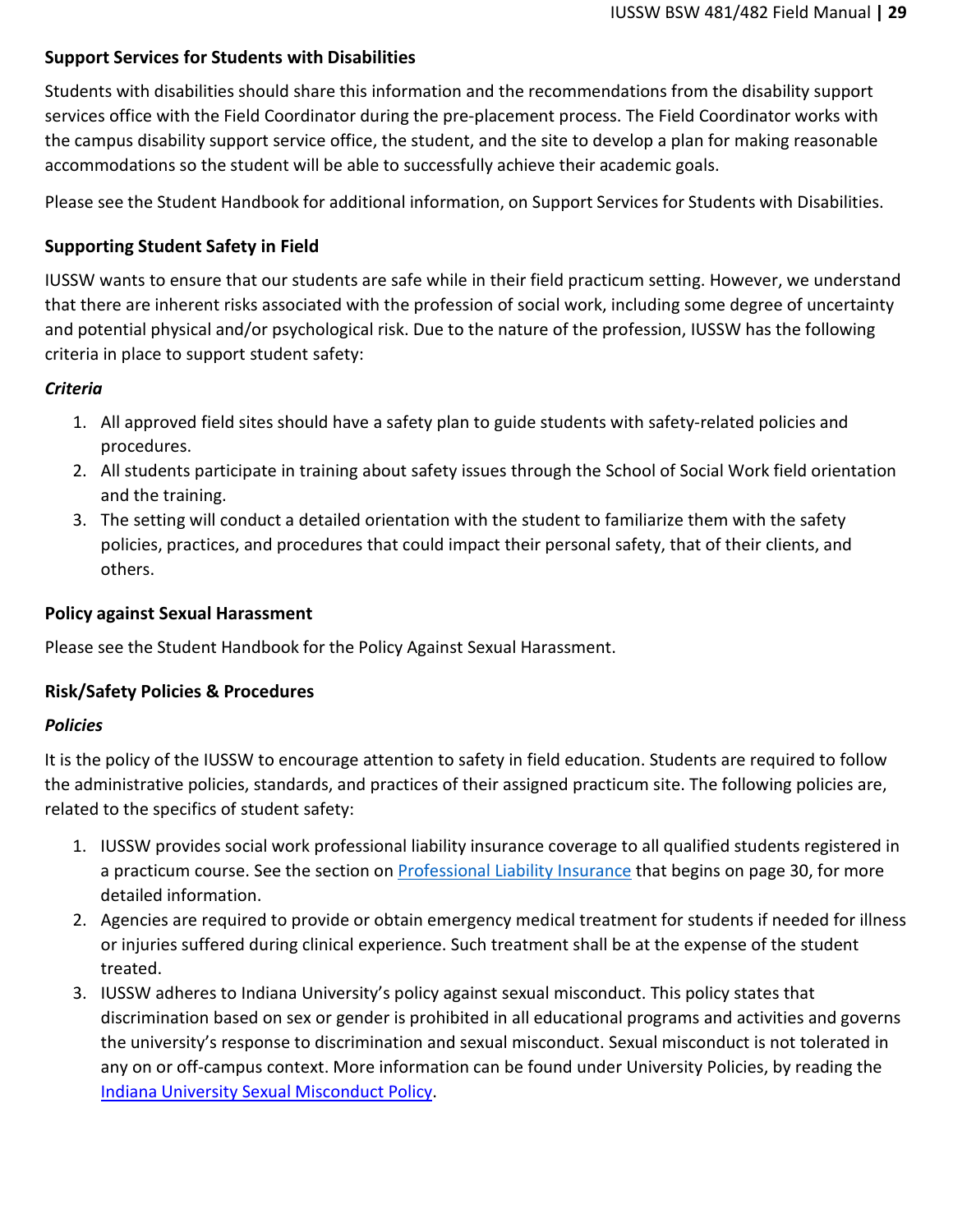## <span id="page-29-0"></span>*Procedures*

IUSSW Field Coordinators include safety as one of the primary topics of the Field and Task Instructor orientation in order to reinforce their need to discuss with their assigned student(s) the sites policies and procedures related to safety. Students are also informed to discuss field placement concerns such as those related to the assigned Field Instructor and field site, with the Faculty Field Liaison or BSW Field Coordinator. Should the student be dissatisfied with the outcome, the student may discuss the situation further with the respective campus BSW Program Director. If a student needs additional support during the practicum, the Faculty Field Liaison, Field Coordinator and/or Advisor will refer the student to the appropriate campus resources (i.e., Counseling and Psychological Services (CAPS)).

IUSSW Field Coordinators provide training and resources to students to help ensure their safety while in field practicum sites. They include safety as one of the primary topics of the student orientation as well as the Field Instructor and Task Instructor orientation. Safety is also, further explained below. This information points out some of the potential risks associated with the field practicum and suggests precautions for students to take.

## <span id="page-29-1"></span>*Professional Self*

An important aspect of practice is, knowing the limits of professional knowledge and skills and avoiding helping in situations that are not within areas of competence. Whenever there is a question about the handling of a particular case and whether or not a given intervention is appropriate, consult the Field Instructor.

## <span id="page-29-2"></span>*Client Office Visits*

Prior to seeing clients in an office setting, it is important to be informed, of the agency policies and recommended courses of action, should a client become agitated or hostile.

## <span id="page-29-3"></span>*Transporting Clients*

IUSSW strongly discourages students from transporting clients while completing a practicum, however, does understand that some placement sites may expect students to transport clients in the performance of the field assignments that involve outreach, home visits, and community resource work.

If transporting clients is an expectation of the placement agency, the agency should ensure that policies and practices are in place to protect both the social work student and the client(s).

## <span id="page-29-4"></span>*Home Visits*

It is not uncommon for social workers in a variety of settings, to conduct home visits. Such visits do expose workers to risks. It is important that all home visits, be made with the full knowledge of the Field Instructor time of departure, time of return, and other activities while on the trip, etc. If uncomfortable or threatened in a situation, leave immediately. Safety is the primary concern. It is important to return to the field site and report the experience to the Field Instructor. It may also be appropriate to make visits, accompanied by the Field Instructor or other person.

Other safety guidelines include:

- Beware of dogs or other household pets that might be a threat.
- If alcohol, drugs, or weapons are in sight, offer a reason to leave and leave promptly.
- If it is detected that a person in the home is using substances, leave quickly.
- If the vehicle in use breaks down, know who to call and what steps to take.
- Do not put yourself at risk; be attentive.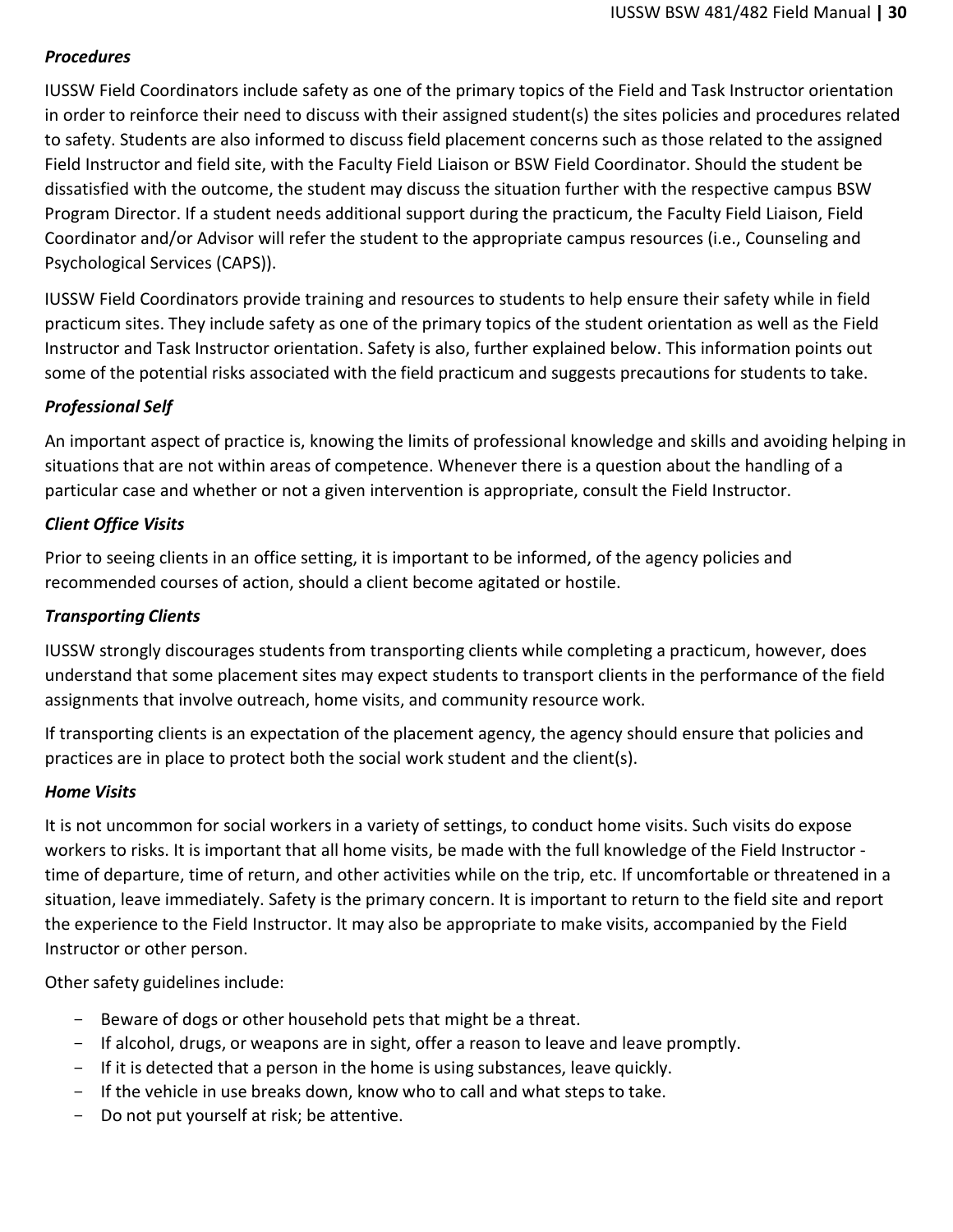## <span id="page-30-0"></span>*Institutional Settings*

Some field sites serve client populations whose behavior may be unpredictable. It is important to learn strategies for handling clients whose behavior becomes threatening. If uncomfortable with a client, inform the Field Instructor. It may be appropriate to make visits accompanied by the Field Instructor or other person.

## <span id="page-30-1"></span>*Off-Site Meetings*

Be aware of the location of activities or surroundings where such activities take place, note street lighting, open spaces, shrubs, and other growth. It is appropriate to travel in pairs after dark. Do not take risks.

## <span id="page-30-2"></span>*Active Shooter-Aggressor*

An important aspect of safety is being prepared for any instance that may occur. Following IU's Emergencies, Continuity and Planning – Emergency Procedures, IUSSW reinforces the Run-Hide-Fight course of action if confronted with an active shooter or aggressor. The Run-Hide-Fight training can be found on the Protect IU website<https://protect.iu.edu/emergency-planning/procedures/active-shooter.html> Students are encouraged to review the training video and resources provided on this website prior to entering their field placement. Students are also encouraged to share this information with their Field Instructor and Task Instructor and have a discussion regarding the practicum site's safety policies and procedures.

## <span id="page-30-3"></span>**Professional Liability Insurance**

Indiana University School of Social of Social Work provides for its students, liability coverage that meets the minimum expected standards set forth by the profession. Copies of the certificate of liability can be given, upon request and found in Sonia Documents. In some situations, students may be required to carry additional professional liability insurance by their field practicum site. This request would mean that the student would be covered through inclusion in the school's blanket Professional Liability policy and through their own personal student liability policy as well. Students who are placed in a health care provider listed in I.C. 34-18-2-14 are also covered by Medical Malpractice Insurance coverage with limits of not less than those prescribed for health care providers as set forth in I.C. 34-18-4-1. Students' who are denied coverage under the school's blanket professional liability insurance, are required to obtain, and pay for their own Professional Liability Insurance. These students are unable to proceed with their practicum placement, until they provide a Certificate of Coverage to the Field Coordinator and the site. If a student is not able to continue in his or her practicum, he or she will not be able to graduate.

Situations that can lead to civil or criminal action against a student include:

- 1. Misrepresenting qualifications, such as failing to inform the client of student status.
- 2. Providing treatment without obtaining proper consent.
- 3. Keeping inaccurate or inadequate records.
- 4. Administering inappropriate or radical treatment.
- 5. Failing to consult with or refer to specialists.
- 6. Failing to seek proper supervision.
- 7. Failing to take action to prevent a client's suicide.
- 8. Failing to warn third parties of potential harm.

## <span id="page-30-4"></span>**Use of Technology in Field**

The internet allows social work students and social workers to communicate and share information quickly and to reach millions of people easily. Participating in social networking opportunities, such as, LinkedIn, Twitter, Facebook, YouTube, Instagram, etc. can foster collegiality and camaraderie within the profession, and advocate for social policies. Social networks, blogs, and other forms of communication online create new challenges as well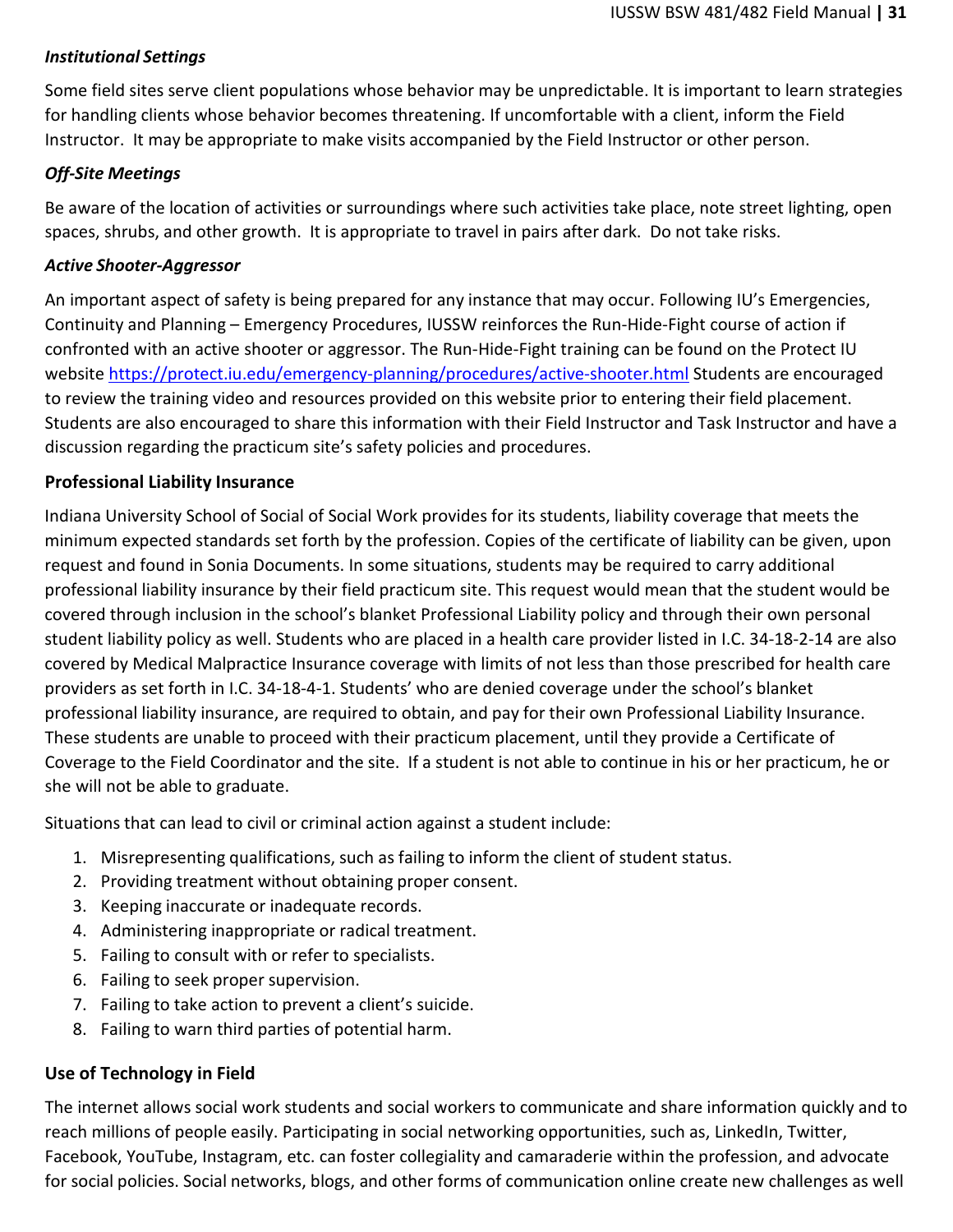as opportunities in the social worker's professional development. It can also create challenges for the social worker-client relationship.

Students should weigh a number of considerations when maintaining a presence online:

- 1. Students should be cognizant of standards of client privacy and confidentiality that must be maintained in all environments, including online, and must not post identifiable client information online.
- 2. When using the internet for social networking, students should use privacy settings to safeguard personal information and content to the extent possible, realizing that privacy settings are not absolute, and content is likely there permanently. Thus, students should routinely monitor their internet presence to ensure that the personal and professional information on their own sites and, to the extent possible, content posted about them by others, is accurate and appropriate.
- 3. If students interact with clients on the internet, they must maintain appropriate boundaries of the social worker-client relationship in accordance with professional ethical guidelines, just as they would in any other context. Establishing informal relationships with faculty and clients through social media and networking sites can make it difficult to maintain professional boundaries and are thus not usually appropriate.
	- To maintain appropriate professional boundaries students should consider separating personal and professional content online.
	- Students are expected to adhere to the standards and guidelines of the social work profession when interacting with classmates, Field Instructors, and colleagues using social media or social networking. Students will follow confidentiality standards in both face-to-face and online environments.
	- When students see content posted by colleagues that appears unprofessional, they have a responsibility to bring that content to the attention of the individual, so that he or she can remove it and/or take other appropriate actions. If the behavior significantly violates professional norms and the individual does not take appropriate action to resolve the situation, the student should report the matter to appropriate authorities.
	- Students must recognize that actions online and content posted, may negatively affect their reputations among clients and colleagues, may have consequences for their social work careers, and can undermine public trust in the social work profession. (Based on AMA Policy: Professionalism in the Use of Social Media).

Before communicating online, students are cautioned to carefully think through their postings by reflecting on how it represents them, their field site, IUSSW, and the social work profession. All postings should be professional and respectful in tone, including those "private" posts between site members. Online evidence of [NASW Code of Ethics](https://www.socialworkers.org/About/Ethics/Code-of-Ethics/Code-of-Ethics-English) violations can result in disciplinary action including a Student Review or possible dismissal from the program.

Note the applicable portions of the [NASW Code of Ethics](https://www.socialworkers.org/About/Ethics/Code-of-Ethics/Code-of-Ethics-English) include: 2. SOCIAL WORKERS' ETHICAL RESPONSIBILITIES TO COLLEAGUES 2.01 Respect and 2.02 Confidentiality; 4.06 Misrepresentation (a) Social workers should make clear distinctions between statements made and actions engaged in as a private individual and as a representative of the social work profession, a professional social work organization, or the social worker's employing agency. (b) Social workers who speak on behalf of professional social work organizations should accurately represent the official and authorized positions of the organizations; 5. SOCIAL WORKERS' ETHICAL RESPONSIBILITIES TO THE SOCIAL WORK PROFESSION 5.01 Integrity of the Profession (a) Social workers should work toward the maintenance and promotion of high standards of practice.

Please see Indiana University policies regarding Information Technology, Ethics, Conduct and Confidentiality for further information.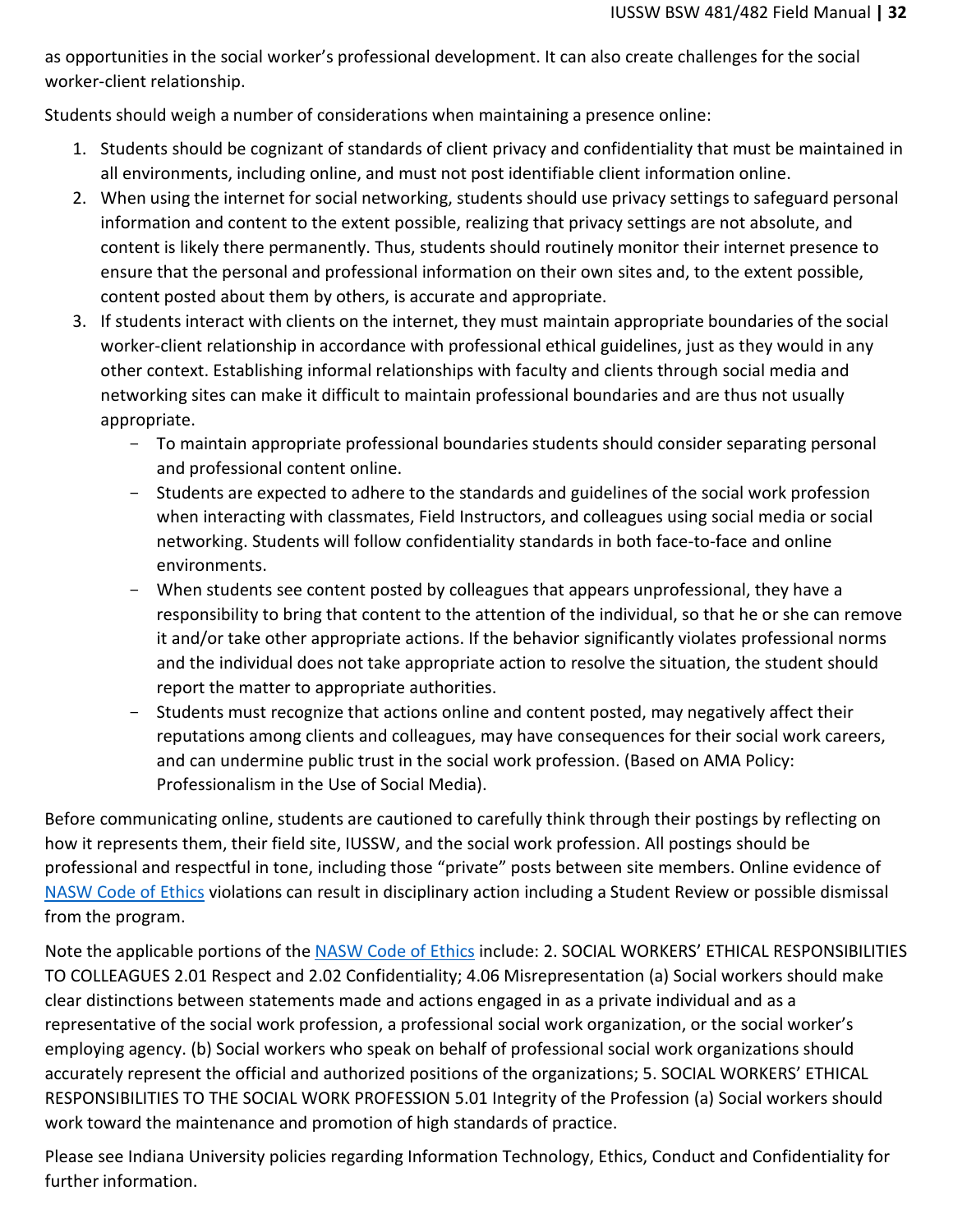## <span id="page-32-0"></span>**Health and Personal Injury**

## <span id="page-32-1"></span>*COVID-19*

IUSSW cannot guarantee students a practicum in a setting that does not require COVID vaccinations.

Students, who participate in a practicum at a site that requires COVID vaccination, must provide proof of vaccination status in order to proceed with the placement. If a student is requesting exemption from the vaccination, they are expected to complete the site's documentation in accordance with their request. The site has the ability to accept or decline the exemption request.

IUSSW cannot guarantee placement of students in a setting if the practicum site's vaccination requirements are not met. If the site's requirements are not met, the student may need to take a pause in their education until they can meet the vaccination expectations, similar to other required vaccinations for professionals and trainees. Students will still need to meet the practicum requirements as set forth by IUSSW graduation requirements prior to graduation.

A person is considered to be fully vaccinated 14 calendar days after receiving all doses of a vaccine.

## *Tuberculosis (TB) Skin Test (PPD-S)*

Students who anticipate a field practicum setting serving populations at risk for TB should take this test prior to entering the field. Some settings may require the student to be tested, as well as pay for this procedure.

## <span id="page-32-2"></span>*Blood-borne Pathogens*

Some agencies require training in the handling of Blood-borne Pathogens prior to beginning the practicum. This training is often referred to as, "Universal Precautions". It is strongly recommended that all, Social Work students receive training on Blood-borne Pathogens. Some agencies will provide this training; others do not.

#### <span id="page-32-3"></span>*Hepatitis B Vaccine*

Students who anticipate a placement setting where there is the chance of being exposed to blood-borne pathogens should get the hepatitis B vaccination. Also, most medical/health care organizations will require this vaccination or a vaccine refusal statement. This vaccination involves a series of three injections over a 6-month period of time. The second injection is given, 1 month following the first, with the third, coming 5 months later. Given the time requirements for this protection, it is important to begin immunizations at a time that will provide protection by the time the student enters the field. This series of immunizations can be administered by the University Health Center (IUPUI) or by the physician of the student's choice (please contact the University Health Center or physician to determine the cost of this vaccine, the cost is the responsibility of the student).

#### <span id="page-32-4"></span>*Research Involving Human Subjects*

When the field practicum involves research of human subjects, the proposed research project must receive formal approval from the Institutional Review Board (IRB), prior to course registration. Research projects requiring human subjects review must also have Institutional Review Board approval. For more information, visit the Office of Research [Administration](https://research.iu.edu/compliance/human-subjects/index.html) at Indiana University.

#### <span id="page-32-5"></span>*Alcohol and Drug Policies*

For information on the University's Policies and Procedures regarding Alcohol and Drugs; use of, possession, manufacture, distribution and dispensation while in the program, please see the University and Campus Policies <https://protect.iu.edu/police-safety/safety-prevention/alcohol-drugs/policies.html>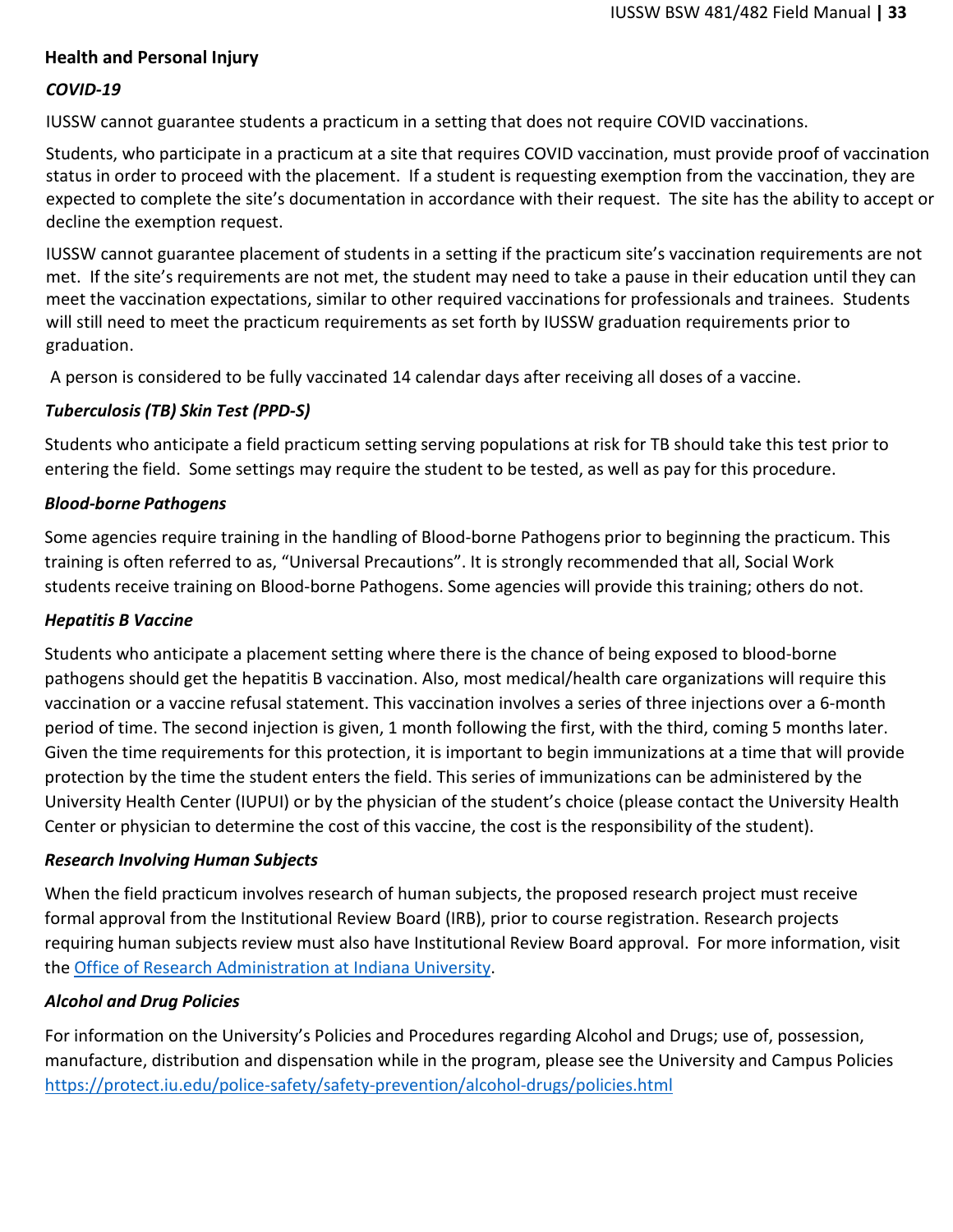## **Chapter 4: Student Performance Policies and Guidelines**

## <span id="page-33-1"></span><span id="page-33-0"></span>**Evaluation of Student Performance**

The evaluation process begins, as practicum goals and expectations are mutually discussed by the student and the Field Instructor, in the initial field supervision session at the beginning of the placement. It is important that there are no "surprises" in the midpoint and final evaluation. Therefore, the student and instructor share responsibility for assuring that there is an open and ongoing discussion about student's performance, learning experiences, and program experiences.

The following Criteria, Policies, and Procedures support this belief:

## <span id="page-33-2"></span>*Criteria*

- 1. All field instructors, liaisons, and students participate in developing, reviewing, and approving students' Learning Evaluation Plans at the beginning of students' practicums.
- 2. All field instructor and students participate in evaluating student learning during the midpoint and final evaluation processes.
- 3. All field liaisons review student evaluations and assign final grades.
- 4. Across all program options, data are collected and analyzed about student learning in field for program monitoring purposes.

## <span id="page-33-3"></span>*Policies*

- 1. The Faculty Field Liaison is the instructor of record for the practicum which includes facilitating seminars, approving learning plans, and verifying agency hours.
- 2. The Faculty Field Liaison records the final grades for S481 and S482. At the final evaluation point and in order to receive a 'S' for S482, students must have (1) completed all the LEP behaviors by the end of the field experience, (2) demonstrated consistency in effort, performance, and development as a social worker, (3) met all required assignments and practicum hours in the field placement, and (4) achieved at least a score of "5" (out of 7) on each of the behaviors outlined on the LEP.
- 3. The Learning Evaluation Process (LEP) is made up of the draft learning plan, learning plan, midpoint evaluation, and final evaluation of which all are documented in Sonia.

## <span id="page-33-4"></span>*Learning Plan*

During the first weeks of the practicum, all students and Field Instructors are responsible for preparing the learning plan based upon the CSWE competencies.

Students are expected to develop, with their Field Instructors and Task Instructors, learning tasks and activities which are uniquely related to the practice opportunities in their placement agency, and which allow demonstration of the (CSWE) competencies and behaviors. In both practicum courses (S481 and S482), students are expected to have assignments that involve application of the strength's perspective and person-inenvironment. Field instructors formulate work tasks and learning activities relevant to generalist practice.

Students are required to have planned tasks and activities related to working with individuals, families, groups, organizations, and communities. Students are expected to gain skills in working with diverse populations and advocating for social and economic conditions.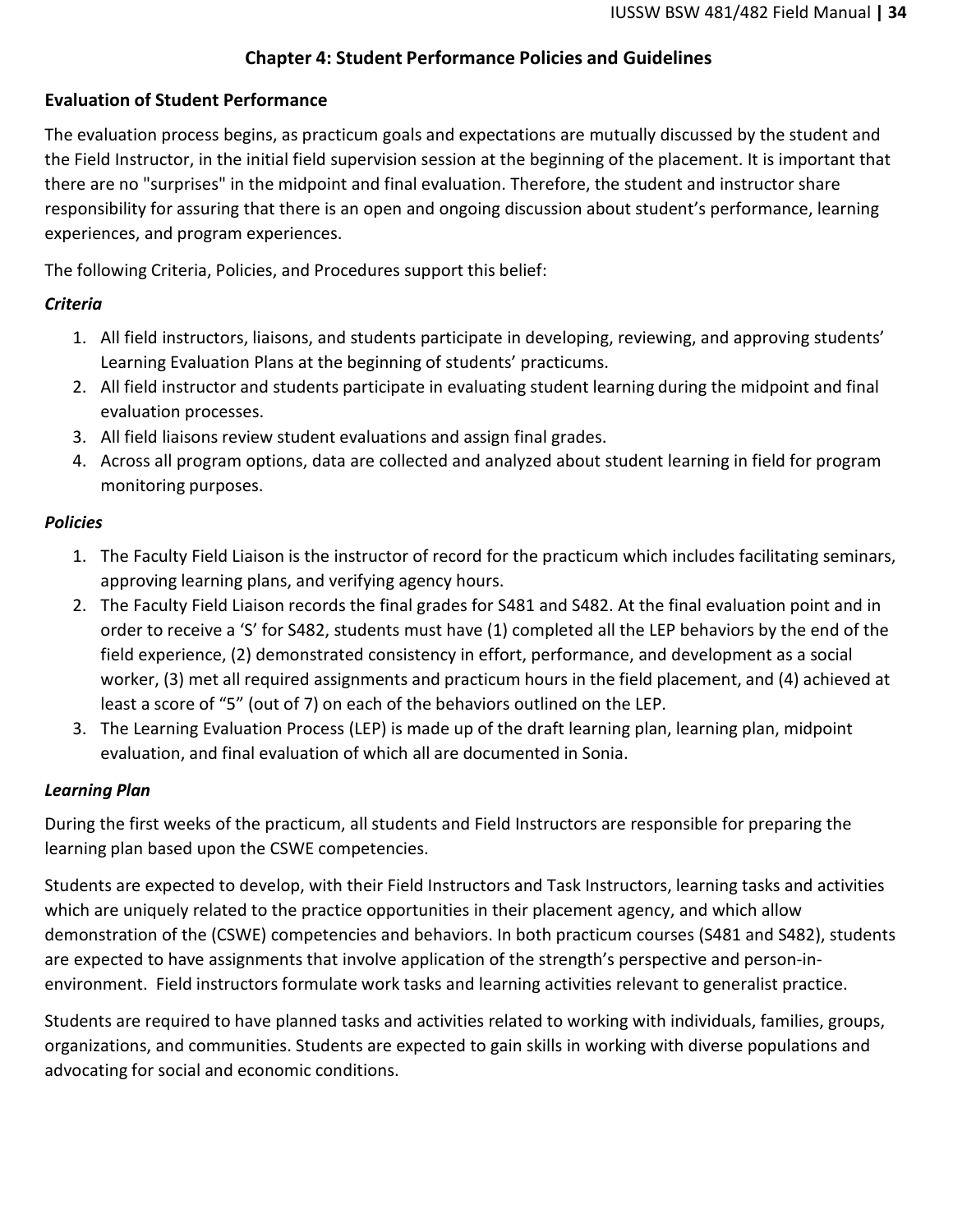## <span id="page-34-0"></span>*Development of the Draft Learning Plan (completed within the first 4 weeks of practicum)*

- 1. Student completes all contact information and inserts proposed planned agency activities.
- 2. The Field Instructor (and Task Instructor, if applicable) and student collaborate to identify at least one agency activity and product for each behavior. Please note, some learning tasks, may have been preassigned by IUSSW.
- 3. Once the student has a proposed activity for each item, they submit the Draft Learning Plan for the Field Instructor's (and Task Instructor, if applicable) review and comments.
- 4. The Field Instructor (and Task Instructor, if applicable) receive an email notification that the document is ready for their review. The Field Instructor (and Task Instructor, if applicable) review the students proposed activities and provide feedback in the box marked Field Instructor's Comments. Once completed, the Field Instructor (and Task Instructor, if applicable) submits the Draft Learning Plan for the Faculty Field Liaison's review.
- 5. The Faculty Field Liaison receives an email notification that the Draft Learning Plan is ready for review. The Faculty Field Liaison reviews and provides feedback for the student, Task Instructor and Field Instructor in the box marked Faculty Field Liaison's Comments. Once completed, the Faculty Field Liaison submits the form for the student's review.
- 6. The student receives an email notification that the Draft Learning Plan is ready for review. The student then makes the necessary changes to the Planned Agency Activities based on the feedback found in the Field Instructor's and Faculty Field Liaison's Comments boxes.
- 7. The student, then copies and pastes their final proposed Planned Agency Activity in the Learning Plan, which acts as the official record for the student's file.

## <span id="page-34-1"></span>**Development of Learning Plan** *(due week 4 of practicum)*

- 1. Student has copied the proposed Planned Agency Activities from the Draft Learning Plan to the Learning Plan and submits the document for the Field Instructor's (and Task Instructor, if applicable) review and approval.
- 2. The Field Instructor (and Task Instructor, if applicable) receive an email notification that the document is ready for their review. The Field Instructor (and Task Instructor, if applicable) review the document and if approve, submits it for the Faculty Field Liaison's review. If the document needs further revision by the student, the Field Instructor saves the document and informs the student. The student enters the revisions in the Amendments, revisions, and additions to Planned Agency Activity box and hits save. The student informs the Field Instructor (and Task Instructor, if applicable) of the changes that are made. The Field Instructor (and Task Instructor, if applicable) reviews the document and if satisfied, clicks the submit button for the Faculty Field Liaison's review.
- 3. The Faculty Field Liaison receives an email notification that the Learning Plan is ready for review. The Faculty Field Liaison reviews and approves by submitting it. If the document needs further revision by the student, the Faculty Field Liaison checks yes, in the Request Revision in this Learning Evaluation Process toggle, then saves the document and informs the student by email. The student enters the revisions in the Amendments, revisions, and additions to Planned Agency Activity box and hits save. The student informs the Field Instructor (and Task Instructor, if applicable) and the Faculty Field Liaison that the changes have been made, by email. The Field Instructor (and Task Instructor, if applicable) and Faculty Field Liaison can then open the document to review the changes. If the Faculty Field Liaison is satisfied, they then click the submit button.
- 4. The student, under the supervision of their assigned Field Instructor then moves through the completion of the designated learning activities outlined in the official Learning Plan.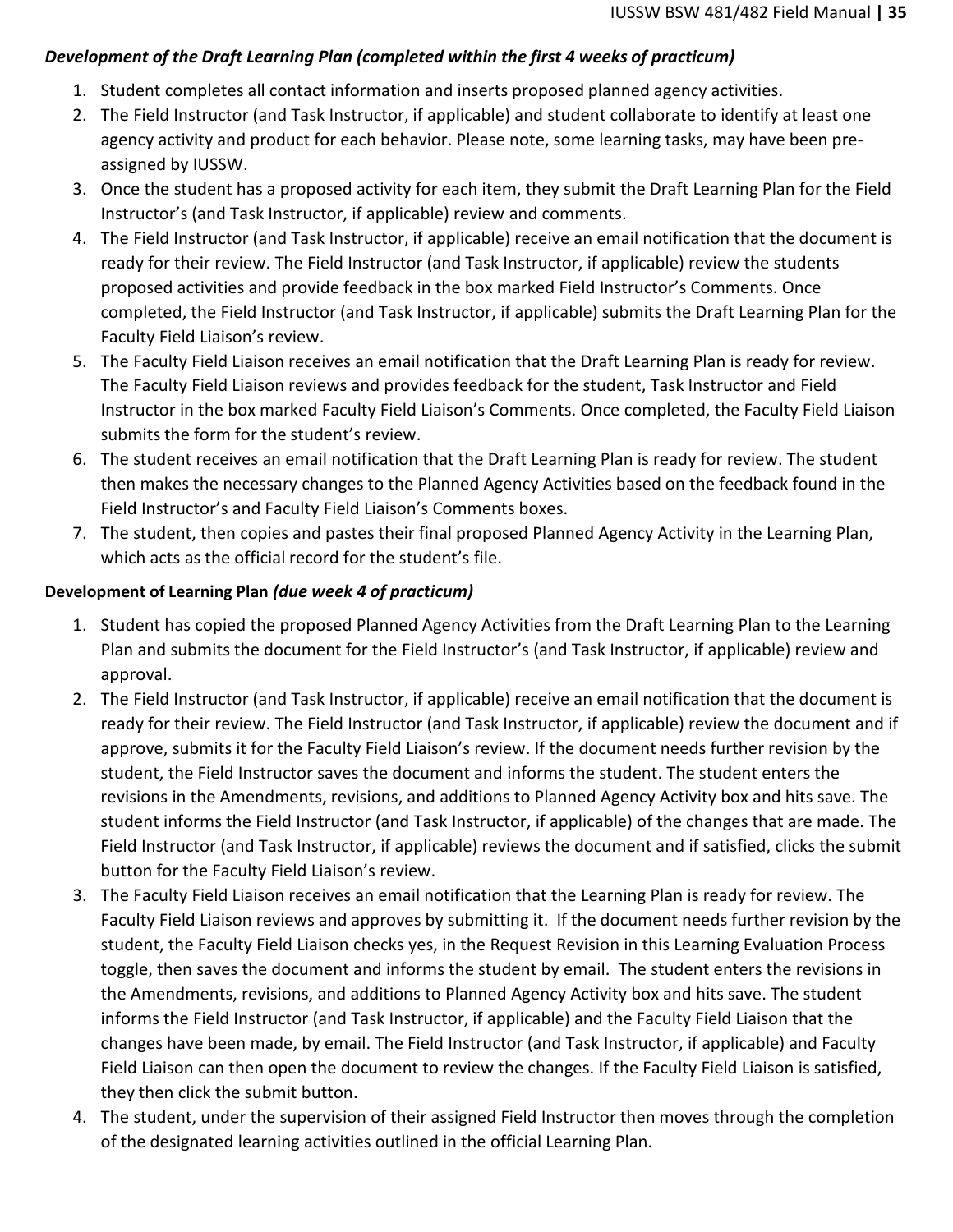## <span id="page-35-0"></span>*The Evaluation Process*

The evaluation process should be characterized by openness and mutuality. It provides specificity regarding student strengths, learning needs, identified progress, and student's learning experiences with the agency and instructor. The evaluation process is an integral part of the learning experience and contributes significantly to the student's professional and personal growth.

The midpoint and final evaluations reflect the student's level of performance and achievement of the behaviors based on the associated learning plan activities and products.

The midpoint evaluation process represents a formative evaluation that occurs midway through the placement. As a formative evaluation, the following steps occur:

- 1. Prior to the evaluation process, students must update their Learning Plans, adding any additional practice activities (amendments, revisions, and additions to Planned Agency Activity section) and complete documentation of competency development (How I demonstrated the Behavior section). This must occur, prior to providing the Midpoint evaluation form to the agency field instructor.
- 2. The student completes the self-assessment and submits the Midpoint Evaluation form by using the scoring rubric found in the evaluation scoring section, which evaluates the student's demonstration of skill, in relation to the core competencies.
- 3. The Field Instructor and Task Instructor, if applicable receive notification that the Midpoint Evaluation form is ready for their review and completion. The Field Instructor, in conjunction with the Task Instructor, if applicable, reviews the student's self-assessment scores and narrative comments and completes their own separate evaluation of student performance.
- 4. The Field Instructor and Task Instructor submit the form in Sonia.
- 5. The Faculty Field Liaison receives notification that the Midpoint Evaluation is ready for their review and approval through the submission process. The Faculty Field Liaison reviews and provides feedback if necessary and approves the Midpoint evaluation by submitting it electronically in Sonia.
- 6. The Student and Field Instructor meet to discuss the results of the Midpoint Evaluation and develop a plan for the second half of the practicum.

The final evaluation process reflects the student's performance demonstrating social work behaviors that support CSWE Competencies.

Similar to the midpoint process, the following steps occur:

- 1. Prior to the evaluation process, students must update their Learning Plans, adding any additional practice activities (amendments, revisions, and additions to Planned Agency Activity section) and complete documentation of competency development (How I demonstrated the Behavior section). This must occur, prior to providing the Final evaluation form to the agency field instructor (and Task Instructor, if applicable).
- 2. The student completes the self-assessment and submits the Final Evaluation form by using the scoring rubric found in the evaluation scoring section, which evaluates the student's demonstration of skill, in relation to the core competencies.
- 3. The Field Instructor and Task Instructor, if applicable receive notification that the Final Evaluation form is ready for their review and completion. The Field Instructor, in conjunction with the Task Instructor, if applicable, review the student's self-assessment scores and narrative comments and completes their evaluation.
- 4. The Field Instructor and Task Instructor submit the form in Sonia.
- 5. The Student and Field Instructor meet to discuss the results of the Final Evaluation.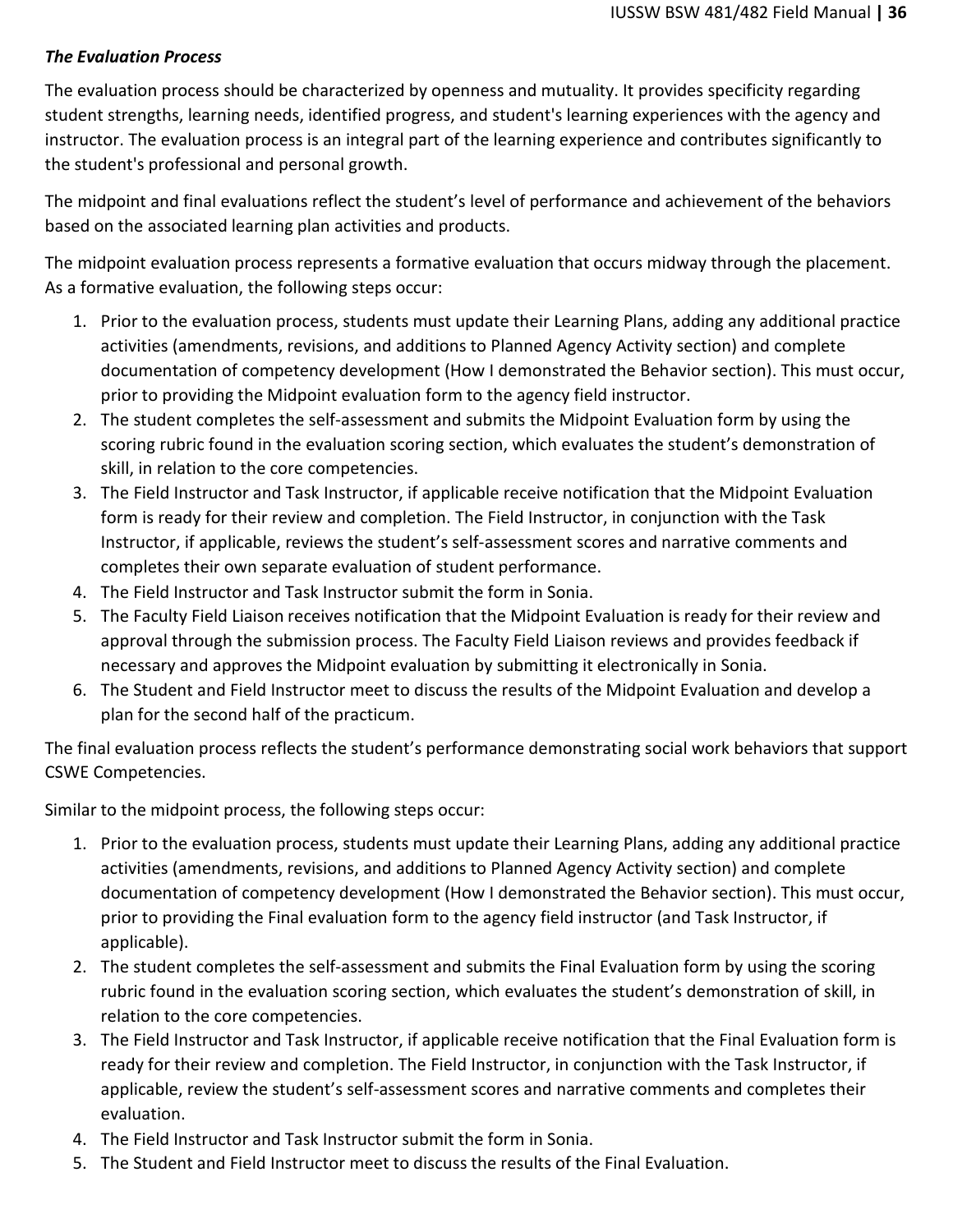- 6. The Faculty Field Liaison receives notification that the Final Evaluation is ready for their review and approval through the submission process. The Faculty Field Liaison reviews and provides feedback if necessary. The Faculty Field Liaison assigns a final score and approves the evaluation, by submitting it electronically in Sonia.
- 7. The Learning Plan, Midpoint Evaluation, and Final Evaluation and Learning Plan are retained in the students' permanent file.

## <span id="page-36-0"></span>*Grading*

The final grade for S481 Social Work Practicum I is a letter grade comprised of graded assignment(s) in seminar and satisfactory/fail on the mid-point evaluation of the LEP.

The weighing for seminar assignments and LEP is as follows:

Midpoint LEP: 60% Assignments: 40% **TOTAL: 100%**

Total points may vary should assignments be added or deleted at the instructor's discretion. Any changes in the assignments and/or points will be announced in class. Students should be ready to actively, participate in seminar activities. Failure to observe these requirements will be, considered in assigning the final grade.

In order to receive 100% of the associated LEP points, the student must have:

- Completed the Learning Plan, Weekly Supervision Records, and Midpoint Evaluation, by deadlines established in the field calendar.
- Demonstrated consistency in effort, performance, and development as a social worker.
- Met all required assignments and practicum hours in the field placement.
- Achieved at least a score of "4" on each of the behaviors outlined on the S481-S482 Learning Evaluation Process. See Evaluation Scoring Section. (When a field instructor is not able to observe student learning outcomes for a behavior, the field instructor and student shall insert "not observed" in the score for a given behavior, and this behavior score should be excluded in the determination of the "S" or "F" S481 grade assignment.

For students receiving a score of 3 or below for any behavior, the student in conjunction with the field instructor will develop a rationale for the score and a supportive plan to demonstrate how the student will progress to the required "5" for each behavior during the S482 course. The student will submit to the Faculty Field Liaison rationale for the score and a supportive plan to be approved by the Faculty Field Liaison in order for the student to enroll and continue into S482. By the final evaluation, occurring in S482, a score of "5" or above for each behavior is required for an "S" S482 grade assignment.

Should the field instructor and Faculty Field Liaison assess the student to require remediation that exceeds a supportive plan, the Faculty Field Liaison may determine that the student shall be assessed a Fail (F) grade for the practicum.

The final grade for S482 Social Work Practicum II is a letter grade comprised of graded assignment(s) in seminar and points received on the final evaluation of the LEP.

The weighing for seminar assignments and LEP is as follows:

Final LEP: 60% Assignments: 40% **TOTAL: 100%**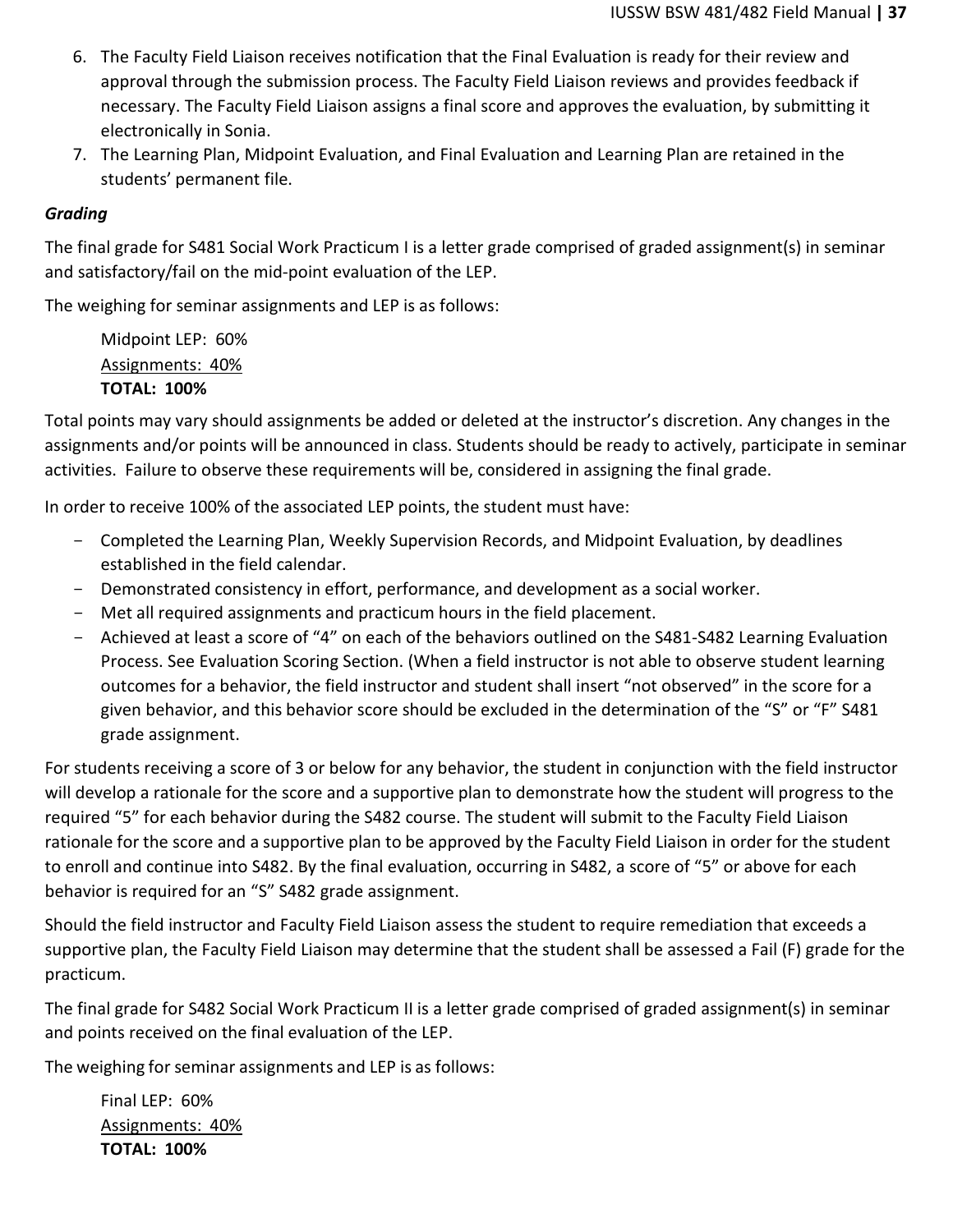Students should be ready to actively participate in seminar activities. Failure to observe these requirements will be, considered in assigning the final grade.

The S482 practicum evaluation process is a continuation of S481. The school requires that written evaluative documents be completed at the end of S482 (final evaluation).

In order to be eligible to receive 100% of the associated LEP points, the student must have:

- 1. Completed all the Learning and Evaluation Tool Behaviors by the end of the field experience.
- 2. Demonstrated consistency in effort, performance, and development as a social worker.
- 3. Met all required assignments and practicum hours in the field placement.
- 4. Achieved at lease a score of "5" on each of the behaviors outlined on the S481/S482 Learning Evaluation Plan. See Evaluation Scoring Section.

Grade minimums are as follows [Note: grades, below C, are Unsatisfactory in the BSW Program]:

- A 93% Excellent, Exceptional Quality
- A- 90%Superior Quality
- B+ 87% Very Good, Slightly Higher Quality
- B 83% Good, High Quality (expected of most BSW students)
- B- 80% Satisfactory Quality
- C+ 77% Marginal, Modestly Acceptable Quality
- C 73% Marginal, Minimally Acceptable Quality
- C- 70%Unsatisfactory Quality

## <span id="page-37-0"></span>*Evaluation Scoring*

- A score of **1** demonstrates a complete inability to demonstrate skills.
- A score of **2** demonstrates skill at a basic rudimentary level of someone having no formal undergraduate coursework.
- A score of **3** demonstrates skill at the level of beginning level BSW coursework with no more than one semester/quarter of courses.
- A score of **4** demonstrates skill at the midpoint BSW level of education.
- A score of **5** demonstrates skill at the level of new BSW graduate (expected performance level by end of practicum).
- A score of **6** demonstrates skill at the level expected of a relatively new BSW graduate (less than two years of social work experience).
- A score of **7** demonstrates skill at the level of a seasoned, highly experienced post-BSW practitioner (rarely expected score).

Students have access to their evaluations through Sonia. However, it is important for the instructor and the student to discuss the fact that the use of the narrative performance evaluation as a job reference for the student is not congruent with its intended purpose. Students are encouraged to request letters of recommendation for employment, rather than use field evaluation tools.

In addition, students and field instructors evaluate the instruction and course content of S482 Social Work Practicum I. It is the responsibility of the BSW program to conduct this evaluation to enhance field education and provide field instructors and faculty field liaisons feedback from these course evaluations.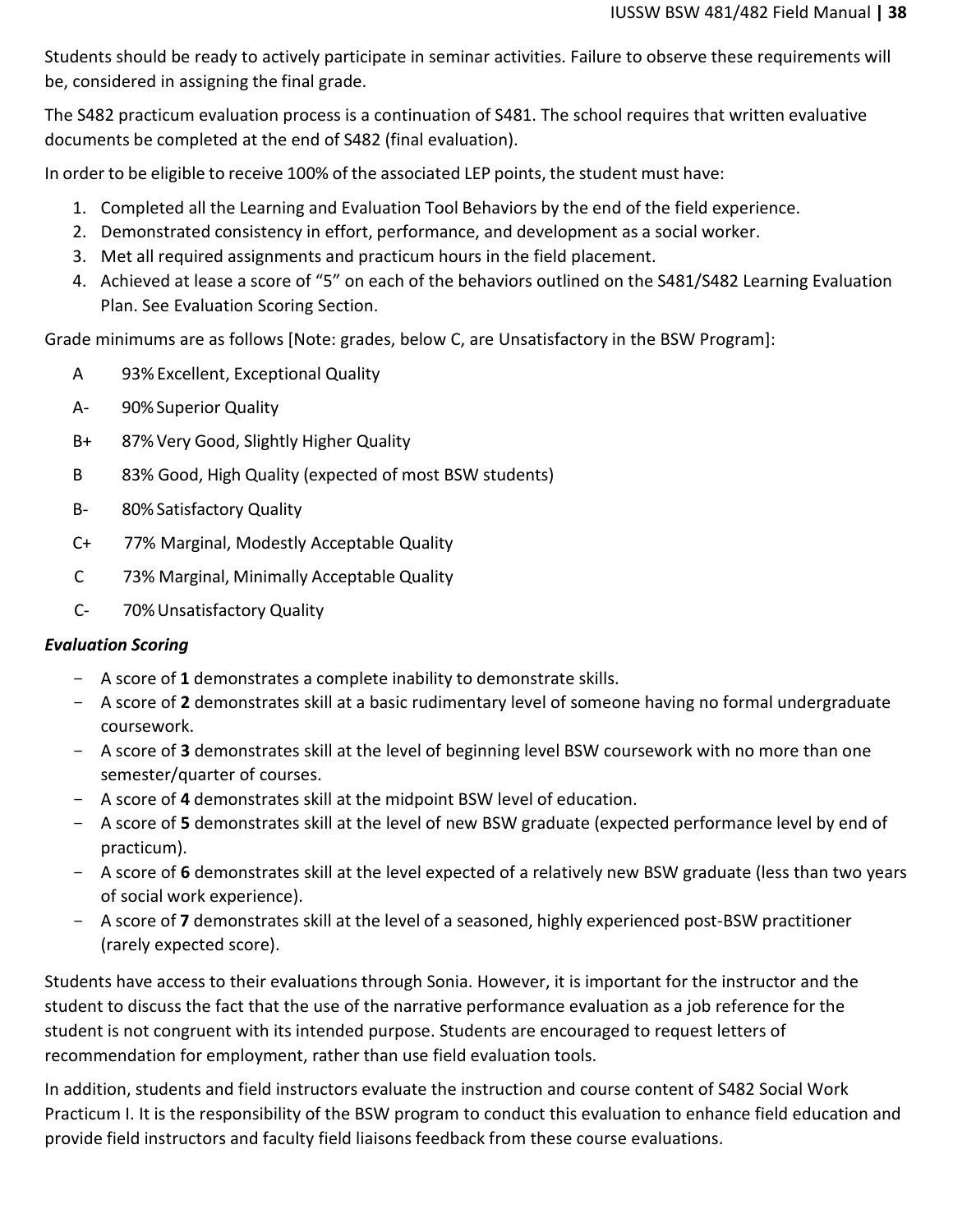## **481/482**

At the end of the first academic semester and practicum course, the agreed upon hours as documented in the Anticipated Practicum Hours form, learning plan, midpoint evaluation, and site visit forms must be completed in Sonia by the student, agency instructor(s), and faculty Field Liaison in order for a student to receive a grade. If any of these items are outstanding a Deferred Grade (R) will be entered for the grading period at the end of the semester. The faculty Field Liaison will complete a Performance Improvement Plan Form with the student and Field Instructor to ensure that all parties are aware of the outstanding items and what is needed in order for the grade to be changed. Once all of these items are complete the faculty Field Liaison will submit a grade change request.

At the end of the second academic semester and practicum course, all hours, final evaluation, and site visit formsmust be complete in Sonia by the student, agency instructor(s), and faculty Field Liaison in order for a student toreceive a final grade. If any of these items are outstanding a deferred grade (R) will be entered during the grading period at the end of the semester. The faculty Field Liaison will complete a Performance Improvement Plan Form with the student and Field Instructor to ensure that all parties are aware of the outstanding items andwhat is needed in order for the grade to be changed. Once all of these components are complete the faculty Field Liaison will submit a grade change request.

The grade R (Deferred Grade) used on the final grade report indicates that the student has not completed all of the course requirements for practicum course and needs to extend their work beyond the end of the enrolled academic term. The grade R is appropriate only so long as there is work in progress. Unlike the grade of Incomplete, the grade of R is not subject to an automatic change to F after one year if the work is not yet completed.

Requests for extension would lead to a deferred grade. Examples of a request for extension may include but are not limited to:

- Minimum number of weekly hours worked i.e., total hours required not completed at end of academicterm
- Family emergency
- Bereavement leave
- Natural disaster
- Medical issue

## <span id="page-38-0"></span>**Student Performance Problems**

In practicum courses, the professional responsibilities to clients, sites, and the community demonstrated through the CSWE social work competencies are of primary importance in assessing student performance. Professional, educational, and ethical responsibilities are involved when students work with clients and assume professional responsibilities (see IUSSW Student Code of Conduct Form in Sonia). Field Instructors need to recognize any performance challenges of students, particularly those of a serious nature, early in the learning experience and respond accordingly. Personal or emotional challenges of a serious nature may result in the student not being able to complete the practicum. These challenges may include a serious physical illness or mental health issue, a life crisis, serious legal offense, addiction, or demonstrated unsuitability for the profession. These challenges may be, evidenced by inappropriate or unethical behavior, excessive absences, noncompliance with agency policies, lack of social work skill development, and/or inability to demonstrate competence in course objectives.

Present life realities demand that students play multiple roles. Most often students have adequate skills to balance those roles. However, in a few situations, students' professional behavior is compromised to the extent that client obligations are not being met appropriately.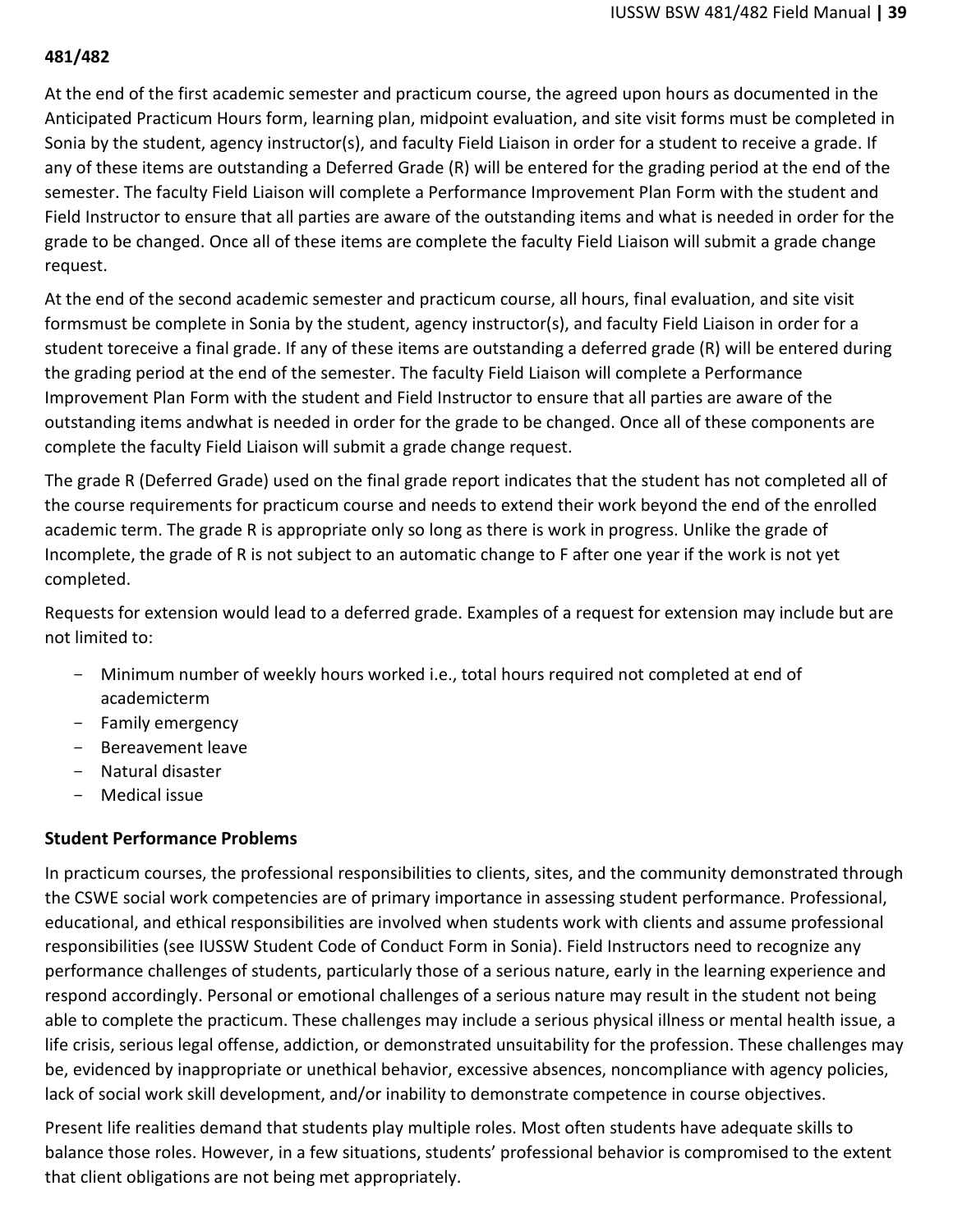The challenges mentioned above present a set of interrelated concerns, which require communication, monitoring, and professional judgment on the part of student, Faculty Field Liaison, Field Instructor, and Task Instructor. All parties involved need to (a) protect the rights of clients to adequate services and professional care, (b) accommodate the educational needs of the student within the context of the challenges if those accommodations do not to compromise the clients' well-being and site policies, (c) uphold the "gate-keeper" role of the BSW program, university, and professional community, and d) ensure the student is provided information on corrective and support services available. The Faculty Field Liaison, Field Instructor, Task Instructor, Field Coordinator, academic advisor, and BSW Program Director may be involved in the discussion of student's field and classroom performance. Some guidelines follow:

1. When students perform poorly in placement, the treatment and service needs of clients become the higher priority. Field Instructors, Task Instructors, and Faculty Field Liaisons should act to protect the needs of the client and ensure appropriate service provision.

Early recognition of serious performance concerns and prompt feedback to the students is essential to the learning process. There are program resources in the university and community to give students support to deal with personal challenges that affect their education. Career and psychological counseling, additional assignments or volunteer experience, reconsideration of career goals, etc., are possible recommendations to assist students demonstrating behaviors in the practicum, which are not acceptable.

The following resources are available at the respective campuses and should be, utilized if applicable to the performance problem.

| Campus       | <b>Office</b>                                | Phone          |
|--------------|----------------------------------------------|----------------|
| <b>IUB</b>   | <b>Counseling and Psychological Services</b> | (812) 855-5711 |
| <b>IUE</b>   | <b>Student Counseling Services</b>           | (765) 973-8216 |
| <b>IUN</b>   | <b>Counseling Services</b>                   | (219) 981-6741 |
| <b>IUPUI</b> | <b>Counseling and Psychological Services</b> | (317) 274-2548 |
| <b>IUSB</b>  | <b>Student Counseling Center</b>             | (574) 520-4125 |

- 2. Faculty Field Liaisons, Field Instructors, Task Instructors, and Field Coordinators have the right and the obligation to expect quality performance and professional behavior, to evaluate and provide feedback on the field performance, and especially, to bring to the attention of the student serious performance concerns. At that point, students may voluntarily share personal information to explain their poor performance. This personal information should be, treated in a professional manner and students will be, provided guidance, resource information, and concerned support. Students need to be aware that the Field Instructor may share this information with the Faculty Field Liaison and the BSW Field Coordinator.
- 3. Faculty Field Liaisons and Field Instructors need not, and should not, be therapists to students. Field education does not permit automatic access to students' private lives or personal problems.
- 4. In some instances, students may need to be relieved of their practicum and client responsibilities based on the collective judgment of the Faculty Field Liaison and Field Instructor. In this case, the practicum will be, terminated.
- 5. If a student presents or demonstrates behaviors or conduct, which is disruptive, inappropriate, unprofessional, or not conducive to social work field practice, the practicum will be, terminated according to Field Practicum Termination section. The Faculty Field Liaison and the Field Coordinator work together to ensure the student is provided proper referral to university and community resources as appropriate.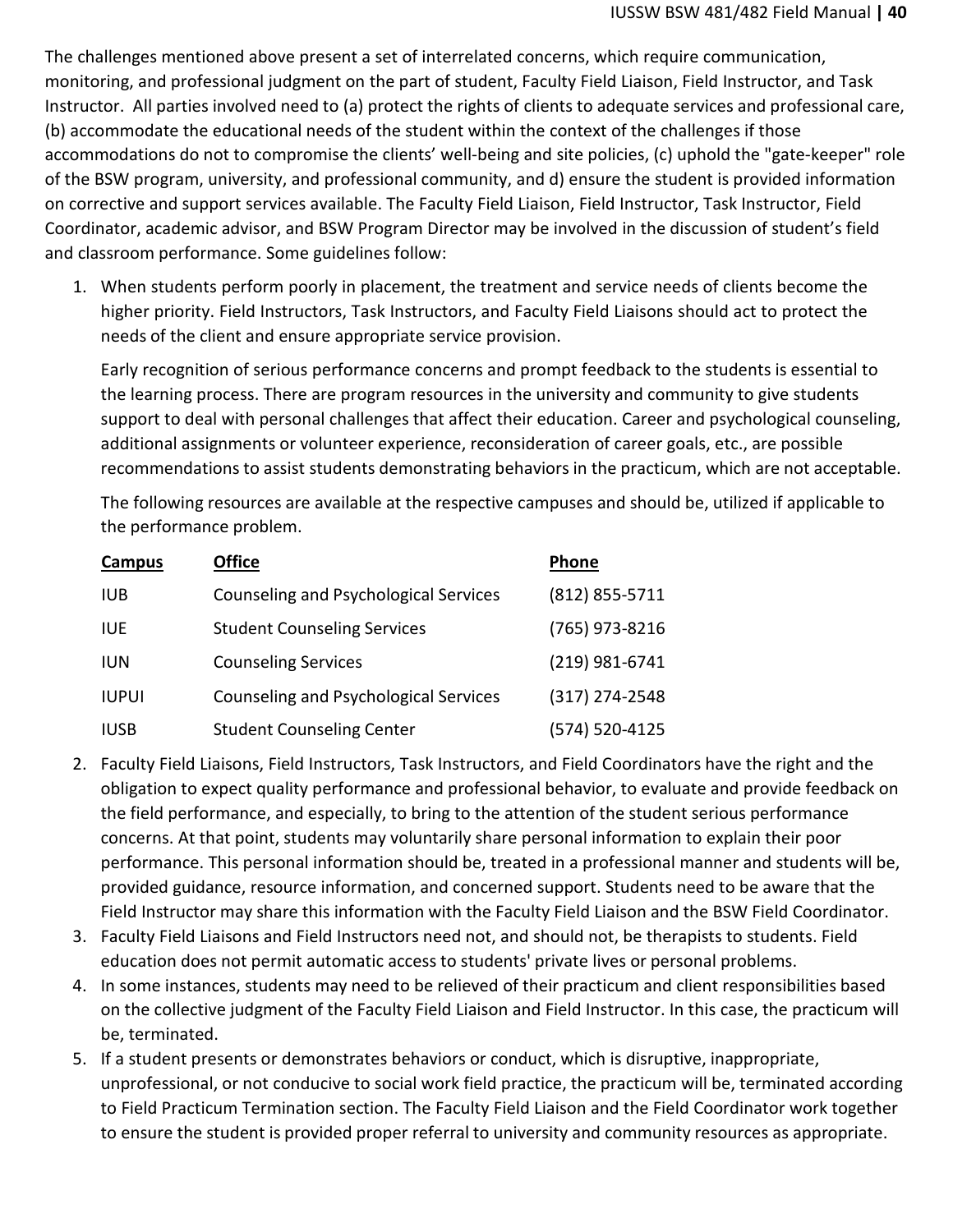In situations where student performance is below practicum expectations, it is crucial that the following be addressed:

- 1. Assurance of quality service to the clients.
- 2. Assurance of student competence in achieving course objectives and demonstration of core competencies.
- 3. Identification of support services for the student and in cases when the practicum is not terminated, the completion of the IUSSW Performance Improvement Plan in Sonia.

## <span id="page-40-0"></span>*Common Problems in Field Placement and Possible Resolutions*

Most students find their field placement the most rewarding part of their education in social work. However, each semester, some students do experience problems. When this occurs, most Field Instructors wish they had given constructive feedback and documented the problems earlier in the semester.

Students often wished they had discussed their concerns more specifically with the Field Instructor and contacted the school earlier for support. The Faculty Field Liaison, who serves as the contact person between the BSW Program and the field site, is the first support for Field Instructors and students in deciding how serious a field problem really is. The Faculty Field Liaison should, be consulted by students and Field Instructors in these situations. Field Coordinators in their administration roles are also available to resolve conflicts between agency staff and students.

- **Field Instructors are leaders in student driven learning.** Students learn best when Field Instructors offer strength-based constructive feedback. It can be a challenge for students to hear, so it is important to offer a balanced, honest, and constructive assessment, of their behaviors, skills and knowledge, and how to make continuous improvements at their level of practice skills development. Avoiding negative feedback and offering objective and balanced strengths-based constructive feedback is always helpful.
- **Students may be confident of their own ability or feel that their previous experience exempts them from learning in practicum.** Many of our students come to the program with life and employment experiences in working with people. Most students are able to accurately assess their strengths and growth areas and focus on the things they need to learn in the practicum. Field Instructors can assist students in expanding on previous knowledge and skills by challenging them to make each practicum activity or task a learning activity. Open acknowledgement of this issue with "permission to be a learner" or learning from a new perspective by the Field Instructor is often useful.
- **Student integrating theory and practice issues.** Although classroom faculty and field faculty work hard to provide opportunities for students to integrate theory and practice, some students may need extra support in tying classroom theory into their work with clients. They seem to separate the two worlds (class/agency) and often get caught off guard when asked how they relate to one another. This is an area where the student needs the Field Instructor to regularly talk about how specific theory is linked to student's assignments.
- **Learning to manage personalities through placement activities.** Field Coordinators work diligently to match compatible students and Field Instructors, and most students will interview prior to placement, but sometimes students need assistance and patience in learning how to engage in discussions about personality differences at the placement agency. Early identification and discussion are key in integrating knowledge and practice skills to work through differences and embracing one another's strengths.
- **Field Instructor providing clear expectations and deadlines.** Field may be a very stressful experience for students, and they may need a good amount of structure in clarifying placement expectations, including getting things in writing. Completion of the Learning Plan is the best example of how one might address this issue. Of further benefit, the Supervision Records assist students in organizing assignments and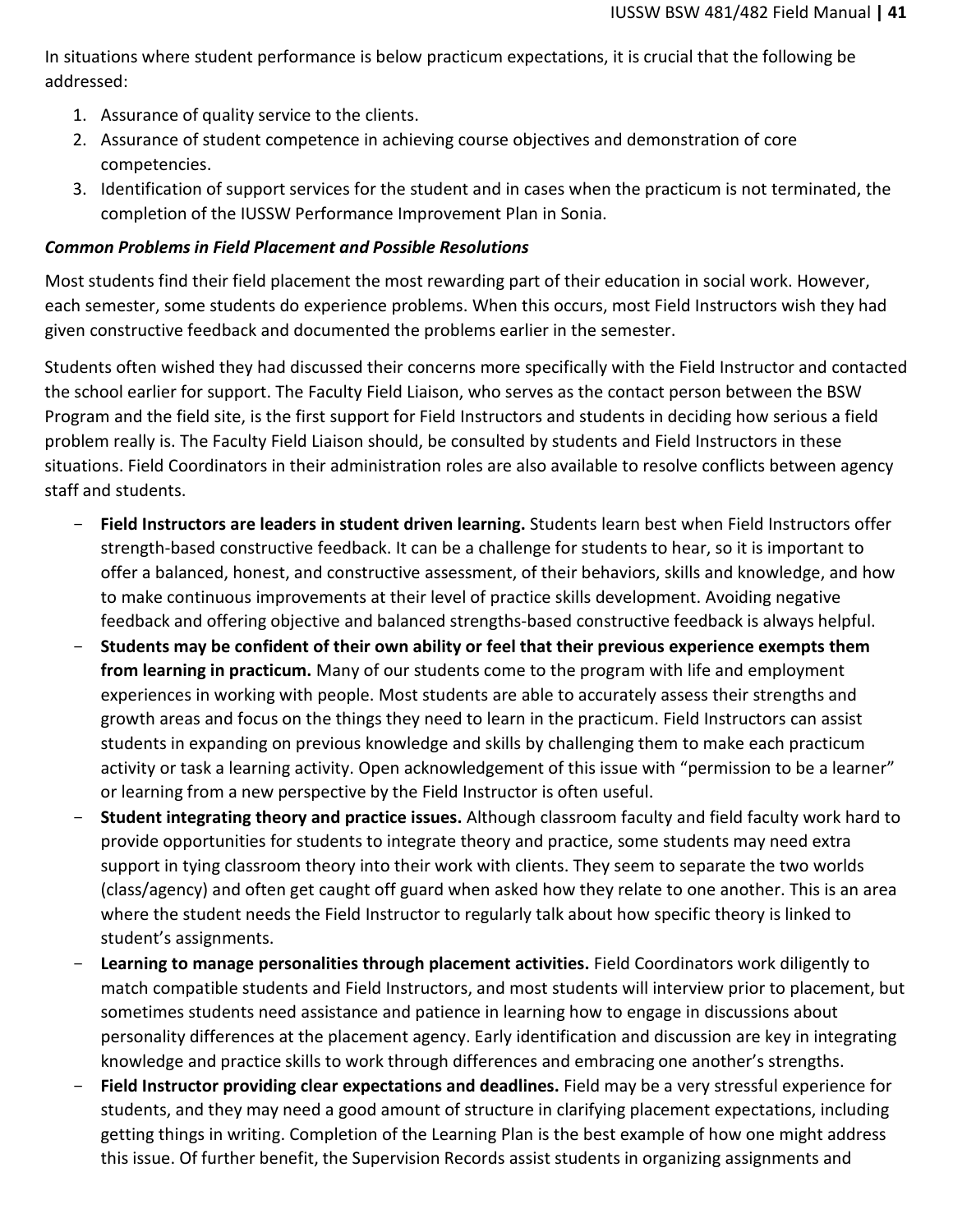expectations. A regular discussion with the student in supervision is a valuable means of ensuring they learn these practice skills.

- **Balancing the student workload in the agency to avoid the too much or too little concern**. Because of variations in client populations and staffing at sites, students may not have enough experiences to meet their learning goals or may be, overwhelmed by the expectations. Students also differ in their readiness to "jump right in" and in their experience and ability in managing time or case responsibilities. Regular discussion during the practicum and brainstorming about how to address problems are required to maintain a good placement throughout the semester(s).
- **Clarification of roles when students work with more than one "instructor" during the placement experience**. Students usually value seeing a wide variety of worker styles, skills, and experience. Often, students work with more than one employee of the site during the practicum, co-leading a group or working in more than one program/department. It is important that there is clear communication about how students are to develop these collaborations, how they will be evaluated on their work with other staff, and that there is ongoing communication between student, Field Instructor, and other staff with whom students are involved during the placement. The designated Field Instructor remains the "coordinator" and utilizing the one hour of supervision per week with the student, is the ideal setting for mitigating confusion.
- Maintain at least one-hour of face-to-face field supervision every week. Each student must receive an hour of field supervision weekly. Because of the variations that exist with each practicum site, the inherent schedule conflicts, and community demands; there may be times when the schedule of field supervision is altered. However, every effort must be, made by the student to request a specific time for field supervision and the Field Instructor must be willing to modify his or her schedule to accommodate this need and the site must be willing to support the Field Instructor in adhering to this requirement. A case of supervision not, being offered must be brought to the immediate attention of the Faculty Field Liaison for support and assistance in developing a plan to support this essential component of the field experience.
- **Open communication between student, Field Instructor and Faculty Field Liaison.** Regular communication between all parties about the student's progress toward learning goals, skill development, acclimation to the placement agency, and staff and the community is vital toward a student's success. Communication is most valuable when it includes sharing of progress the student is making, needs of the student, or site regarding the placement and clarification of responsibilities.
- **Reporting unethical situations.** If a student is witness to an unethical act or event at the site or by staff, the student should contact his or her Field Instructor or Faculty Field Liaison immediately. Failure to report an ethical violation is an ethical violation itself.

## <span id="page-41-0"></span>*Student Performance Review*

Please refer to the BSW Student Handbook.

## <span id="page-41-1"></span>**Field Practicum Termination**

On occasion, a Field Instructor or the school will request or require that a student be, removed from the site.

Removal from practicum site and course can occur due (but is not limited) to the following:

- Student demonstrates behavior or conduct, which is disruptive, inappropriate, unprofessional, or not conducive to social work field placement/practice.
- Student has not completed the Learning Evaluation Process (LEP), according to field calendar timelines.
- Student has committed or has been, alleged to commit an unethical violation.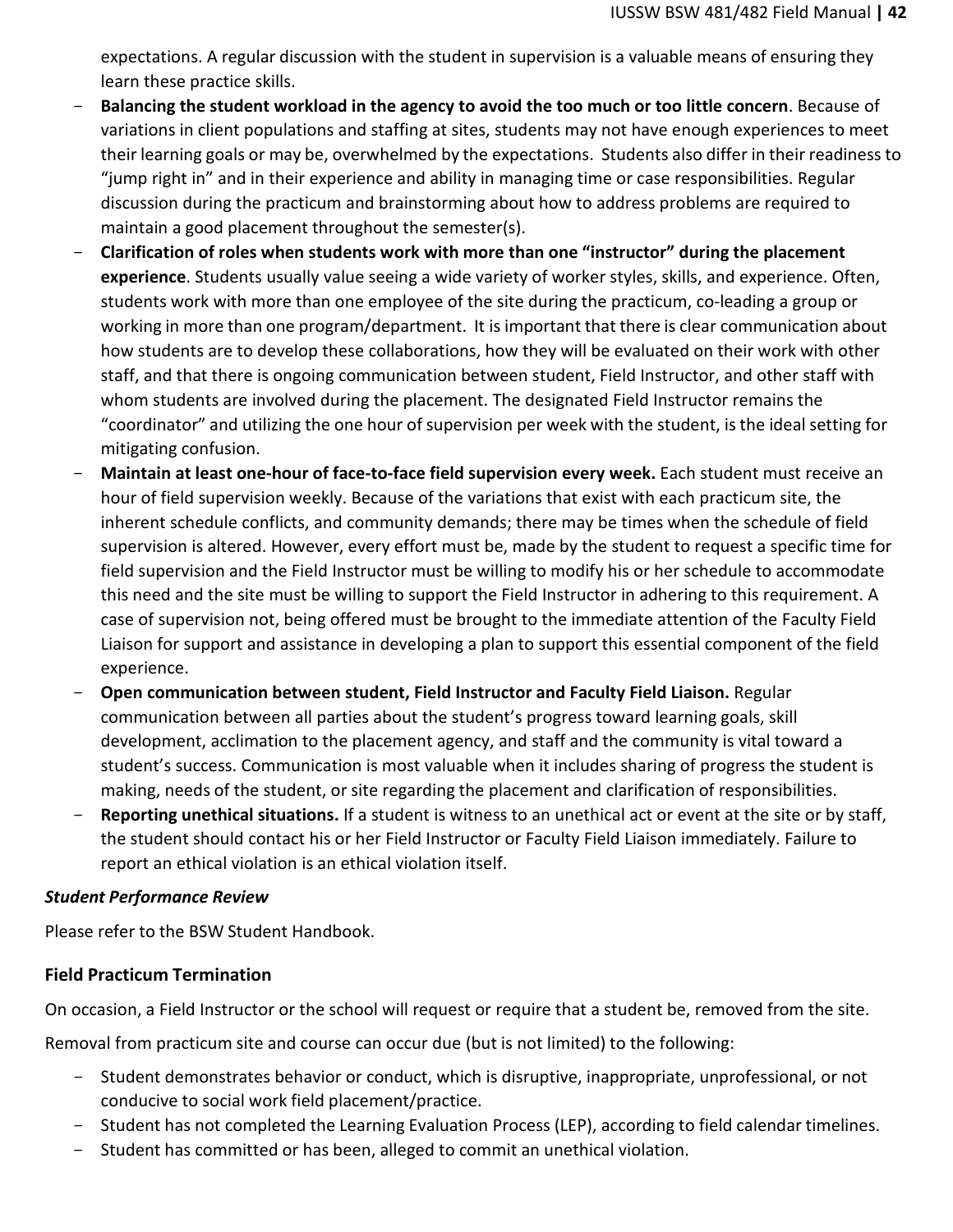- Student has not complied with requirements of the IUSSW Performance Improvement Plan for improvement and successful demonstration of (CSWE) social work competencies.

When an instance occurs:

- 1. The Field Instructor immediately notifies the Faculty Field Liaison or Field Coordinator of the student performance concerns.
- 2. The Field Instructor and Faculty Field Liaison, together with the student, address the performance concerns using the IUSSW Performance Improvement Plan found in Sonia, in order to prevent disruption of placement.
- 3. If it is determined that the student must be, removed from the agency, the Field Instructor terminates the placement and writes a termination report.
- 4. The Field Coordinator reviews the reports from the Field Instructor and Faculty Field Liaison and makes the recommendation to the Program Director of whether the student should be re-placed or fail the course.
- 5. The Program Director makes the final decision.
	- If the decision is to re-place the student, a field contract is established, to address the areas of concern. If the decision made is to, not place the student in another site, a practicum course grade of "F" shall be, entered. In this case, further student appeal procedures are the same as those identified and defined in the BSW Student Handbook.

## <span id="page-42-0"></span>**Withdrawal**

Due to the nature of the field practica courses, students cannot withdraw from a field practicum course without the faculty permission. To maintain our commitment of service to clients, sites, and the social work profession, the BSW Program requires students considering withdrawal from the course, to immediately, contact the Field Coordinator. The Field Coordinator, in consultation with the Program Director and any appropriate faculty, will assess the circumstances and make recommendations for actions to be, taken. Permission to re-enroll in a field course is not automatic. The student must meet with the Field Coordinator and the Program Director to determine whether he/she will be, allowed to re-enroll at a future date.

## <span id="page-42-1"></span>**Evaluating Field Site Effectiveness**

IUSSW values our partnerships with community agencies and views our relationships as a collaborative endeavor to provide BSW students with a quality generalist social work learning experience. In order to ensure that the partnership is one that does provide the appropriate learning, IUSSW has developed criteria, policies, and procedures as follows:

## <span id="page-42-2"></span>*Criteria*

As outlined on page 15 of the BSW Field Manual, under the section titled, [Criteria for Site Selection,](#page-19-1) the criteria for agency participation includes:

- 1. The field site commits to professional practice.
- 2. The field site commits to provide release time of staff member for Field Instruction.
- 3. The nature of the field assignments is consistent with service functions of the agency and the student's learning needs to demonstrate CSWE competencies.
- 4. Agencies assure they do not discriminate against any individual, they have physical facilities that accommodate student's learning needs, and they reimburse students for their personal expenses.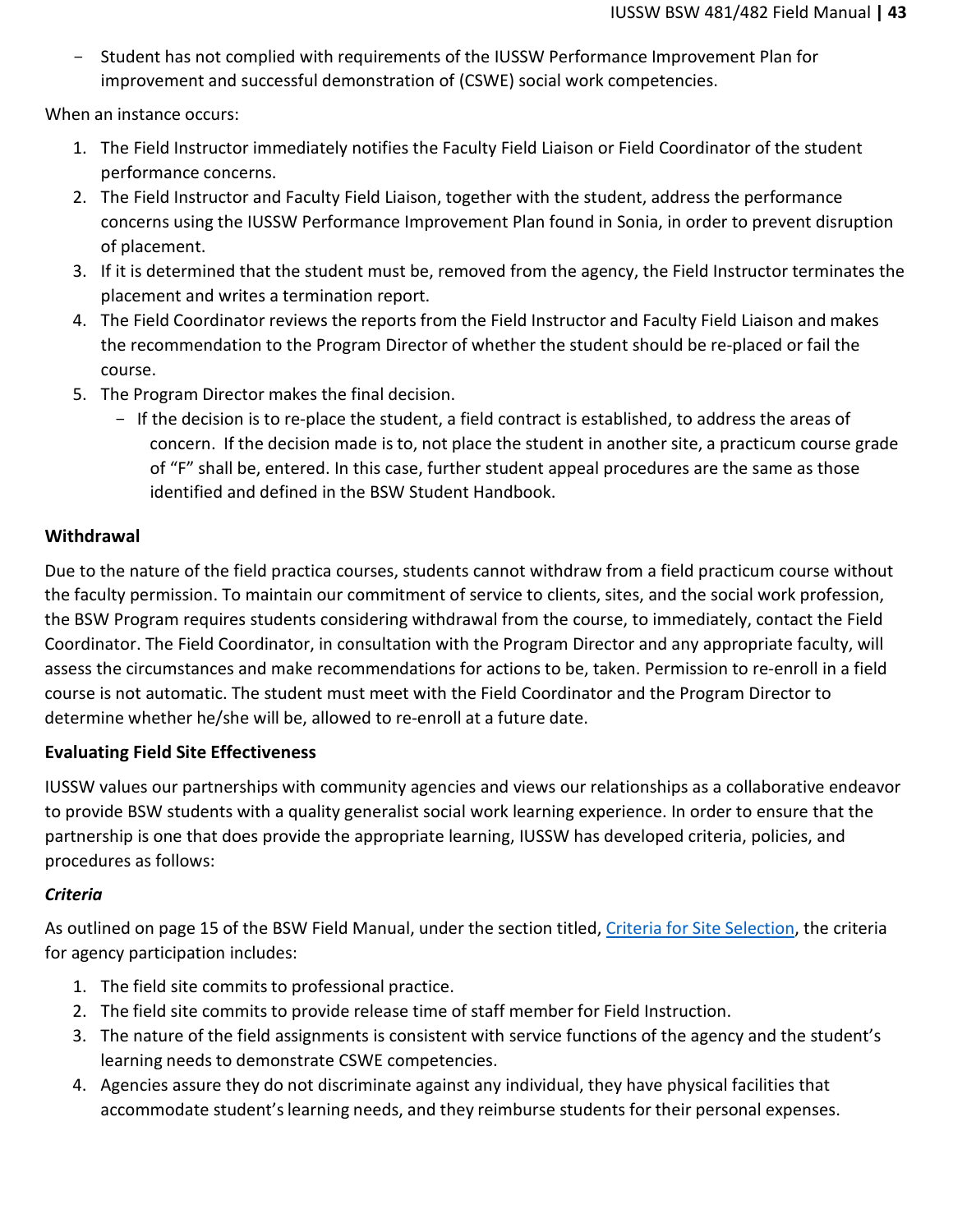## <span id="page-43-0"></span>*Policies*

IUSSW ensures that agencies are adhering to the criteria as outlined above through the completion of the Affiliation Agreement between the School of Social Work/Indiana University and the practicum site. The Affiliation Agreement explicitly states that the agency is responsible to:

- 1. Maintain a sufficient level of staff support to provide supervision of students and to carry out normal service functions without having students perform in lieu of staff.
- 2. Provide students a patient (or client) caseload that is appropriate to his/her needs and level of experience and proficiency and that is of sufficient size and variety to ensure the best educational experience possible.
- 3. Retain complete responsibility for patient (or client) care, providing adequate supervision of students at all times.
- 4. Maintain a sufficient level of staff employees to carry out regular duties. Students will neither be expected nor permitted to perform services in lieu of staff employees.

## <span id="page-43-1"></span>*Procedures*

One of the key responsibilities of the liaison in the BSW Program is to assess the quality and effectiveness of field instruction in the practicum site. Faculty field liaisons conduct at minimum one site visit per semester for each student in their course. The liaisons complete a Site Visit Feedback form in Sonia after each of these visits incorporating the feedback from the field instructor and student regarding the placement and whether there are any concerns related to it and to ensure that agency is meeting the criteria and policies of supporting the BSW students. If there are concerns, then the field coordinator is made aware to assist in addressing them. Field Liaisons and Field Coordinators document any areas of concern or changes within the organization in Sonia.

The student also has the responsibility to discuss field placement concerns such as those related to the assigned Field Instructor and field agency with the Faculty Field Liaison or BSW Field Coordinator. At the end of each semester, students and liaisons complete a written evaluation to assess the learning experiences and satisfaction with the field setting through course evaluations. IUSSW also conducts an annual Field Evaluation Survey which asks students, field instructors, task instructors and liaisons for their insights on how the practicum went during the past academic year and to provide information on areas to focus on and strengthen.